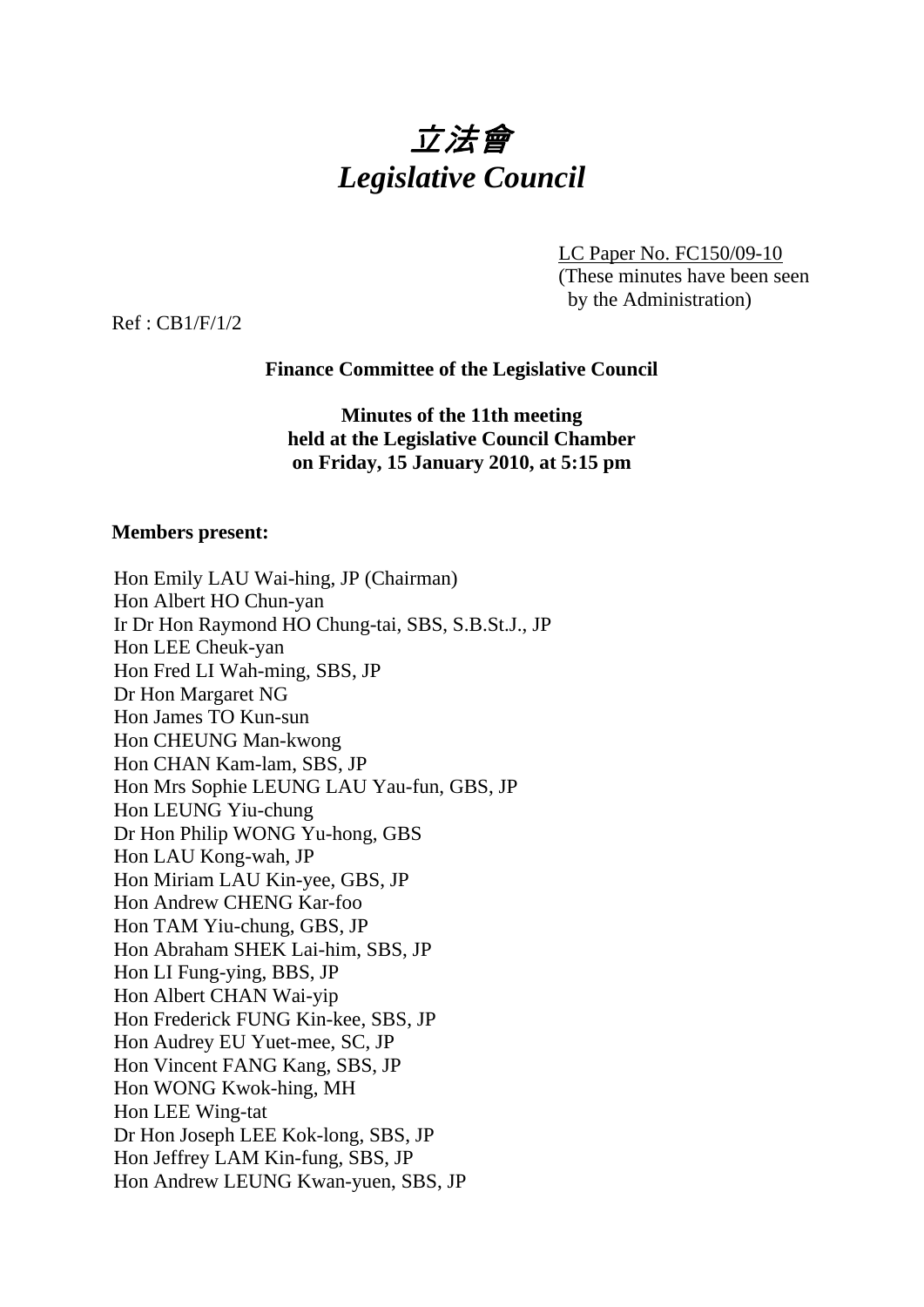Hon Alan LEONG Kah-kit, SC Hon LEUNG Kwok-hung Hon CHEUNG Hok-ming, GBS, JP Hon WONG Ting-kwong, BBS, JP Hon Ronny TONG Ka-wah, SC Hon Cyd HO Sau-lan Hon Starry LEE Wai-king Hon Paul CHAN Mo-po, MH, JP Hon Tanya CHAN Dr Hon Priscilla LEUNG Mei-fun Dr Hon LEUNG Ka-lau Hon CHEUNG Kwok-che Hon WONG Sing-chi Hon WONG Kwok-kin, BBS Hon WONG Yuk-man Hon IP Wai-ming, MH Hon IP Kwok-him, GBS, JP Hon Mrs Regina IP LAU Suk-yee, GBS, JP Dr Hon PAN Pey-chyou Hon Paul TSE Wai-chun Dr Hon Samson TAM Wai-ho, JP

#### **Members absent:**

Prof Hon Patrick LAU Sau-shing, SBS, JP (Deputy Chairman) Dr Hon David LI Kwok-po, GBM, GBS, JP Hon WONG Yung-kan, SBS, JP Hon LAU Wong-fat, GBM, GBS, JP Hon Timothy FOK Tsun-ting, GBS, JP Hon Tommy CHEUNG Yu-yan, SBS, JP Hon CHIM Pui-chung Hon KAM Nai-wai, MH Dr Hon LAM Tai-fai, BBS, JP Hon CHAN Hak-kan Hon CHAN Kin-por, JP

#### **Public officers attending:**

| Professor K C CHAN, SBS, JP | Secretary for Financial Services and  |
|-----------------------------|---------------------------------------|
|                             | the Treasury                          |
| Mr Stanley YING, JP         | Permanent Secretary for Financial     |
|                             | Services and the Treasury (Treasury)  |
| Ms Bernadette LINN, JP      | Deputy Secretary for Financial        |
|                             | Services and the Treasury (Treasury)1 |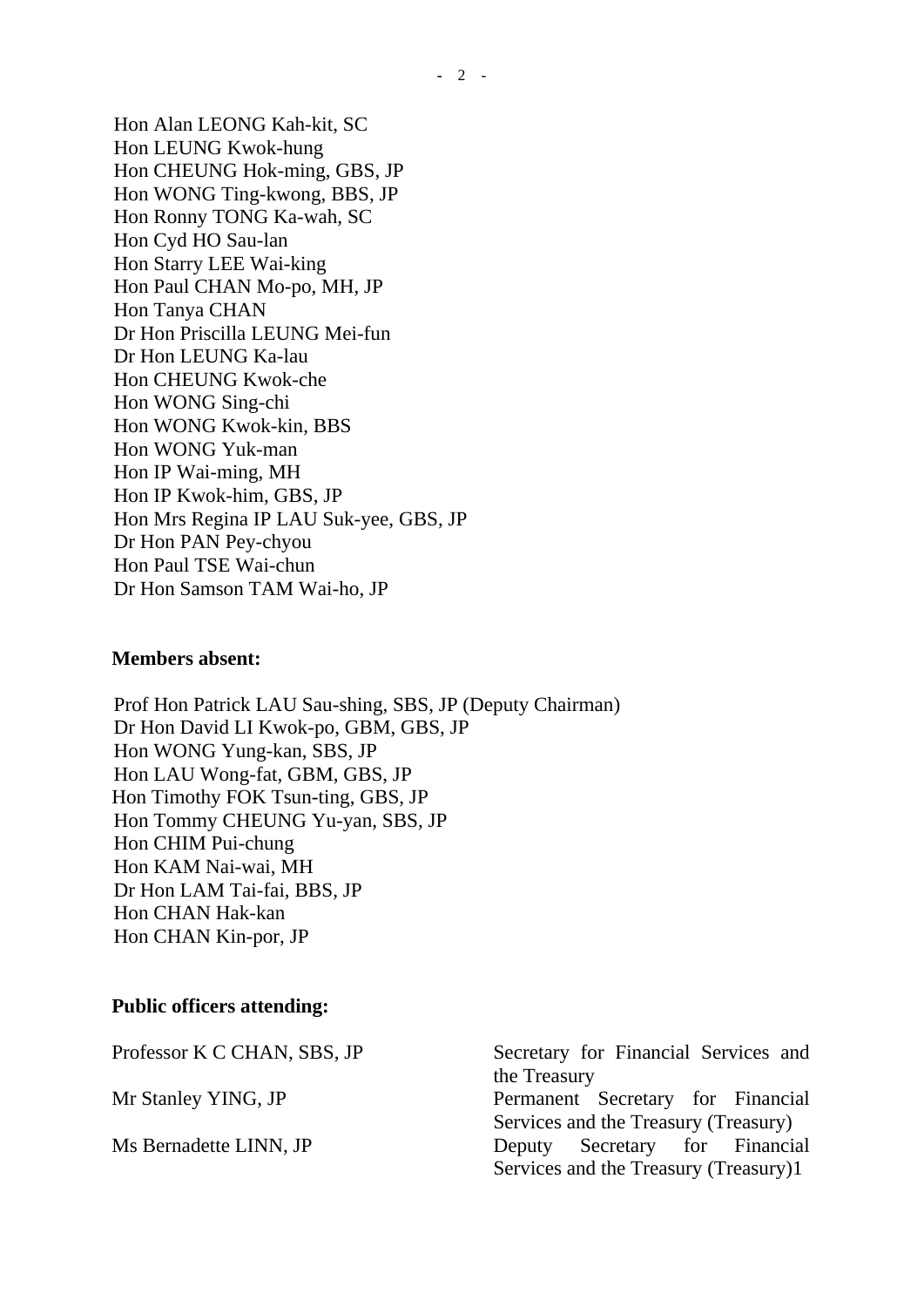| Ms Elsie YUEN               | Principal Executive Officer (General),<br>Financial Services and the Treasury |
|-----------------------------|-------------------------------------------------------------------------------|
|                             | <b>Bureau</b> (The Treasury Branch)                                           |
| Ms Eva CHENG, JP            | Secretary for Transport and Housing                                           |
| Mr Philip YUNG Wai-hung, JP | Deputy Secretary for Transport and                                            |
|                             | Housing (Transport)1                                                          |
| Mr Fletch CHAN Wai-wai      | Principal Assistant Secretary                                                 |
|                             | (Transport)3, Transport and Housing                                           |
|                             | <b>Bureau</b>                                                                 |
| Mr WAI Chi-sing, JP         | Director of Highways                                                          |
| Mr LAM Sai-hung             | Engineer<br>Chief<br>(Railway                                                 |
|                             | Highways<br>Development) $2-3$ ,                                              |
|                             | Department                                                                    |
| Mr David TO Kam-biu         | Assistant Commissioner (Planning),                                            |
|                             | <b>Transport Department</b>                                                   |
| Ms YING Fun-fong            | Chief Engineer (Transport Planning),                                          |
|                             | <b>Transport Department</b>                                                   |
| Mr LAW Hin-wing             | Assistant Director<br>Lands<br>of                                             |
|                             | (Acquisition), Lands Department                                               |
| Miss Eliza MA King-fong     | Surveyor (Railway<br>Chief Estate                                             |
|                             | Development Section/Head Office),                                             |
|                             | <b>Lands Department</b>                                                       |
| Mr Augustine NG             | Project Director, West Kowloon                                                |
|                             | <b>Cultural District Office, Home Affairs</b>                                 |
|                             | <b>Bureau</b>                                                                 |
| Mr Malcolm GIBSON           | Head of Project Engineering, MTR                                              |
|                             | <b>Corporation Limited</b>                                                    |
| Miss Maggie SO              | Senior Manager (Projects and Property                                         |
|                             | Communications), MTR Corporation                                              |
|                             | Limited                                                                       |
| Mr Andy FOK Chiu-yan        | Construction Manager (Express Rail                                            |
|                             | Link Tunnels), MTR Corporation                                                |
|                             | Limited                                                                       |

# **Clerk in attendance:**

Mrs Constance LI Assistant Secretary General 1

# **Staff in attendance:**

Ms Anita SIT Chief Council Secretary (1)5 Ms Joanne MAK Chief Council Secretary (1)2 Miss Joanne FONG Senior Council Secretary (1)7<br>Miss Queenie LAM Senior Legislative Assistant (1) Senior Legislative Assistant (1)2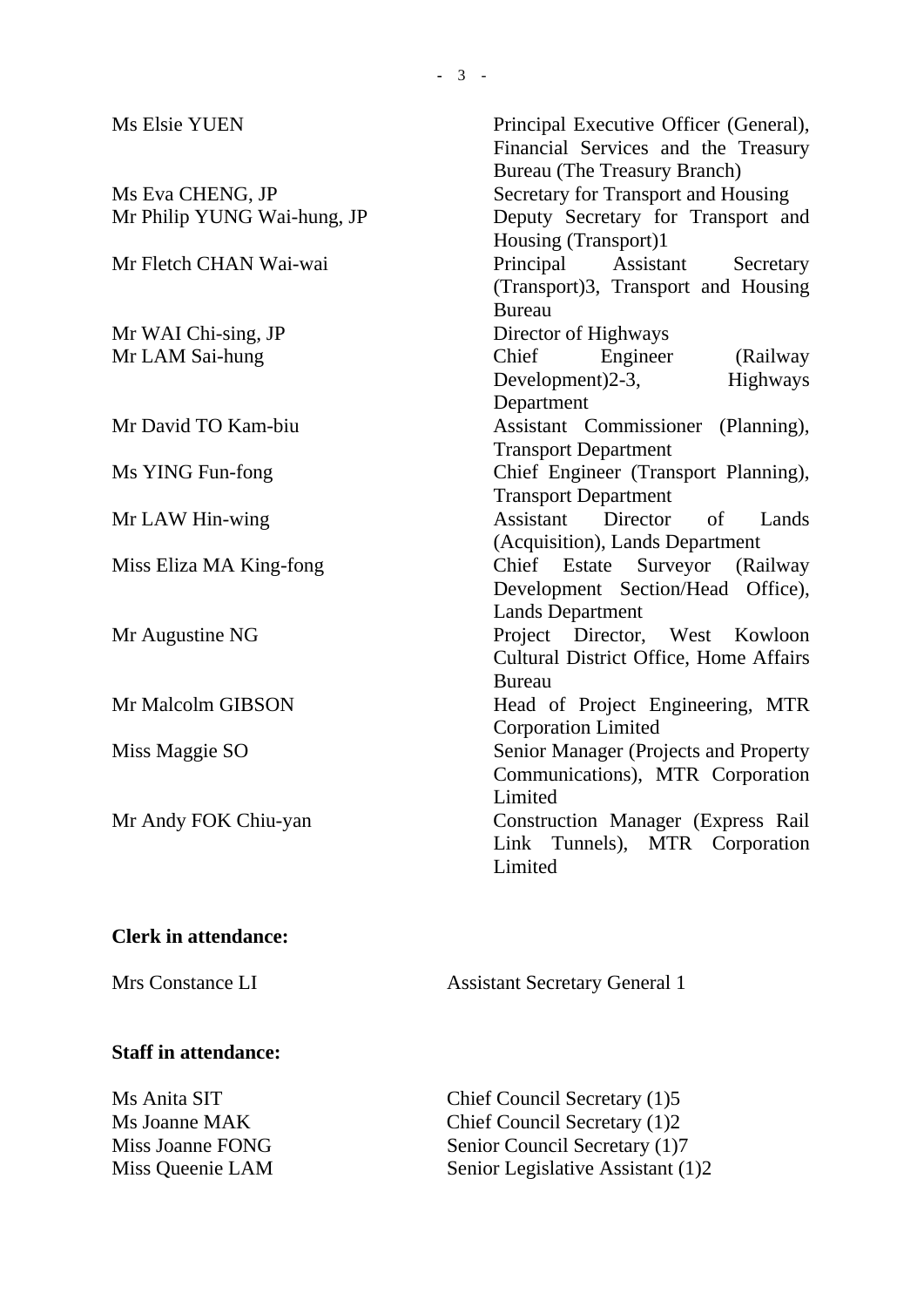| Mr Frankie WOO  | Senior Legislative Assistant (1)3 |
|-----------------|-----------------------------------|
| Ms Christy YAU  | Legislative Assistant $(1)1$      |
| Miss Angela LAM | Legislative Assistant (1)2        |

\_\_\_\_\_\_\_\_\_\_\_\_\_\_\_\_\_\_\_\_\_\_\_\_\_\_\_\_\_\_\_\_\_\_\_\_\_\_\_\_\_\_\_\_\_\_\_\_\_\_\_\_\_\_\_\_\_\_\_\_\_\_\_\_\_\_\_\_

#### Action

**Item No. 1 - FCR(2009-10)44** 

# **RECOMMENDATIONS OF THE PUBLIC WORKS SUBCOMMITTEE MADE ON 2 AND 3 DECEMBER 2009**

| Head 706 - Highway   |                                                                                                                                    |
|----------------------|------------------------------------------------------------------------------------------------------------------------------------|
| PWSC(2009-10)68 53TR | Hong Kong section of Guangzhou–Shenzhen–Hong<br>Kong Express Rail Link - construction of railway<br>works                          |
| PWSC(2009-10)69 57TR | Hong Kong section of Guangzhou–Shenzhen–Hong<br>Kong Express Rail Link - construction of<br>non-railway works                      |
| PWSC(2009-10)72 35CA | Special ex-gratia payments in relation to the Hong<br>Kong section of the Guangzhou-Shenzhen-Hong<br><b>Kong Express Rail Link</b> |

 The Committee continued the discussion on items PWSC(2009-10)68, 69 and 72 relating to the Hong Kong section of Guangzhou–Shenzhen–Hong Kong Express Rail Link (XRL) project.

2. Mr WONG Kwok-hing requested that the timer bell be rung at the end of the speaking time limit for members. The Chairman acceded to Mr WONG's request.

3. Ms Audrey EU, Mr LEUNG Kwok-hung, Mr Andrew CHENG, Ms Starry LEE, Miss Tanya CHAN, Mr LEE Cheuk-yan, Mr Fred LI, Mr WONG Yuk-man, Mr LEUNG Yiu-chung, Mr James TO, Mr Frederick FUNG, Ms Cyd HO, Mrs Regina IP, Mr Ronny TONG, Mr Alan LEONG, Mr Paul TSE, Mr CHEUNG Man-kwong and Mr LEE Wing-tat spoke on items PWSC(2009-10)68, 69 and 72.

4. When Ms Starry LEE began to speak for the second time at the meeting, she declared that she owned a property in West Kowloon.

5. The Chairman declared the closure of the second round of questions, and advised that with 20 members speaking in the second round, a total of 44 members had spoken in the two rounds of questions so far on this day.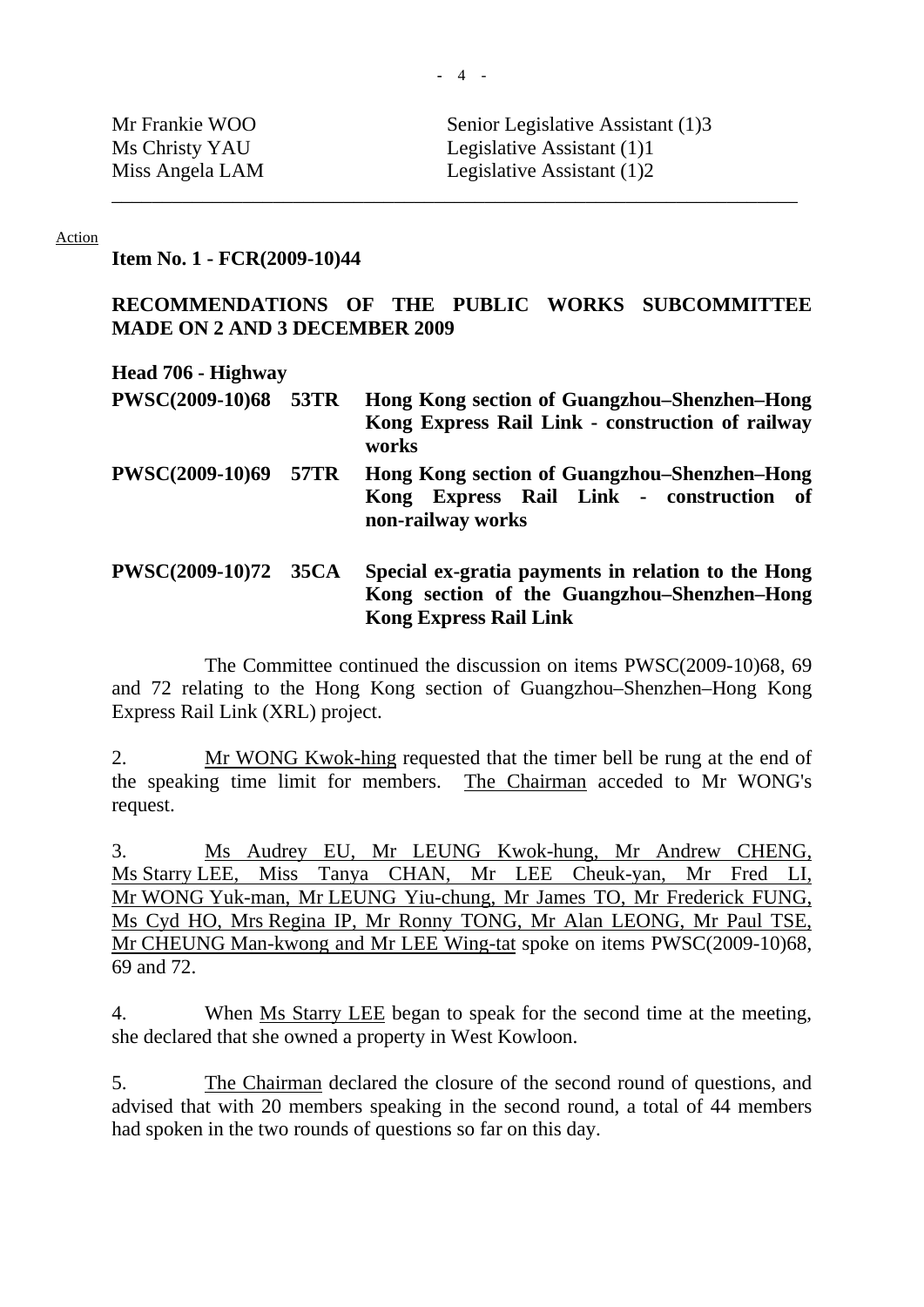6. Mr LAU Kong-wah asked the Chairman whether she would consider shortening members' speaking time at an appropriate time during the meeting. The Chairman replied that she would consider doing so at a later stage.

7. Dr Margaret NG spoke on the co-location of boundary facilities arrangement at the terminus of the Hong Kong section of the XRL project vis-à-vis the enforcement of Hong Kong or Mainland laws in that area.

8. Mr LAU Kong-wah raised a point of order. He said that Dr Margaret NG, Mr Ronny TONG and he himself had already spoken on their concerns about the co-location arrangement, and the Secretary for Transport and Housing (STH) had already made it clear to members that the Administration would study the issue and she could not offer further advice on the issue beyond her prior response to members. Mr LAU requested the Chairman to make a ruling on whether the questions just raised by Dr Margaret NG were in order.

9. While noting the points advanced by Mr LAU Kong-wah, the Chairman ruled that Dr Margaret NG should be allowed to continue her questions on the co-location arrangement on the understanding that this should be the last time of her asking questions on this issue.

10. As ruled by the Chairman, Dr Margaret NG continued to speak.

11. Ms Audrey EU, Mr Andrew CHENG, Mr LEUNG Kwok-hung, Mr WONG Yuk-man, Mr Ronny TONG, Dr LEUNG Ka-lau and Miss Tanya CHAN spoke on items PWSC(2009-10)68, 69 and 72.

12. STH, the Deputy Secretary for Transport and Housing (Transport)1, the Director of Highways, the Assistant Commissioner (Planning) of the Transport Department and the Project Director of the West Kowloon Cultural District Office of the Home Affairs Bureau responded to members' views and questions.

13. At 7:17 pm, the Chairman ordered that the meeting be adjourned, and said that the third Finance Committee meeting of this day would start at 7:30 pm. The Chairman reported that up to this juncture, the total number of speaking times of members on the items PWSC(2009-10)68, 69 and 72 on this day was 52.

14. The meeting was adjourned at 7:18 pm.

(Verbatim transcript of the proceedings of this meeting is at the **Appendix**.)

Legislative Council Secretariat 5 August 2010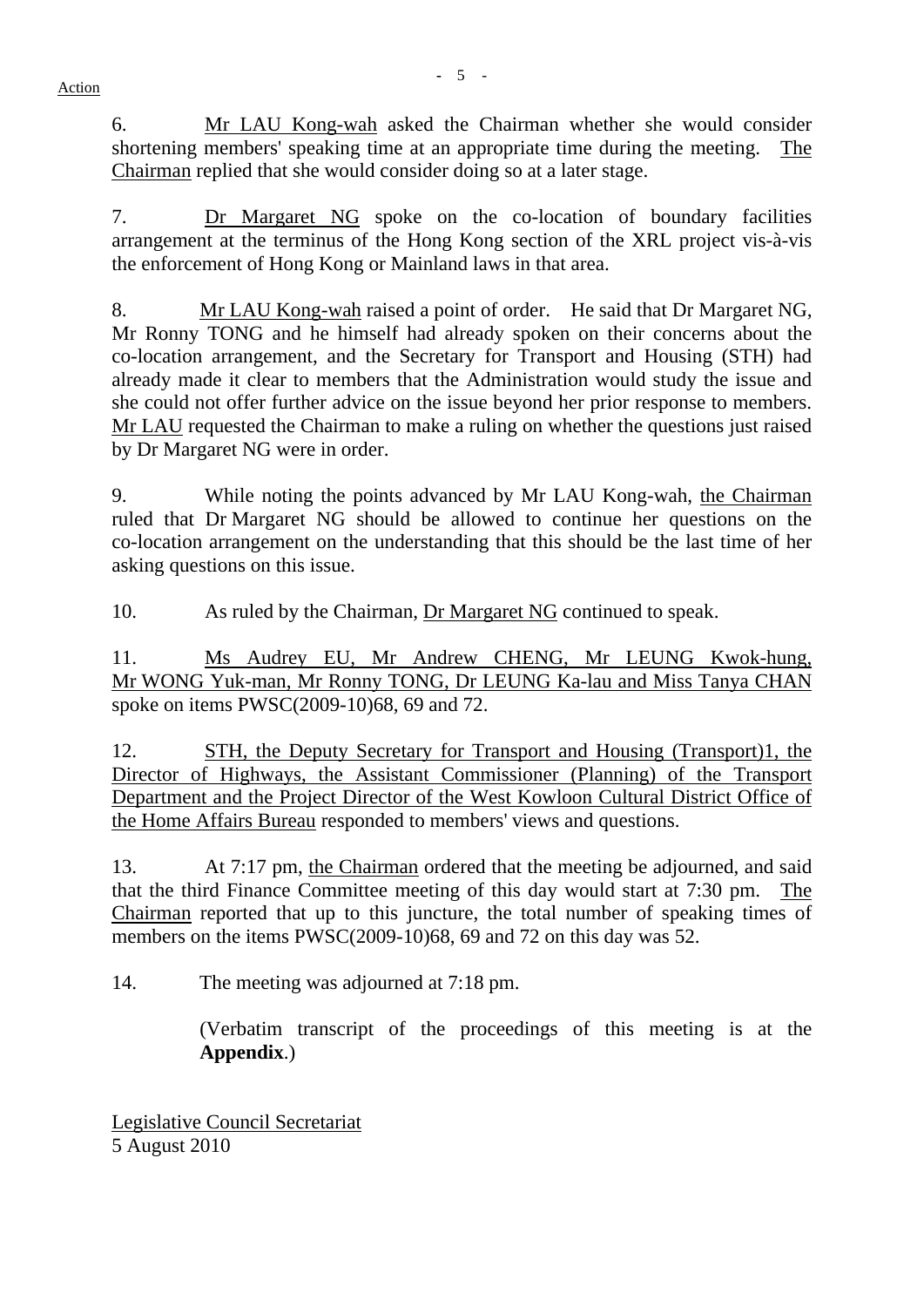\*\*\*\*\*\*\*\*\*\*\*\*\*\*\*\*\*\*\*\*\*\*\*\*\*\*\*\*\*\*\*\*\*\*\*

# 立法會財務委員會 第十一次會議紀要

- 日 期 : **2010**年**1**月**15**日**(**星期五**)**
- 時 間 : 下午**5**時**15**分
- 地 點 : 立法會會議廳

# 總目 —— 公路

- **PWSC(2009-10)68 53TR** 廣深港高速鐵路香港段 —— 鐵路建浩工程
- **PWSC(2009-10)69 57TR** 廣深港高速鐵路香港段 —— 非鐵路建造工程
- **PWSC(2009-10)72 35CA** 就廣深港高速鐵路香港 段項目發放的特設特惠 津貼

# (逐字紀錄本)

\*\*\*\*\*\*\*\*\*\*\*\*\*\*\*\*\*\*\*\*\*\*\*\*\*\*\*\*\*\*\*\*\*\*\*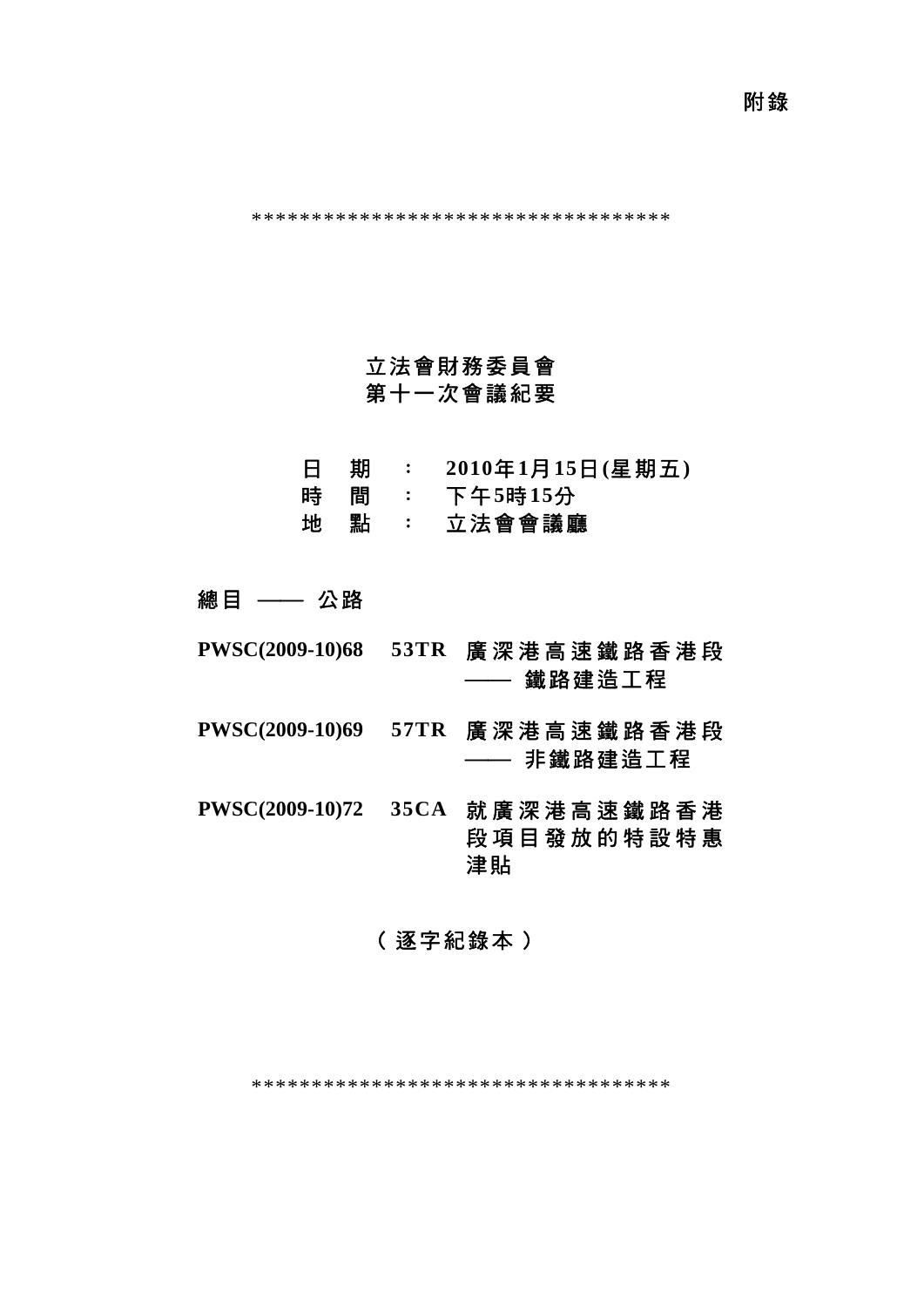**Appendix** 

\*\*\*\*\*\*\*\*\*\*\*\*\*\*\*\*\*\*\*\*\*\*\*\*\*\*\*\*\*\*\*\*\*\*\*

**Finance Committee of the Legislative Council** 

**Minutes of the 11th meeting held at the Legislative Council Chamber on Friday, 15 January 2010, at 5:15 pm** 

**Head 706 - Highway** 

**PWSC(2009-10)68 53TR Hong Kong section of Guangzhou–Shenzhen– Hong Kong Express Rail Link - construction of railway works** 

**PWSC(2009-10)69 57TR Hong Kong section of Guangzhou–Shenzhen– Hong Kong Express Rail Link - construction of non-railway works** 

**PWSC(2009-10)72 35CA Special ex-gratia payments in relation to the Hong Kong section of the Guangzhou–Shenzhen–Hong Kong Express Rail Link** 

(**Verbatim Transcript**)

\*\*\*\*\*\*\*\*\*\*\*\*\*\*\*\*\*\*\*\*\*\*\*\*\*\*\*\*\*\*\*\*\*\*\*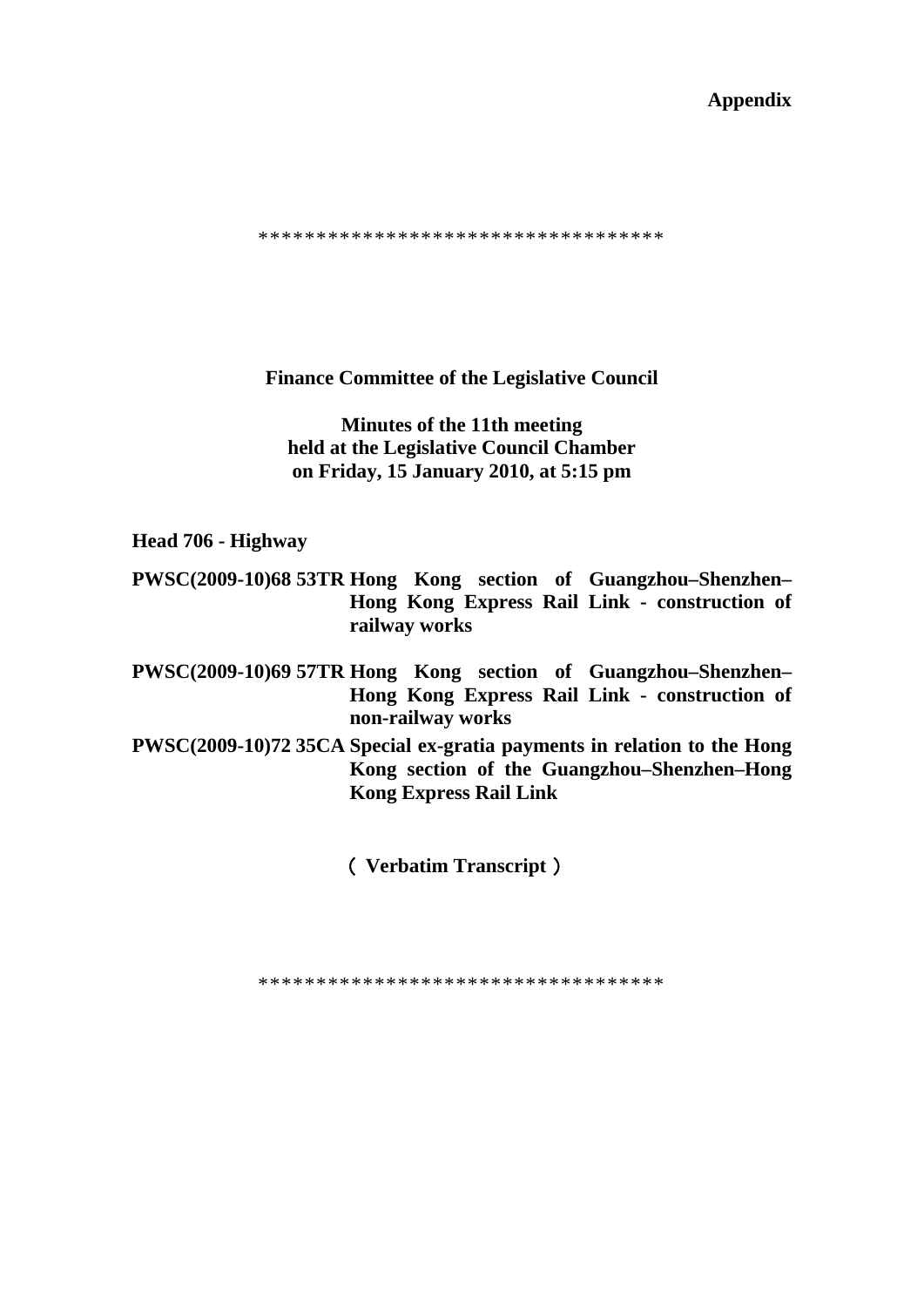主席:現在到時候恢復第二節財委會會議,我們已有足夠法定 人數,所有人亦已經回來了。我們繼續發問。余若薇議員,跟 着是梁國雄議員,每位有4分鐘。

余若薇議員 :謝謝主席。首先,多謝秘書處做的逐字紀錄及為 我們作的分析。主席,我看過整份分析有關因為牽涉收地而影 響地層的索償機制那部分。

主席:你正在看哪份文件,余議員?

余若薇議員:主席,即秘書替我們做的分析,它說的頁數,我 看看整份逐字紀錄有關的頁數在那裏。

主席:是否編號FC54?

余若薇議員:那份逐字紀錄叫做,主席,因為我只有4分鐘,你 卻問我。

主席:不是的,余議員,我會補回數秒時間給你,不過,若大 家拿着這份文件會比較好。

余若薇議員:主席,這份的編號是FC49。逐字紀錄多日來全部 合共只有一份,我全都看過了。

主席:好。

余若薇議員 :我想告訴你,我看過所有上次、幾次開會時大家 提出關於大角咀街坊和收回地層那賠償機制的問題,有10多位 議員提出了這問題。這並不單是民主派,也包括詹培忠議員、 梁美芬議員、劉健儀議員及李慧琼議員,他們也多次提問。但 是,主席,就我所看過的,全部議員也說政府的聯絡小組不夠 理想,要設立獨立委員會來幫助街坊索償。可是,我看完局長 所有答案,最接近的,主席,最接近的是她回答稱她會回去考 慮。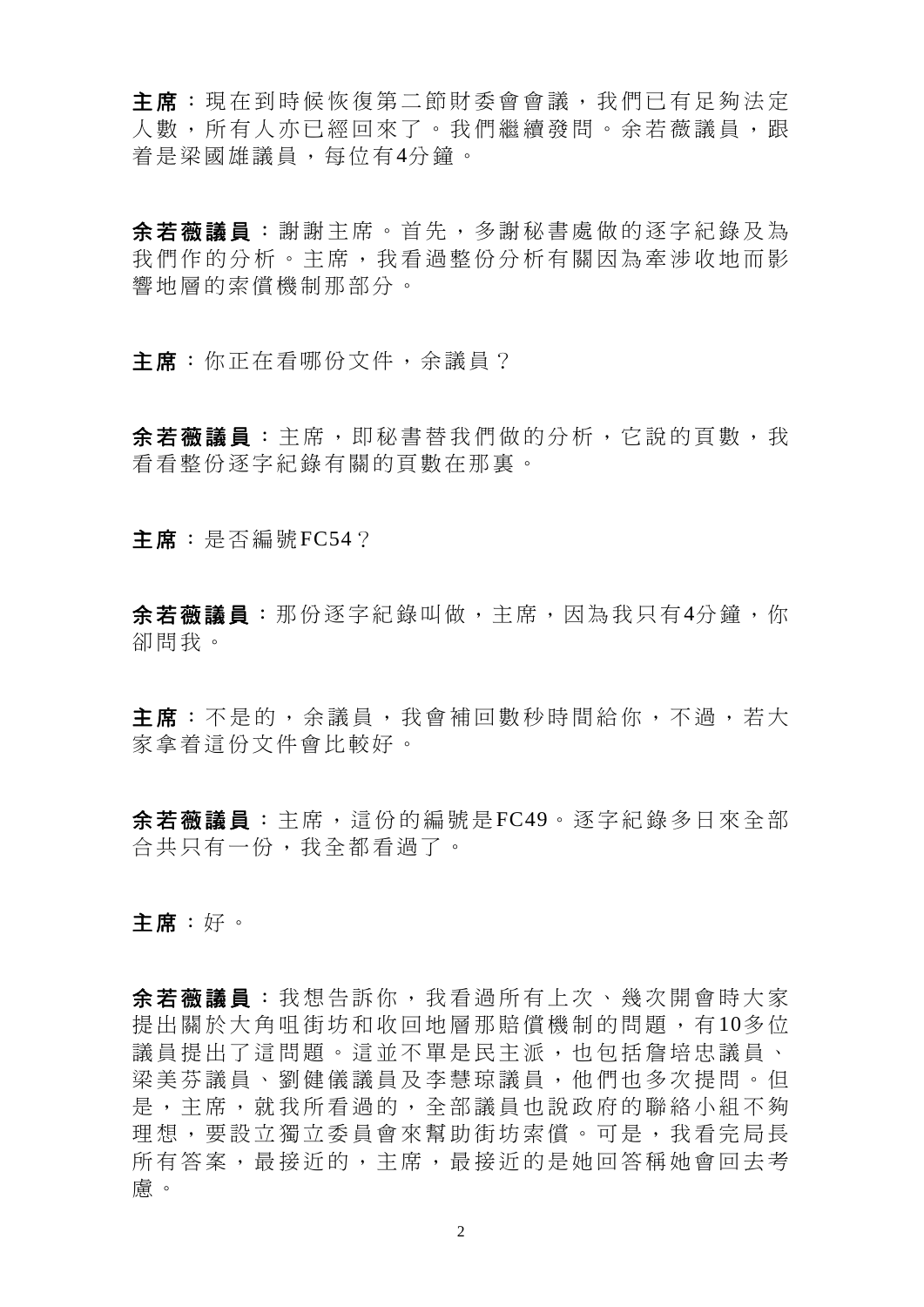所以,我短問短答,我第一件事想問局長的是,她考慮完了 嗎?她會否成立獨立委員會幫助街坊處理索償?她只需回答她 考慮過是可以還是不可以。

# 主席:局長,考慮完了嗎?

運輸及房屋局局長鄭汝樺女士:主席,這方面並非只涉及運輸 政策的問題,因為我們說的是索償。而且我想,議員希望有一 個委員會提供資源向政府索償,這涉及收地政策,所以在這方 面我們只可以回去與其他政策局商議。在現階段,我們一定會 按照現時的計劃,在聯絡和諮詢中心多做工夫,為居民提供他 們所需的資料等。多謝主席。

余若薇議員 :先行拖延,但撥款便要立即撥出。主席,我想問 有關文件,即今天剛給予我們的那份,編號是FC甚麼,主席?

主席:FC54。

余若薇議員:FC54嗎?即談大角咀方面的那份。

主席:不是,不是,另外一份。

余若薇議員:最後一段,第9段,主席,當中提到:"為釋除居民 疑慮,當局可為個別居民提供其單位的相關資料。"主席,請她 澄清,當局指哪個部門和甚麼官員?是否即時可以開始?譬如 就外面大角咀的街坊而言,局長是否可以立即告訴他們,如果 他們想知道自己的單位因為收地影響,立即可以找誰和打甚麼 電話號碼?她是否現在便可以說呢?

主席:局長。

運輸及房屋局局長鄭汝樺女士:歡迎居民立即到我們的聯絡中 心這樣做。請秘書長補充。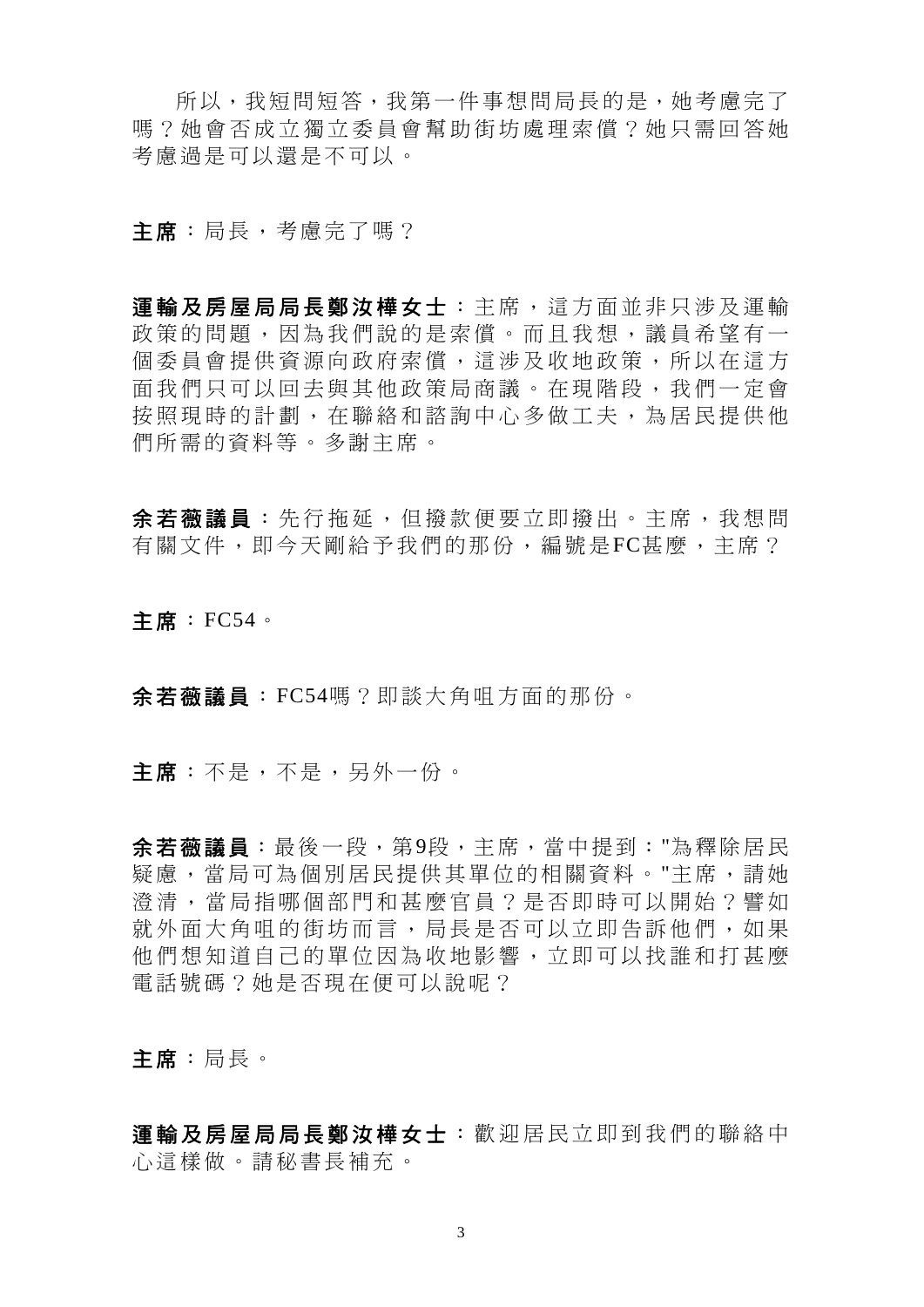主席:副秘書長,請你回答一下。請各位預先佩帶麥克風,好 嗎?請大家合作。副秘書長。

運輸及房屋局副秘書長**(**運輸**)1**容偉雄先生:是,多謝主席。在 這方面,我們署方,例如路政署的同事很樂意,除了居民透過 諮詢中心外,我們路政署和港鐵的同事亦很樂意個別接觸這些 居民。如果他們有需要索取這方面的資料,我們會盡量協助他 們。多謝主席。

余若薇議員 :主席,我計算過, 1億 9,000萬元,如果平均除以 5 000戶,因為我剛才問她,她說差不多是5 000戶,她沒有否定。 如果平均這樣除開,每戶只會獲得3萬元。剛才有同事問她,如 果進行索償,是否可以幫助支付律師費?她說,如果索償得直, 便會包括律師費。但是現在我想同事問的,並非有關索償得直, 因為索償時還未有律師費,又如何索償呢?

主席:請你簡單回答,她已經超時了。

余若薇議員:主席,我想問她,每戶3萬元,他們如何索償呢? 還有,局長回答說她會按法例賠償。我想問局長,你有沒有告 訴街坊,根據終審法院的判例,關於地積比率的損失,如果一 些要補地價才有的那些,叫做"hope value",在法律上是不會獲 得賠償的。

主席:局長,你簡單回答吧,已過了時間。

# 運輸及房屋局局長鄭汝樺女士:我想請秘書長回答。

主席:副秘書長。

運輸及房屋局副秘書長**(**運輸**)1**容偉雄先生:多謝主席。我們會 繼續盡能力向居民解釋法例下的情況,就各方面有關的法例, 我們也會這樣做。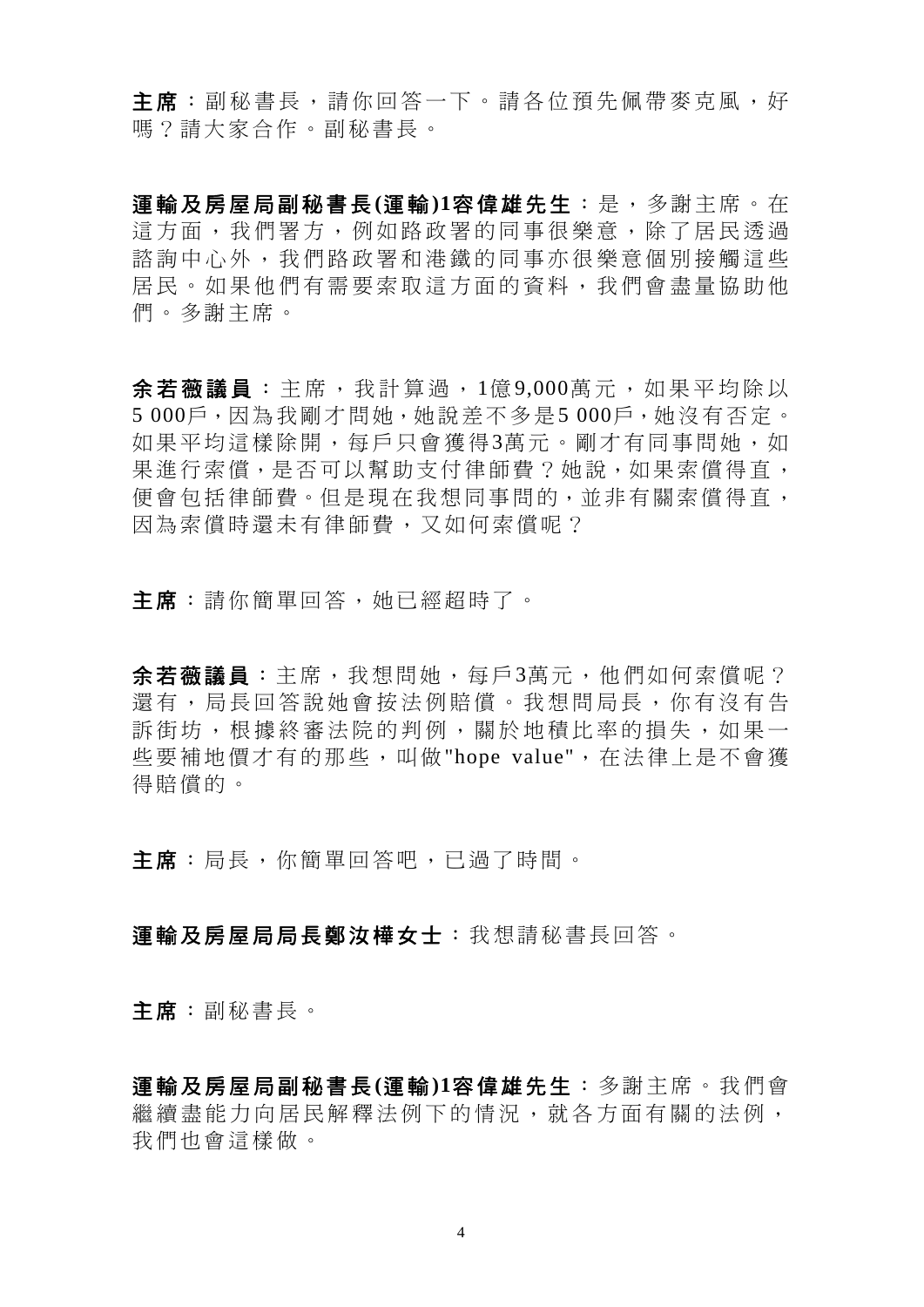余若薇議員:你有沒有向他們解釋"hope value"在法例上是不會 獲得賠償的?

主席:余議員,問題太長了。梁國雄議員,跟着是鄭家富議員。

梁國雄議員:主席,我還是再問"一地兩檢"的問題。鄭局長說現 時即使沒有"一地兩檢",也有直通車。我覺得她這種說法有誤導 性,因為現時很多直通車中途是不停站的。我們在香港上車直 至到廣州下車,這樣當然可以。如果好像我這一類人,買了一 張車票,在香港檢查,由香港警察檢查。之後我上車,若我在 福田下車怎麼辦?我那次返回大陸, 在 2003年, 國安局要求我 特別乘坐直通車去天河,我一下車便拘捕我。你作這樣的提議? 你是否想我回去呢?我真是多謝你了。所以,其實你所說的是 不行的。你一定要解釋的是,你申請26億元去做"一地兩檢"的設 施。我問你,你有否考慮要求人大修改《基本法》?如果有的 話,還可以有希望;如果沒有的話,你說用直通車模式,我真 的多虧你了,我隨時回去福田逛,上了車,便在香港檢查,香 港入境事務處是不會理會我的,因為我出境是沒有問題的。那 便出了境,我在福田下車去書城逛,買書後再回來,那怎麼辦? 所以,其實你要向香港人更坦白地說,直通車的方案一定不行, 我其實已考慮過,而且考慮了很長時間。初時,你對我說,我 想直通車是可以的。但我再想一想,是不行的。如果是行的話, 在 2003年中國旅行社也不用要求我 特別乘坐一班直通車到天 河,將自己交給叫做國安局也好,廣東省公安也好,來捉我,"老 兄"。如果當天他不小心,好像你的想法,我在石龍下車的話, 那怎麼辦?豈不是變了"甩繩馬騮"?

所以,其實你要對本會比較負責任的,就是你要收回所謂直 通車的說辭,即是說,類似直通車的安排是不行的。現在的高 鐵是假高鐵,在廣東省已設有幾個車站,有龍華,有福田。我 覺得會否變了"甩繩馬騮"?所以,你是否覺得應該收回這項直通 車的說法?

主席:請先讓局長回答。局長。

運輸及房屋局局長鄭汝樺女士:主席,就個別個案,我想不是 由我回答。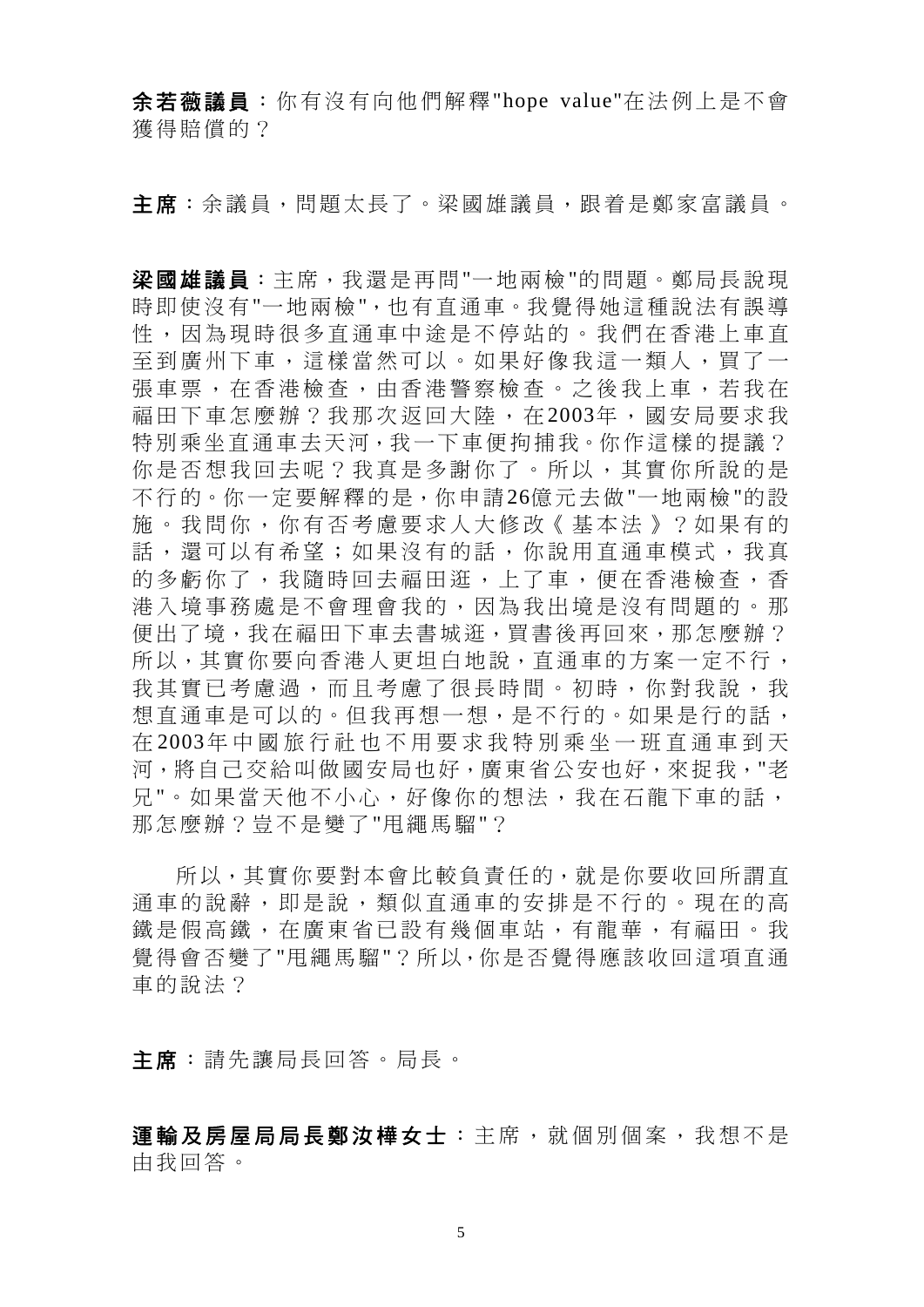#### 梁國雄議員:不是個別個案來的。

主席:不要說梁國雄議員的個案,不要說我的個案,我們全部 也無需你說。

**梁國雄議員**:是的,只覺得你是不可行的。

主席:你只需回答是否行得通。

梁國雄議員:直通車的方案是不可行的。

主席:梁國雄議員,讓局長回答。

#### 梁國雄議員:是。

軍輸及房屋局局長鄭汝樺女士:現時已經實行中的,我們覺得 那也是方案,是可以考慮的。現在我們會繼續進行內部研究。 正如我重複回答過很多次,主席,就是說,如果終極方案做不 到,我們也會有中途折衷的方案,我們覺得一定會解決得到的。

梁國雄議員:不是,如果你覺得直通車的方案可以參考,倒不 如你說一說你所謂的直通車,我當作是早期的,你是怎麼做的 呢?

主席:對了,局長,請說一說。

運輸及房屋局局長鄭汝樺女士:主席,我們現在才進行內部研 究,我們仍未有哪個特別方案一定會做。

主席:不是的,如果是直通車,你已說了幾次,這方面你可否 披露多些資料,這方案是怎樣的呢?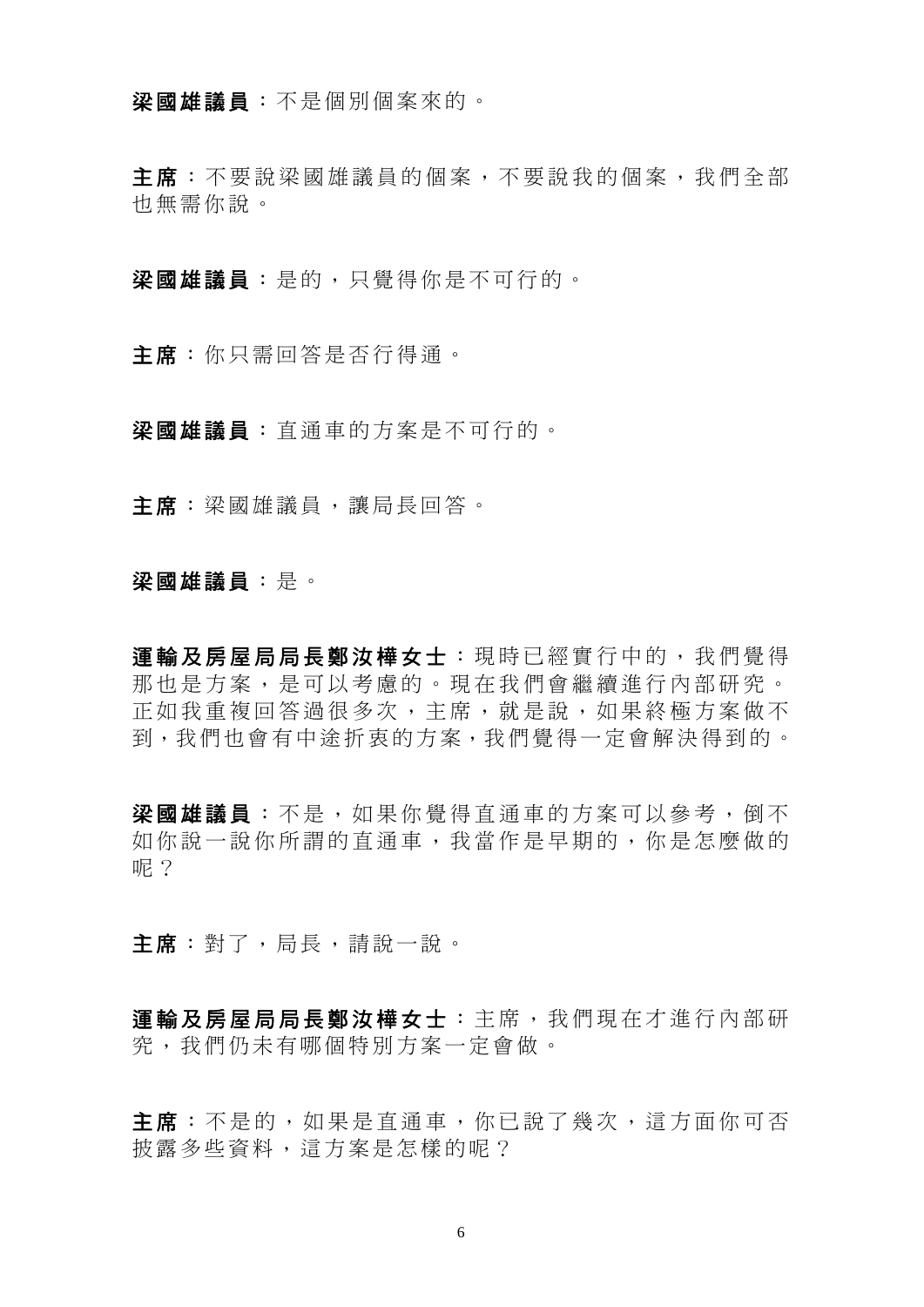梁國雄議員:究竟是怎樣的呢?

主席:現時的直通車。

運輸及房屋局局長鄭汝樺女士:與現時前往上海及北京是沒有 分別的,抵達時便會有口岸,有檢查人員檢查。

梁國雄議員:我已向你舉出了一個例子。

主席:我知道在上海進行檢查。

# 運輸及房屋局局長鄭汝樺女士:是的。

主席:即在這裏上車,到達上海後檢查。但是,在上海上車來 到這裏便不能辦理了,對嗎?還是怎樣的呢?

運輸及房屋局局長鄭汝樺女士:他也可以出關,是一樣的。

主席:那怎樣做"一地兩檢"呢?

軍輪及房屋局局長鄭汝樺女士:正如現在所說,這個不是折衷 的辦法,主席。

梁國雄議員:多謝主席。那即是"兩地兩檢"。我已經指出了這個 漏洞,如果大陸沒有黑名單,還勉強可行。加拿大和美國一定 行,因為它們兩地的法制很相似,走過去又有甚麼問題呢?開 車過境也可以。所以,我覺得政府回答問題時不盡不實,因為 如果我相信你的話,即是說,你日後可能給予香港人一個虛幻 的希望。你是否承認這樣呢?

主席:多謝你,梁國雄議員。鄭家富議員,接着是陳淑莊議員。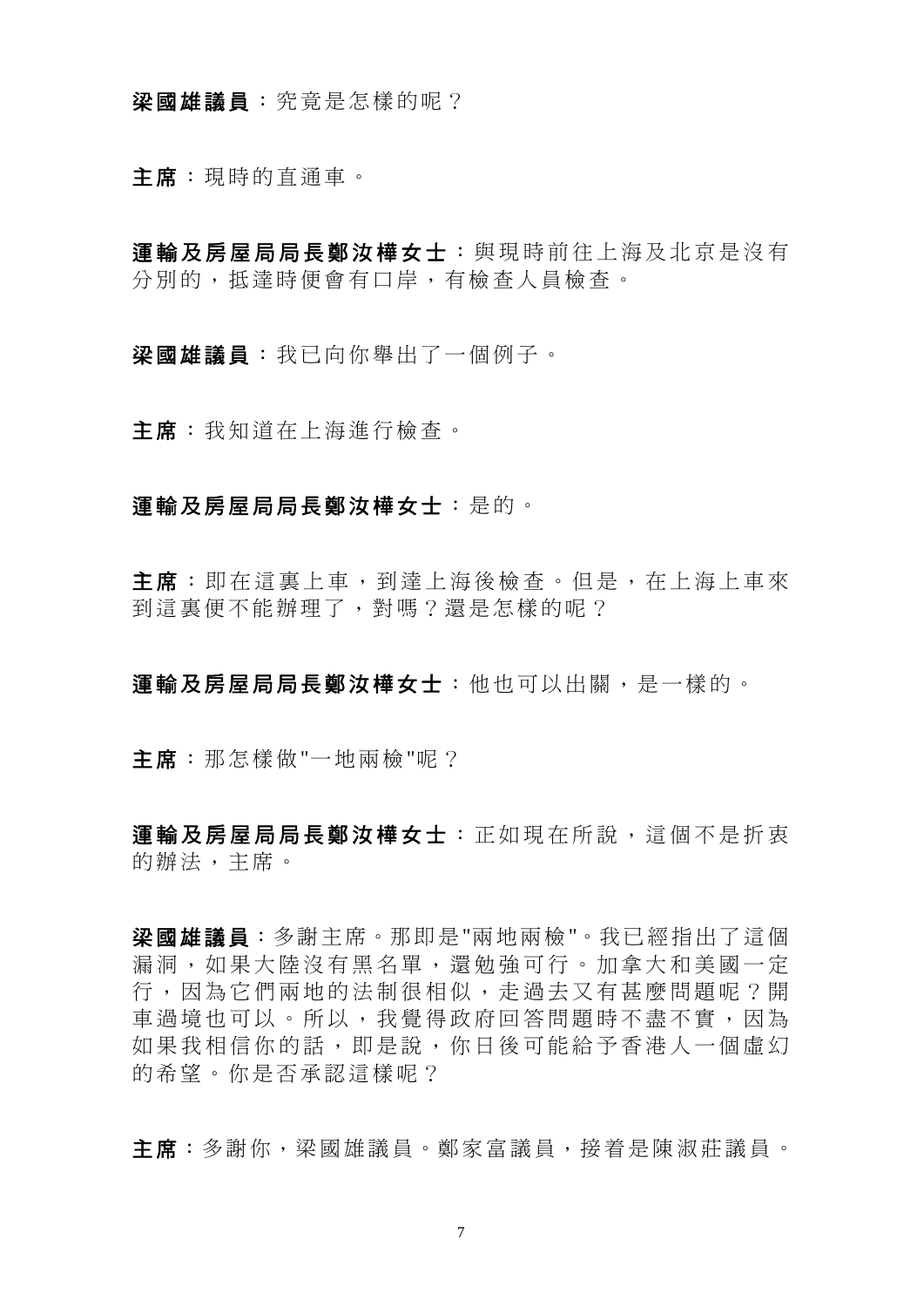# 梁國雄議員:不用多謝。

**鄭家富議員**:多謝主席。主席,我相信我也要嚴謹地澄清,剛 才特別是劉江華議員強調,我們過往在鐵路事宜小組甚至工務 小組就52TR提升至甲級的顧問研究報告,我們當時一直支持, 為甚麼現在好像繼續"轉軚"不支持政府?主席,我希望強調,特 別是我剛才提及 20多億元的顧問研究,我希望劉議員 —— 他 與我們一起跟進交通事宜也有一段時間。就那份文件,很明顯, 我們要求政府撥款對環境、交通、生態、海事及其他相關範疇 就興建高鐵作出評估。換言之,我們當天批核那份文件,並不 表示我們一定要批核現在這669億元,因為當時不知道是 669億,當時我們是不知道原來這669億裏面,有110億是一些非 鐵路工程,特別是要數十億去改善道路的交通網,亦沒有菜園 村和大角咀的問題......在當時亦沒有錦上路方案。

所以,主席,我希望支持政府的同事 —— 我再次強調:你 不要激化或分化我們。大家之間在這些問題上,應該互相在尊 重的平台。我從來沒有在這個議會裏批評支持政府:"為何你這 樣也支持?"我只是問我要問的東西。

那當然,有傳媒也開始表示,說:"民主黨鄭家富當時的言 論,為何現在這樣子反對?"我很強調,我的反對,我們是對於 造價、走線、西九總站現在未來帶來的種種交通問題,以及菜 園村、大角咀這些問題。如果支持政府的同事認為我這些問題 是不需要理會都支持政府,那麼你們去支持吧。我希望不要用 這些理據來說,當時議員們支持,現在又反對,將這些事扭曲, 希望大家澄清。

主席,我的問題繼續還是道路網的問題,因為政府回答我的 那封信,在第8段,主席,即是第8、第9、第10、第11都是說西九 交通的。第8段告訴我們,原來是要封閉部分匯翔道和連翔道。 那當然,它說封閉之前,會完成D1A的向南路面。我亦希望政府 為我們解答,這份研究第29頁告訴我們,廣東道的行車隧道, 在第9.9段說這個方案最好待H和J方案,即其他那些連接路完成 後才興建。那麼,在9.6那個圖表 –– 第29頁的那圖表明言: 如果這條隧道工程在2014、2015之後興建,會遇到很多限制, 並會持續為公眾帶來很多不便。

主席,我想問:如果你真的可以把這條隧道建了,你告訴我 們,在那一段廣東道、連翔道等等,究竟你用甚麼方案來解決 你建隧道時的那個路面交通情況?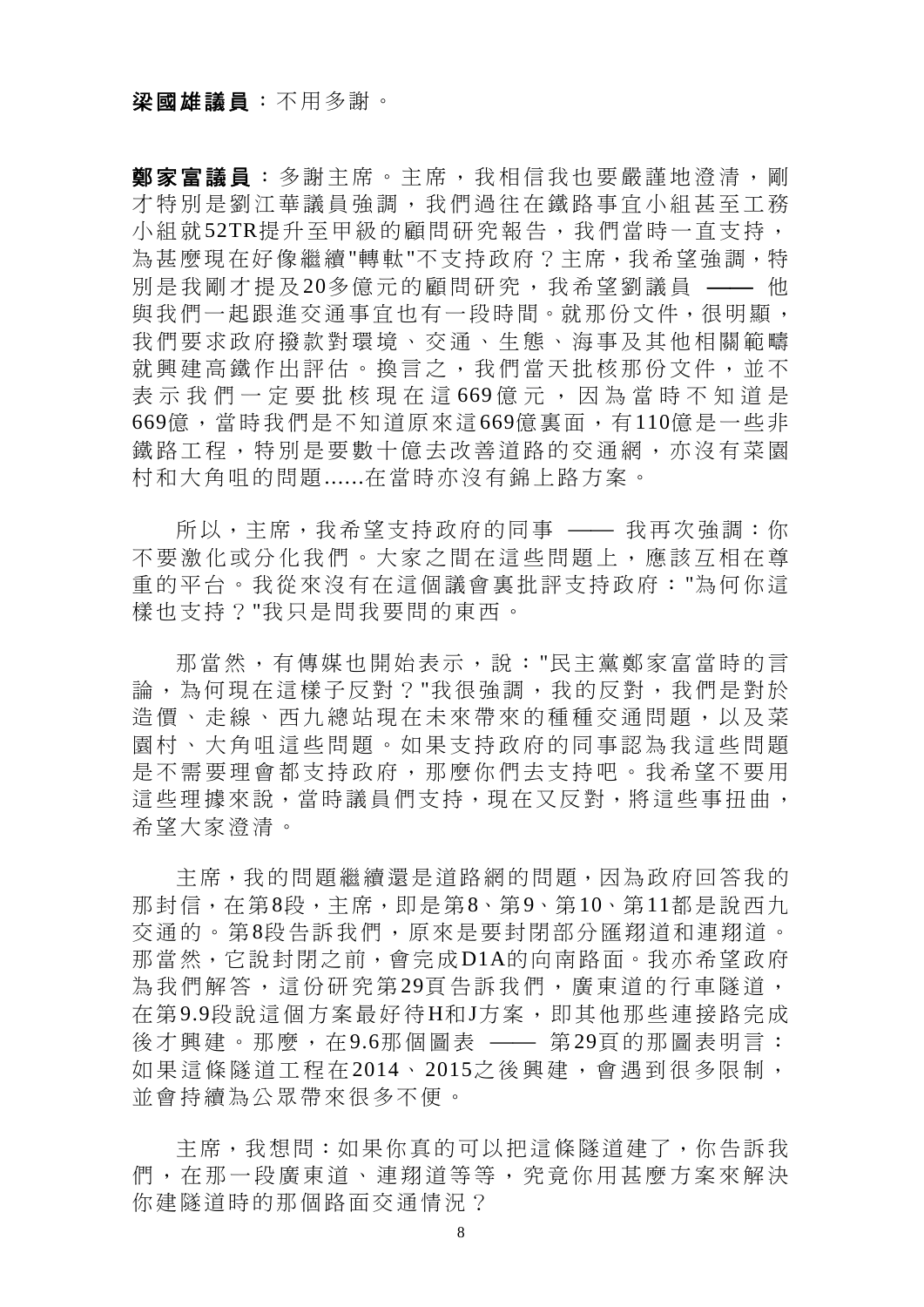主席:鄭議員,你的問題已提出了,不過沒有時間回答。那我 覺得局長一定會記下來的。稍後你再排隊回來,然後就回答吧。

現在有位沒有提過問題的,先讓她提問 –– 李慧琼議員。

李慧琼議員 :是,多謝主席。其實我都是想跟進之前很多同事 問過的,有關大角咀居民的訴求。其實,和同事一樣,或者很 多大角咀居民都來找我,提出他們的訴求。但是,我想我要指 出,其實我們也在之前 —— 就是在財委會之前去信給運輸局, 亦得到局方的回覆,當中局方承諾了一些事情,會去處理大角 咀居民現在的一些擔憂。

第一,我想今天藉着這個機會,讓大角咀居民再次聽到,亦 希望局方確認 —— 第一,其實居民最擔心興建時,他們若然 受到影響,他們可以如何處理。我記得我們之前在財委會討論 的內容就是,你們已經成立了一個辦事處,個別住在大角咀的 居民,可以到這個辦事處取回屬於其部分的樓宇結構的資料, 作為他手握的證據。這是第一點,希望你確認。

然後,若然在建造工程裏面出現了甚麼跟現況不同的結構性 損害,他們可以向局方進行申索。我希望給局方這個機會說明, 他們何時需要提出向你們申索的呢?我們想請你先回答這部 分。

主席:局長。

# 運輸及房屋局局長鄭汝樺女士:副秘書長。

主席:副秘書長。

運輸及房屋局副秘書長**(**運輸**)1**容偉雄先生:是,多謝主席、多 謝議員的問題。有關那個資料,我們已經說過,我們會安排在 諮詢中心,或是個別跟居民接觸的時候,如果居民有需要這方 面的資料,我們很樂意給他們及向他們解釋。

第二,就是那個結構性損害。我們說過,假如真的是因為工 程而導致樓宇有甚麼問題的話,我們會即時幫居民處理。第一, 港鐵有保險方面的安排;第二,法例之下亦賦予居民有權力向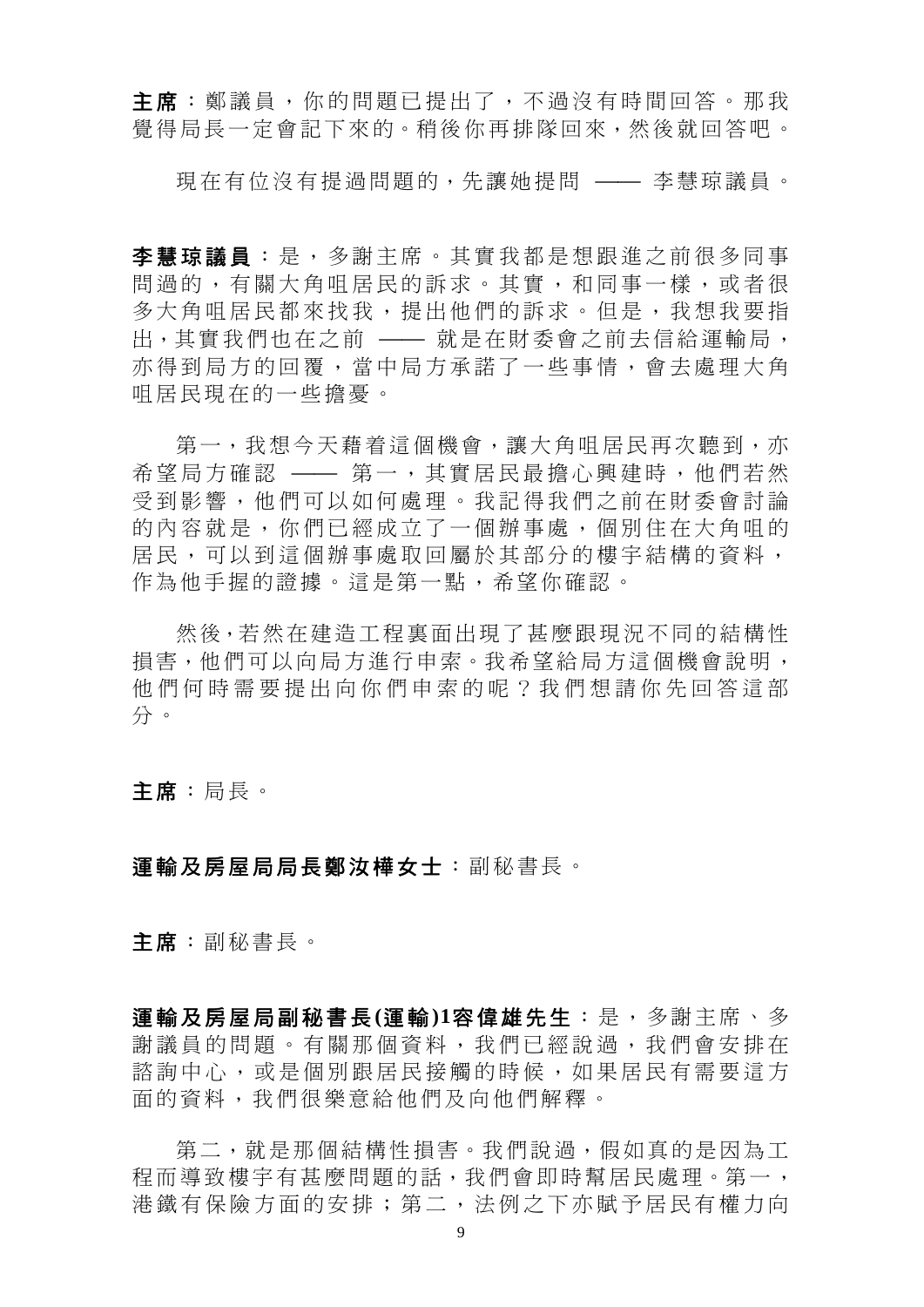政府提出申索,而這個也是在工程期完結後的一年裏面仍可以 提出這個申索。多謝主席。

主席:李議員。

李慧琼議員 :在這方面,我有一個要求,就是:若然這次撥款 得到通過,我也希望你向立法會繼續匯報大角咀居民向你們索 取資料的情況,以及他們報告有受影響的情況。

那,另外也想跟進,剛才你說會處理,而居民有權在完成工 程後一年進行申索。你說的"處理",是你會即時為他處理結構的 危險,還是要他完成申索後,你才會做。若然真的有不幸的情 況發生,即他們害怕的地陷出現,你是否會即時為他們處理呢? 是否會這樣呢?

# 運輸及房屋局副秘書長**(**運輸**)1**容偉雄先生:主席......

主席:是,副秘書長。

運輸及房屋局副秘書長**(**運輸**)1**容偉雄先生:我們很重視,一定 要把工程對居民的影響減到最低。假設在工程期間出現任何問 題的話, 施工隊伍也好、港鐵代表也好, 或是路政署的同事也 好,是會即時接受居民要求援助的情況,看看究竟問題在哪裏, 然後找出解決的方法。我想是要確保居民安心,亦要確保工程 是會順利進行,亦不會影響到居民的樓宇等情況。

主席:李議員。

李慧琼議員:是否做的很少時間,就是說,若然你們處理到的, 就不需要等居民索償,你們也會幫他在工程上先處理?

運輸及房屋局副秘書長**(**運輸**)1**容偉雄先生:主席,我想補充一 點。

10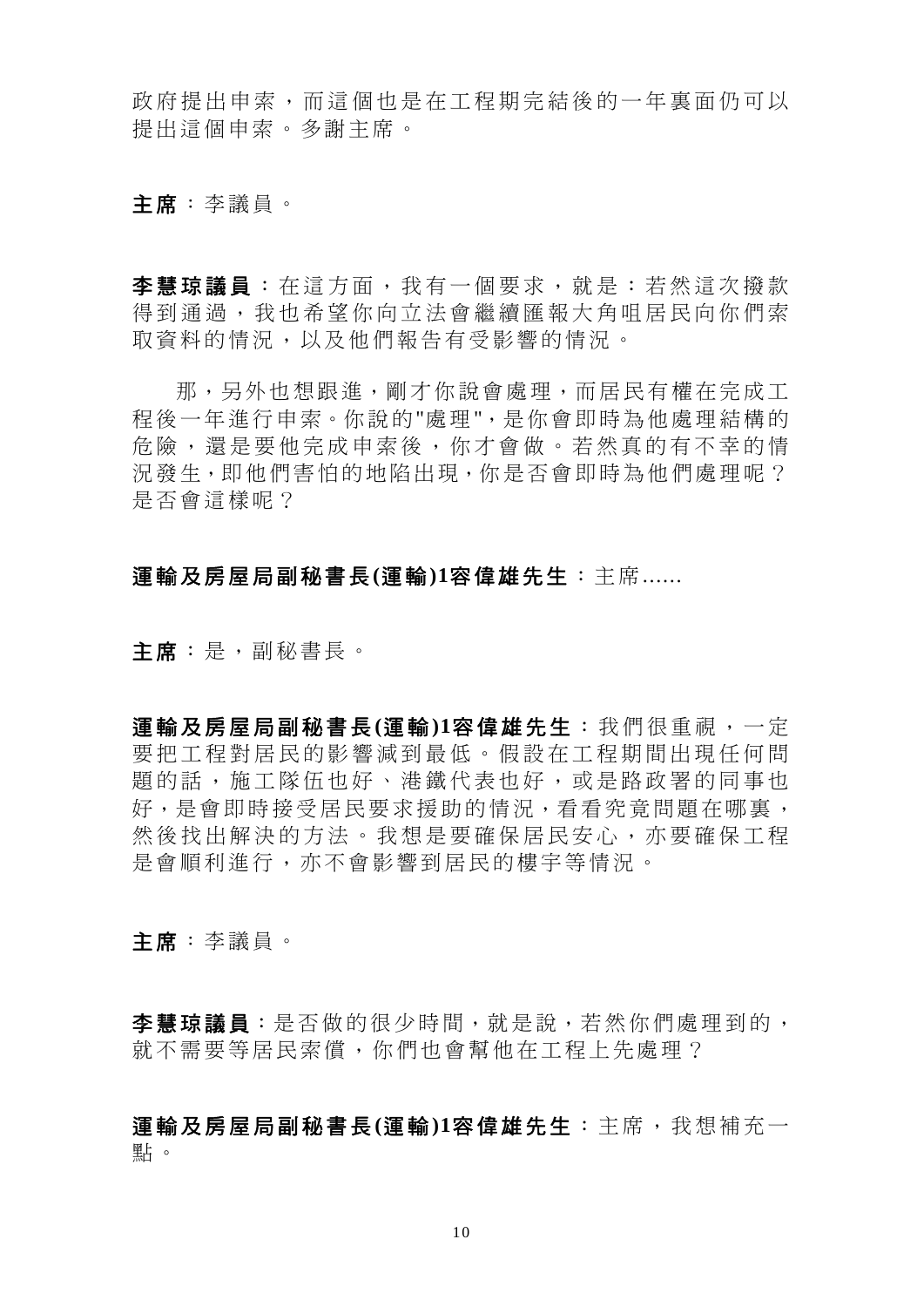#### 主席:副秘書長。

運輸及房屋局副秘書長**(**運輸**)1**容偉雄先生:根據過往推行鐵路 項目的經驗,亦是即時處理的。

#### 李慧琼議員:好的。

主席:陳淑莊議員,接着是李卓人議員。

陳淑莊議員 :主席,上面有數位苦行的朋友,先跟你們打個招 呼。另外,我想多給一次機會伍先生再回答一次,就是關於你 們說,在開了3次發展委員會後,便向西九管理局董事局匯報, 即11月底的那個會議,我想再確認一次,我希望伍先生手邊都 有......我已經舉過很多次,因為實在很重。

主席:可以了,你不用舉了,他知道你說甚麼。

陳淑莊議員:是的。是否有討論過這幅圖、這份文件 —— 是 最後一次問:這一個。

主席:我們請民政事務局的西九文化區辦事處發展項目總監 伍華強先生。

# 民政事務局西九文化區辦事處發展項目總監伍華強先生:在......

陳淑莊議員:回答有或沒有便可以了,主席,多謝。

主席:你回答吧,伍先生。

民政事務局西九文化區辦事處發展項目總監伍華強先生:剛才 我提到,是有討論到柯士甸道西、連翔道的那個改善道路計劃。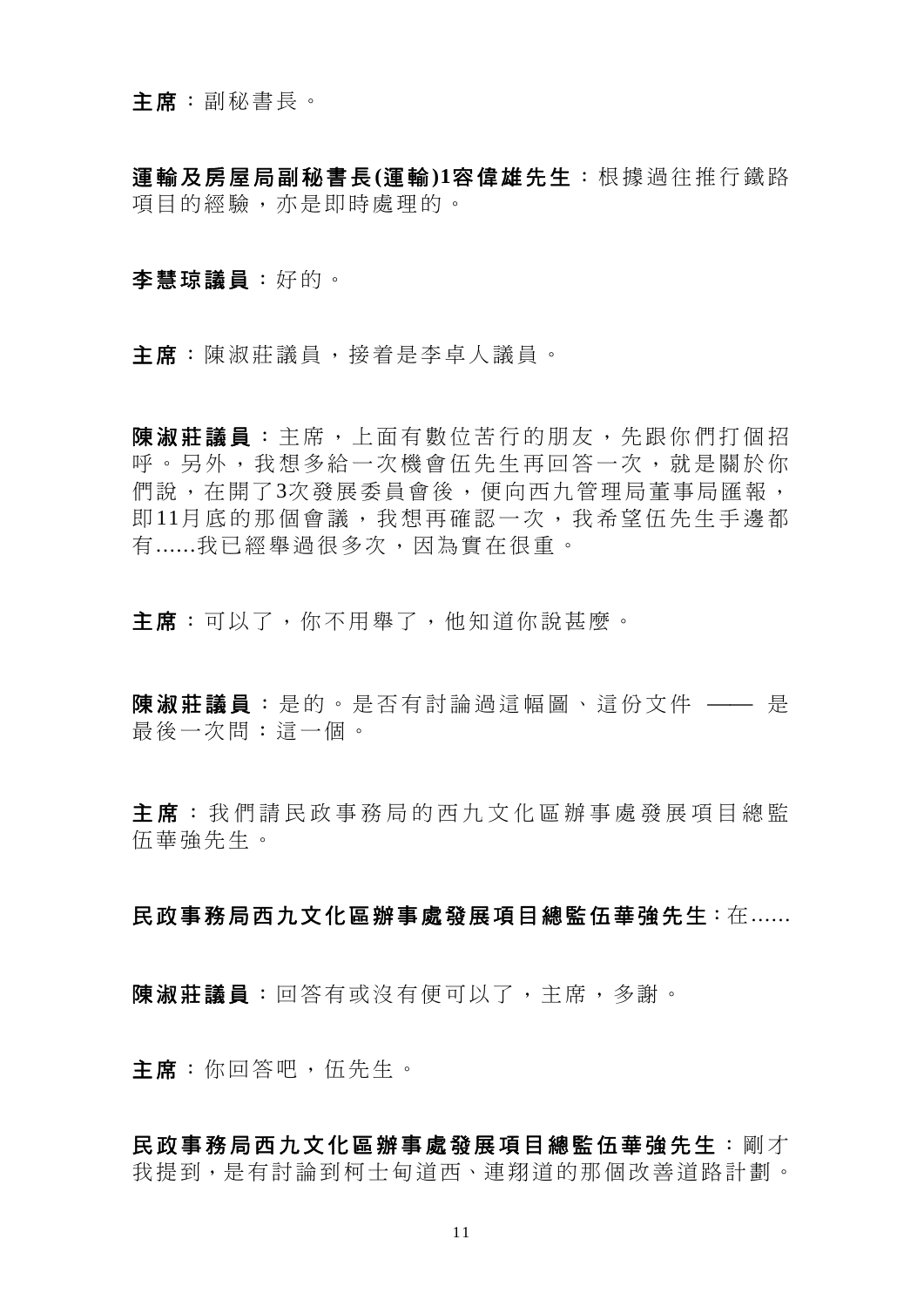#### 主席:陳議員。

陳淑莊議員:我說 ......"入侵"。因為這裏這個文件是說 "encroachment into WKCD"。那界線是侵入了西九管理局本來轄 下西九文化區的範圍之內。我請你回答有還是沒有。

主席:伍先生。

民政事務局西九文化區辦事處發展項目總監伍華強先生:我剛 才回答了,是有討論到柯士甸道西、連翔道......

主席:即進入了、"吃掉"了它的那處,是有討論過,管理局是知 道的?

民政事務局西九文化區辦事處發展項目總監伍華強先生:進入 了大概0.3公頃,那處是柯士甸道西和連翔道道路改善計劃的一 部分,主席。

主席:陳議員。

陳淑莊議員 :請問有哪些文件我可以翻看,讓我知道你們有討 論過呢?

主席:對,這些資料可以公布嗎?

民政事務局西九文化區辦事處發展項目總監伍華強先生:我剛 才提到,就是有討論過那個道路改善計劃的。

主席:有沒有文件大家可以看到的呢?局長......有哪一位......你 看着他,他又看着你,那怎麼辦呢?

運輸及房屋局局長鄭汝樺女士:主席,我相信那天是做了一份 簡報的,但至於......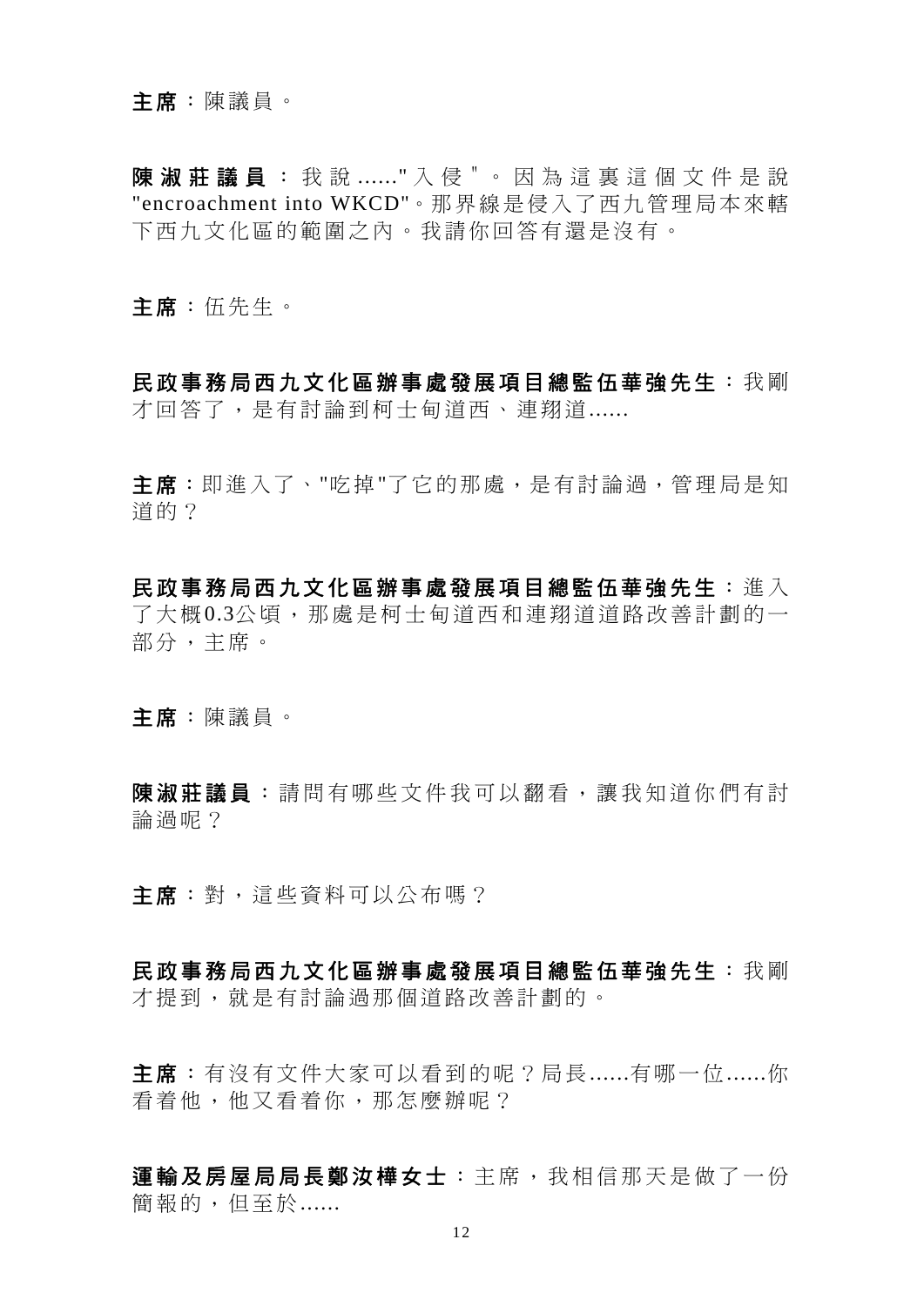民政事務局西九文化區辦事處發展項目總監伍華強先生:其實 是由運輸署向管理局做過簡報,管理局亦就着那個計劃有過討 論。至於那個文件,由於管理局的文件和那個會議紀錄都是不 公開的,所以......

主席:陳議員。

陳淑莊議員 :我記得有部分是可以公開的,我不明白為何不公 開?你自己在網上也有說 —— 包括這個討論文件,裏面隻字 不提,沒有說過"encroachment"。

另外,你提供的圖表亦沒有討論過,請問這些有多保密呢? 為何不可以公開?既然現在連這份traffic study都可以公開?

主席: 伍先生。

民政事務局西九文化區辦事處發展項目總監伍華強先生 : 主 席,其實董事局當天是分開兩個議程來討論的,第一個議程是 公開的議程,討論西鐵站在西九文化區裏面的設計;第二個討 論事項是公開的,同一天的管理局的議程,其實另有一個議程, 由運輸署同事介紹西九交通改善計劃, 就......

主席:那個是閉門的?

# 民政事務局西九文化區辦事處發展項目總監伍華強先生:是的。

主席:為甚麼呢?

軍輪及房屋局局長鄭汝樺女士:主席,我想如果議員想知道, 或者會有文書確定是真的有討論過。當然,民政事務局回去可 以這樣做,但為那天的議程安排不在我的掌握之內,但我相信, 如果議員想要回一份白紙黑字,我們有討論過、得悉甚麼範圍, 是一定可以後補的。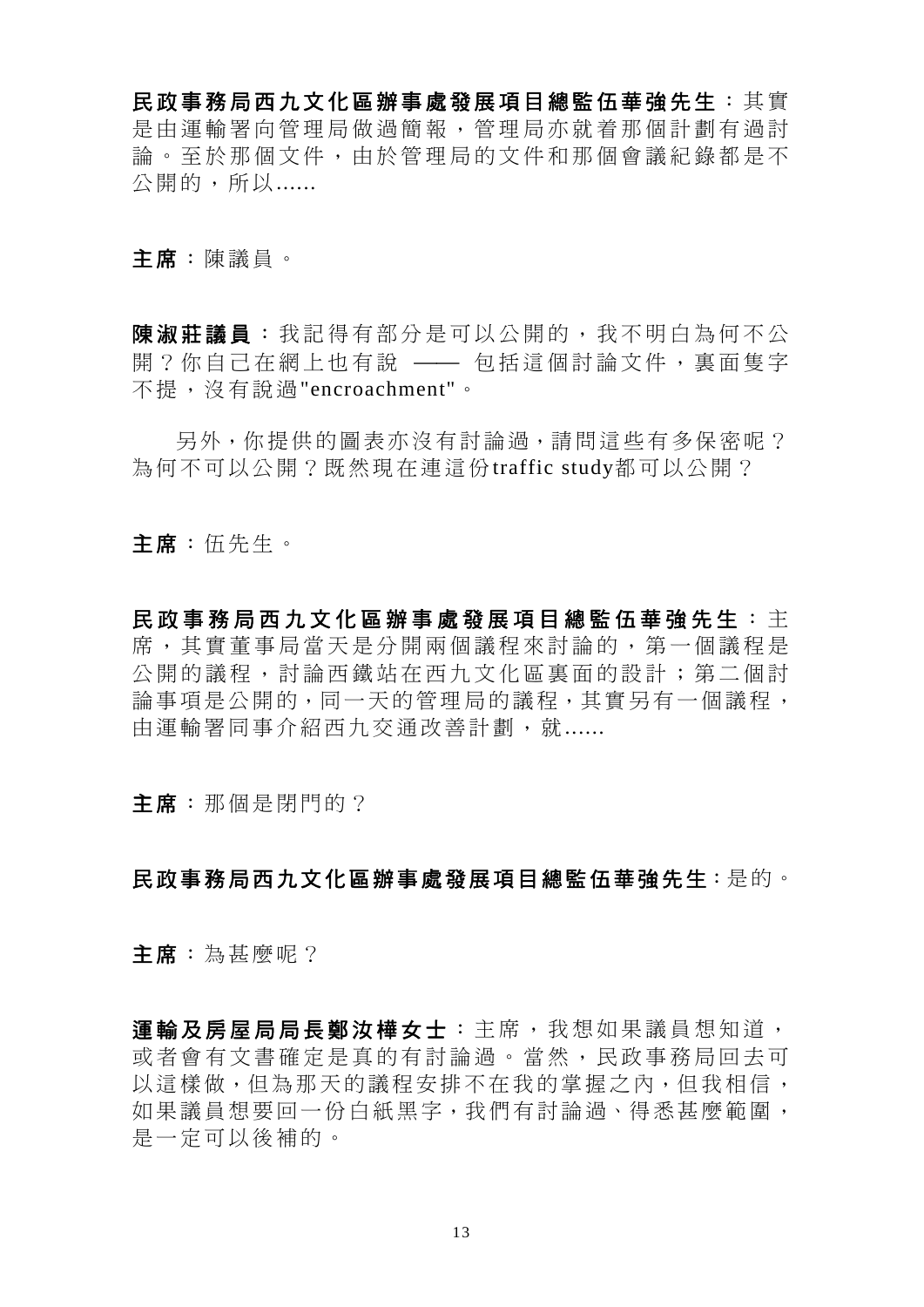#### 主席:即可以提供資料?

軍輪及房屋局局長鄭汝樺女士:因為其實伍先生已經說了, 但 如果議員覺得一定需要一張紙來確定,我不覺得這是問題,因 為運輸署真的做過。

主席:是已經發生了的,是嗎?。

#### 運輸及房屋局局長鄭汝樺女士:已經發生了的。

主席:陳議員?

陳淑莊議員:我是想知道他們有甚麼反應?

主席:即其實局方是否很接受、很支持,伍先生?

民政事務局西九文化區辦事處發展項目總監伍華強先生:管理 局是支持該改善計劃的。

主席:即進入了、"食"了它一些位,它也支持、接受,對嗎?

民政事務局西九文化區辦事處發展項目總監伍華強先生:因為 那個改善計劃對於西九的交通有所改善,而西九的交通改善, 對於文化區的發展也很重要。

主席:李卓人議員,跟着是黃毓民議員。

李卓人議員 :多謝主席。其實職工盟一直的關注,也是高鐵的 造價問題。因為其實我們一直不反對興建高鐵,但造價真的是 過於天價,我剛才說"金磚鐵路"是真的,669億,但整個"金磚鐵 路"為甚麼要這麼貴呢?除了本身的物料或者建築成本上漲的問 題之外,其實選址在西九作為總站,那裏已經值300億,我上次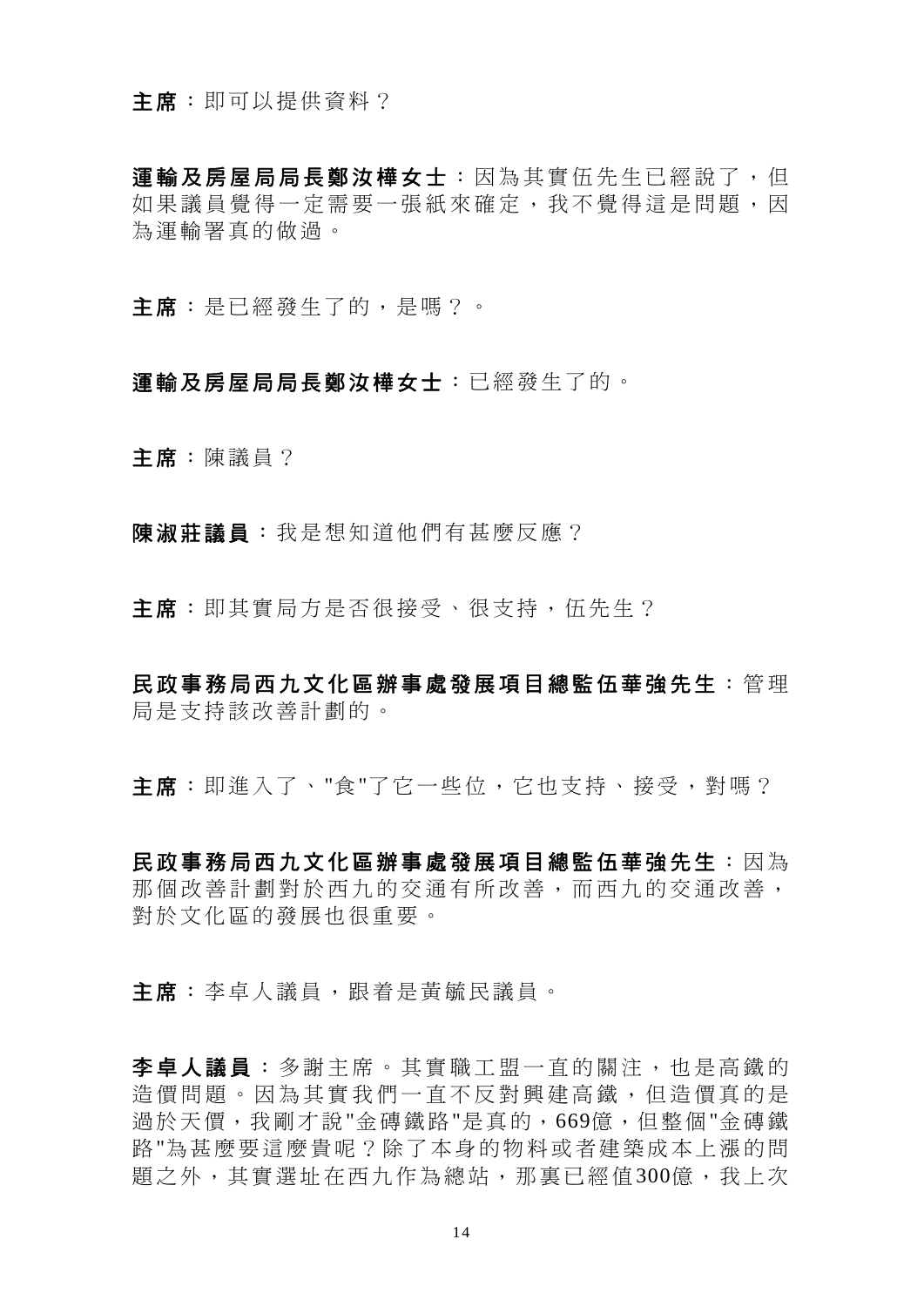問局長,其實為甚麼一定要選在西九,局長上次在這裏回答, 就說高鐵一定要由市中心去到市中心。

好了,但接着過了數天,大家也看到,她接受電視訪問的時 候,她又要承認 —— 這份文件也有 —— 根本廣州的總站本 身在石壁,現在不是市中心。但她說,將來的發展策略裏面是 重點地區,她也沒說是市中心,她說是重點地區。那麼上次你 回答我的是否即是廢話呢?上次在這裏回答,公開給全香港市 民聽到,你說一定是市中心到市中心的,但原來是假的。根本 廣州的總站不是市中心,你說是重點發展地區,周邊有大學城 發展區,那字眼是"周邊",錦上路的周邊是中環呀!在香港這麼 細小的地方,你說"周邊"這個字,錦上路周圍也是周邊,西九也 是錦上路的周邊。根本香港就很細小,為甚麼硬要選在西九, 要多浪費數百億?其實是很方便的,即使在錦上路,對新界的 人更為方便,對九龍的人也不會不方便,何況還有一個建議說 直接多建一條鐵路到錦上路,其實有很多方法可以減少成本, 為何政府總是不選?而且局長上次在這裏說的,是否真的誤導 了香港市民,以為真的一定要市中心到市中心呢?

再者,局長你是否承認,即使廣州第二個總站,你說周邊有 很多發展潛質,那些周邊的距離其實也不是那麼近呢?你上次 所說的是否全部是多餘的呢?

主席:局長。

運輸及房屋局局長鄭汝樺女士:主席,我剛才回答黃成智議員 也同樣說,這是將來廣州很重要的城市規劃,它將來的市中心, 因為它有一個策略,是一個同城化的策略。還有我們現在開通 是2015年,屆時武廣站去到石壁已經開通了5年,我相信屆時整 個石壁城市就好像現在我們回看天河區當年一樣,不出5到 10年,它已經旺到不得了。所以,我們不要看輕內地銳意發展 一個新市中心的能力。

另一方面,當然,以外國的經驗來說,市中心去到市中心真 的是一個成功的高鐵典範,是我們看得到的,無論是英國,或 者日本,甚至我們現時在國內有很多新發展的高鐵,也是在市 中心的。

錦上路方面,其實我之前我們亦已回答過很多次。一,它是 低效益,因為不方便,第二,最重要的是接駁不可行,我們剛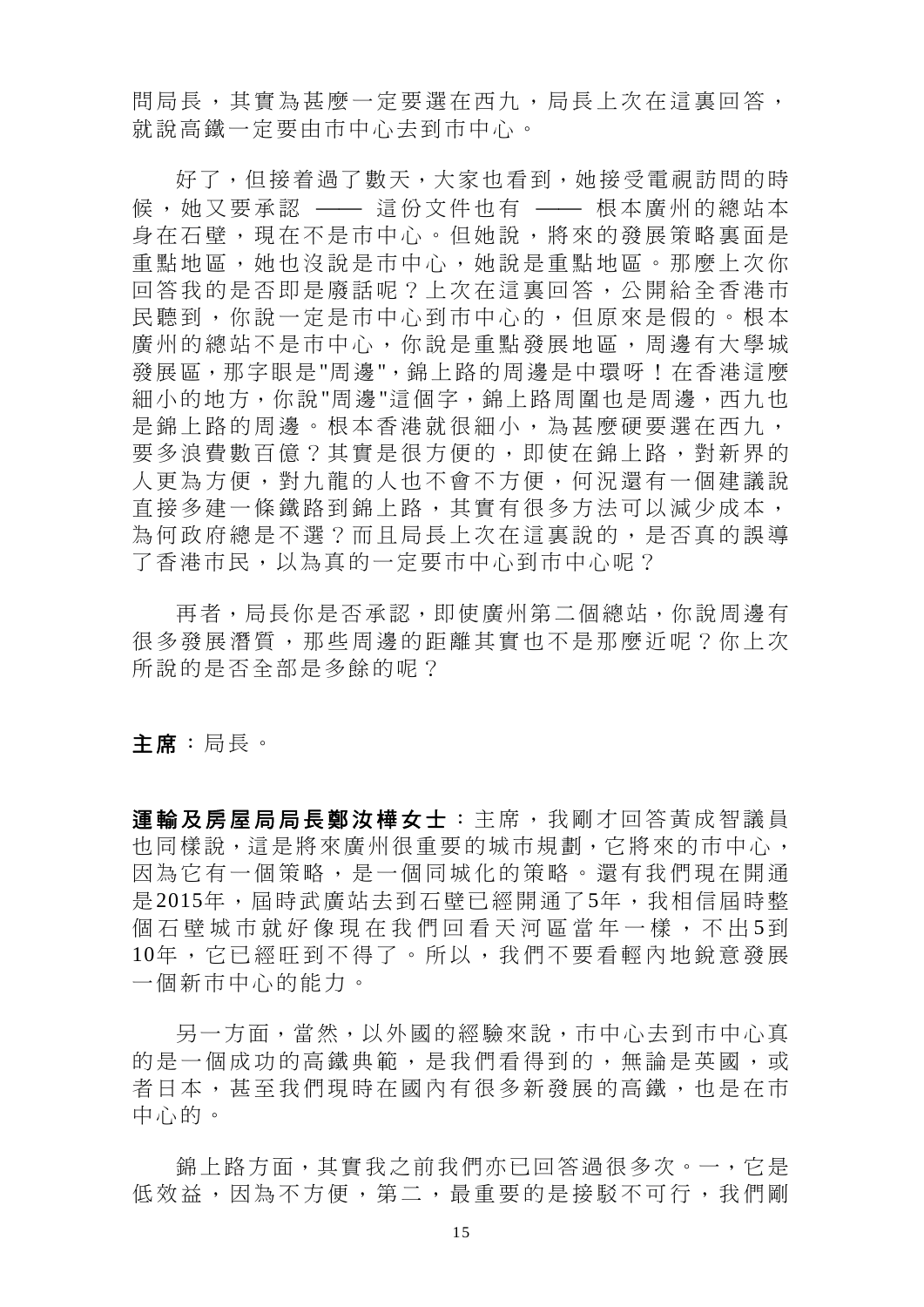才已經解釋過,如果接駁到西部通道,共用通道是不可行的, 而且也低效益。另一方面,我也重複說過很多次,如果接駁至 機場快線,便會窒礙我們的機場發展。所以,我們經過整體考 慮。一直以來,無論是我們之前來立法會撥款,或者討論共用 通道、專用通道,當時我們也是選擇用一個由邊境一直去到西 九龍的概念,也得到大家的支持。多謝主席。

主席:有位議員未問過的,先讓他提問,李華明議員,跟着是 黃毓民議員。

李華明議員:主席,我很小心重看 1月 8日的會議紀錄,吳靄儀 問過"一地兩檢"的問題,我是想問錢的問題。

我翻看政府的財政預算案,預了26億900萬做邊境管制設施 費用。政府回覆鄭家富,就是第21段。政府回覆說,那26億900萬 包括土木、建築、屋宇裝備、工程等有關設備,內地口岸所需 的空間亦已包括在上述預算內。我想問,內地口岸所需的空間 和預算,其實預算多少呢?你說在內地那裏。預算了這26億, 但現在其實還未說到,你現在有專責小組討論"一地兩檢",正在 研究中,如果最後做不到,這筆錢又會去哪裏呢?會不會去了 別的地方?以及政府是否經常這樣做呢?即使事情未傾妥,也 會先預了一筆錢呢?是否一個慣常的做法呢?

主席:局長。

運輸及房屋局局長鄭汝樺女士:主席,其實我們只是預留了空 間,完全沒有其他任何有關的撥款,即是說地方我們已經預算 了,但其他財政上是......署長可否補充?

主席:署長。

路政署署長韋志成先生:沒錯,我們做個站的時候,當然要預 留空間。空間分為兩個部分:一個部分是香港的出入境設施, 包括香港的出入境設施;另外的純粹只是一個空間,沒有包括 內地的出入境設施。當我們真的可以做到"一地兩檢"的時候,才 會有設施。多謝主席。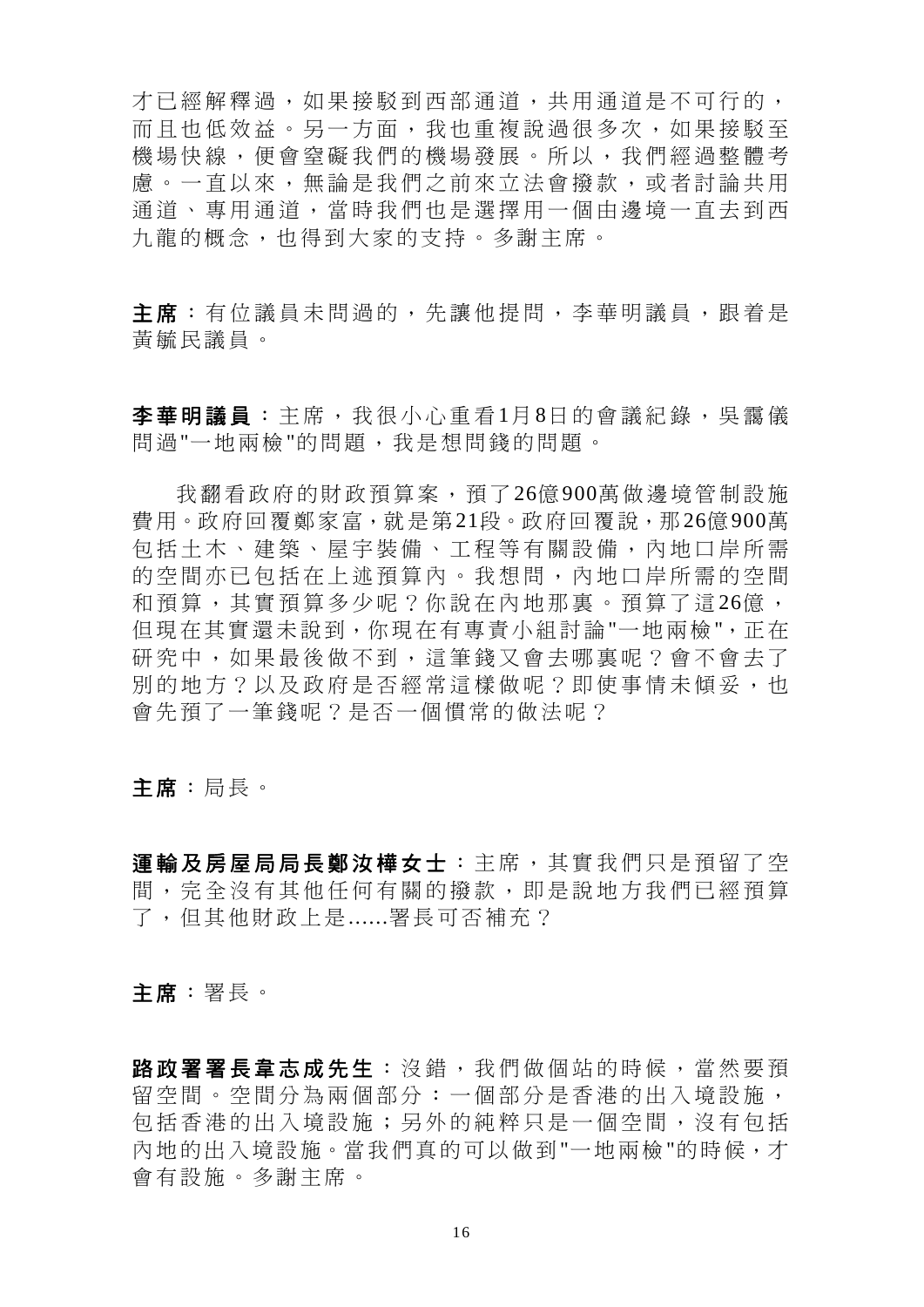### 主席:李議員。

李華明議員 :主席,我想搞清楚,內地口岸所需的空間並不包 括錢,純粹是空間,屆時要做的話,就由內地付錢,不是我們 付錢?而且我剛才的問題未曾回答,如果真的搞不成,最後搞 不成,那這26億會怎樣呢?

主席:對了,或者局長你說清楚一點,這26億包括些甚麼呢?

李華明議員:如果談不妥......

主席:他日還要多花多少......

李華明議員:......沒了"一地兩檢"會怎樣呢?

主席:......署長。

路政署署長韋志成先生:主席,或者我將26億分為3個部分:結 構部分,是香港出入境位置的結構部分、內地出入境位置的結 構部分,即......

李華明議員:即這些有沒有"一地兩檢"也要的?

路政署署長韋志成先生:也是要的。

李華明議員:是,OK。

路政署署長韋志成先生:第三個部分便是設施。設施是指香港 的出入境設施。

主席:李議員。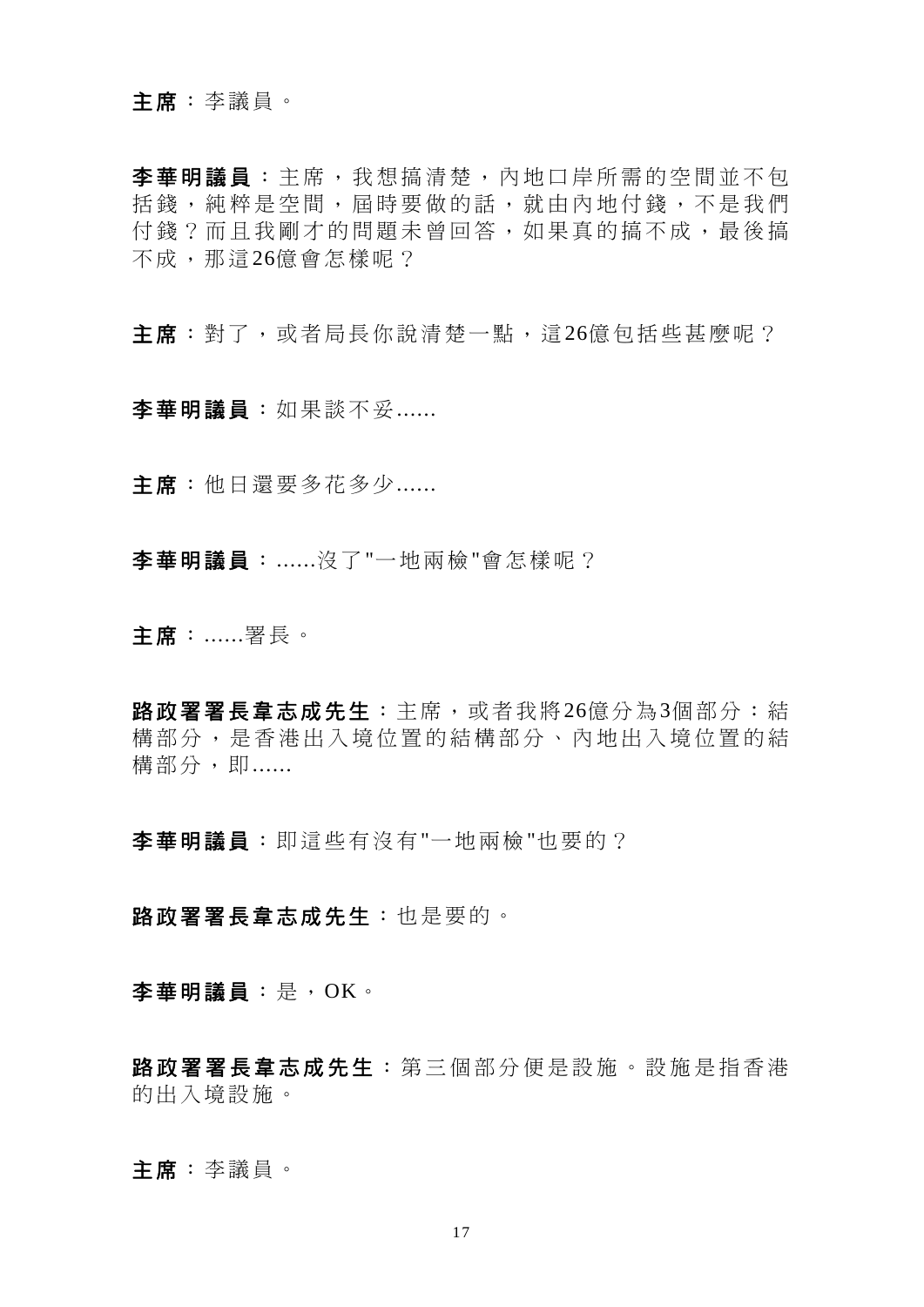李華明議員:即是如果沒有"一地兩檢",剛才說的那幾部分也必 定要支出?

主席:會否有些浪費呢?

李華明議員:我想搞清楚這26億。

路政署署長韋志成先生:假使沒有"一地兩檢",預留的空間可以 作為其他用途。

主席: 有甚麼用涂呢? 在那個地方......

李華明議員:對呀,那你預......

主席:......讓局長回答一下,有甚麼用途。

運輸及房屋局局長鄭汝樺女士:我是說多了地方,即大了,我 們可能有些短期的,商業呀、出租呀,我們想想有沒有其他方 法,安排好好利用那個地方。

主席: 現在在港鐵站好像也有很多位, 已經空置了十多年, 對 嗎?你也知道吧。

運輸及房屋局局長鄭汝樺女士:主席,那是另外一個問題,那 是當機場的客流達到一個水平,我們便會一併使用第二個月台。

李華明議員:主席,很簡單,是否那26億,無論有否"一地兩檢", 也是用了的,是嗎?是否可以這樣說?

主席:署長。

#### 路政署署長韋志成先生:沒錯。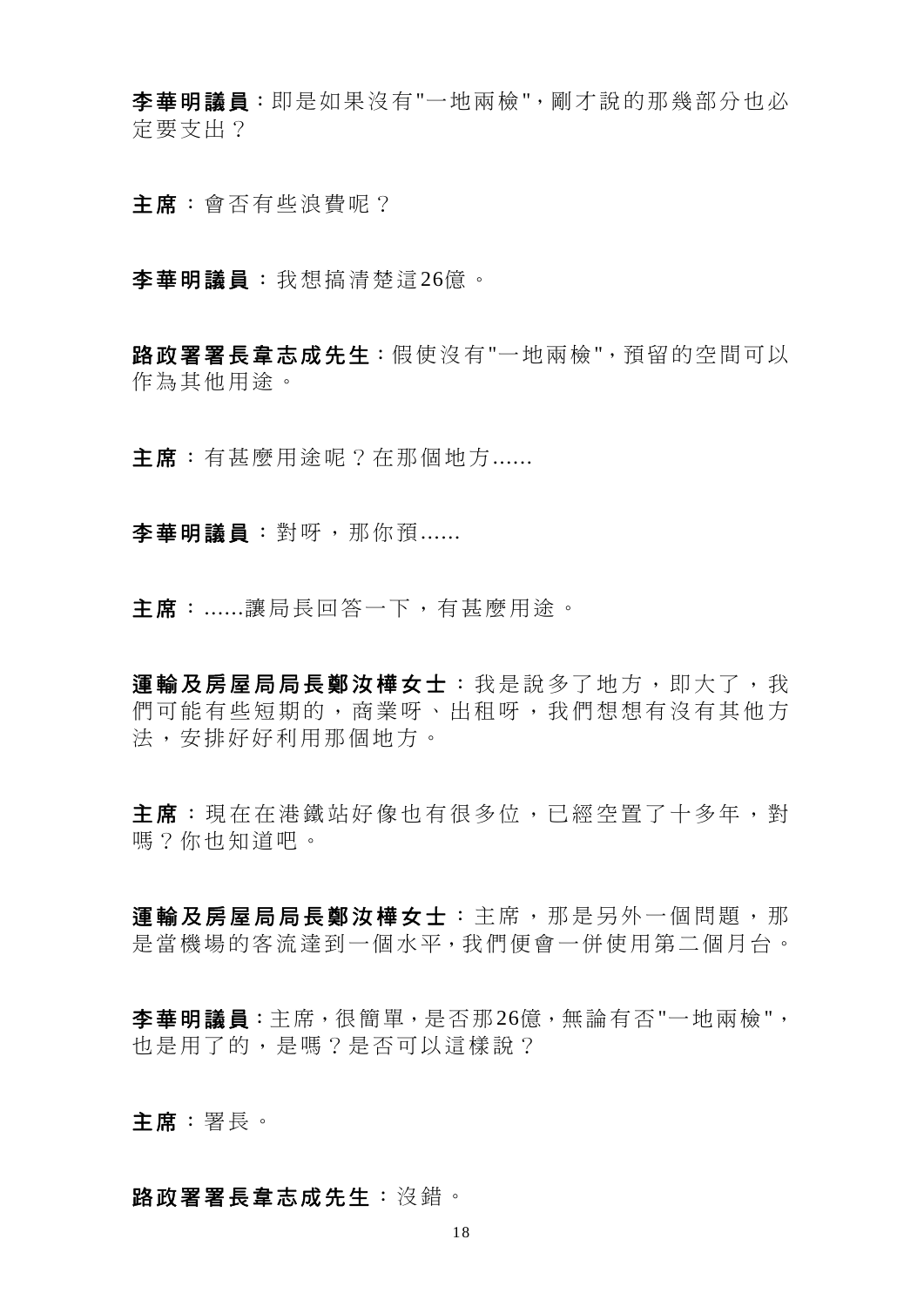主席:沒錯,是的,即一定使用的了。下一位是黃毓民議員, 跟着是梁耀忠議員。

黃毓民議員:主席,我要跟進剛才我問局長的那個問題,我剛 才在這裏引述反高鐵青年斷食宣言、斷食明志,為了看見荒謬 的終止。我希望局長有仔細聽到我剛才的引述,然後會有少許 感性,或稍作動容,但你老人家是"老神在在,不為所動"。這些 斷食的青年已經沒有進食60個小時,有部分現時坐在旁聽席 上,我不知道他們何時會暈倒。你的回應又是經濟成長、經濟 繁榮,這些香港特別行政區政府一貫的管治哲學。昨天,我們 的特首在這裏又繼續表演多一次。

我又想引述一篇文章,主席,你不要制止我,因為與本題一 定有關。因此我接着繼續我也會舉手再問的,今天。這篇文章 出自內地一份相當好看的雜誌,有很高水平的,名為《南風窗》 雙周刊,我每期都會閱讀。在我們立法會前廳亦有一本,希望 立法會議員有空也去看看,這樣對國情、或對內地求改革的人, 那種所謂解放心靈、解放思想、面對權力,即在有限的空間中 試圖改變這些人的心態可以有所瞭解。

這份雜誌在這一期最新的一期 ,剛出版的,英文寫的是 editorial,你知道現時內地也要中英合併的。欄目是"窗下人語", 這個"窗下人語"總結過去1年這份雜誌所報道過的事情,然後得 出的結論,題目是"深淵上爬行","如臨深淵,如履薄冰"。它說, 你要:看着一份份花盡心思的年終總結,如果只有怨懟、發泄 和戲謔,一邊與權力調情,一邊與讀者調情,語多歧義,話帶 投機,莫非我們身處的這個文化是要鼓勵弱者繼續堅定地以肉 體維權(當那些維權者是我們的親人呢)?鼓勵人們繼續抱怨(只 因為抱怨是弱者擁有的最確定的權利)?鼓勵人們以外傷代替內 傷......

主席:關掉電話。關掉手提電話,因為太接近麥克風,會有這 些效應的,大家聽不到你的說話。關掉電話,所有發言者,身 上不要帶手提電話或其他電器。

黃毓民議員:沒有,一定補回的罷,"老兄"。

主席:請說,請說。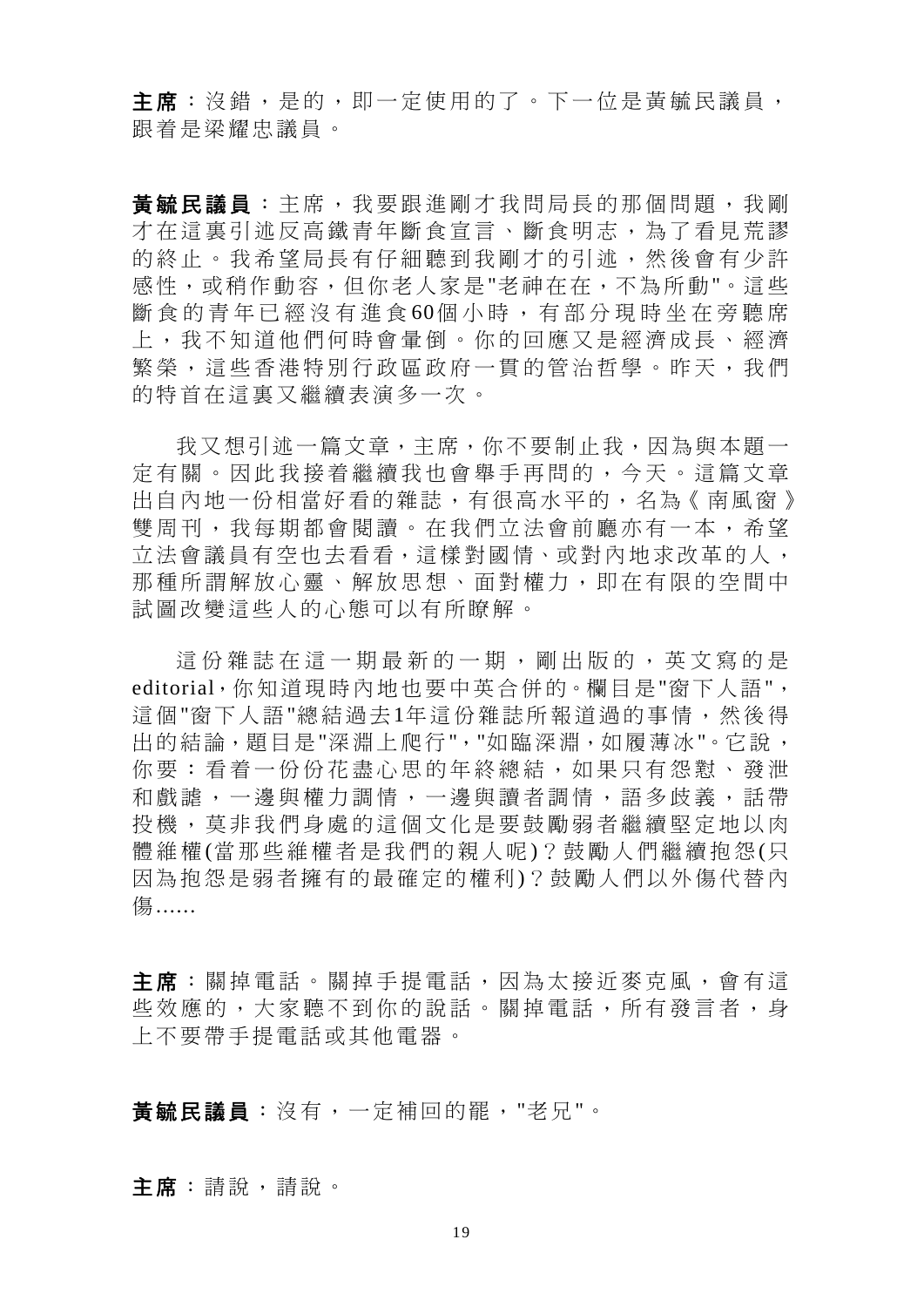黃毓民議員: ......鼓勵人們以外傷代替內傷(只因為雲南白藥好 用,而上訪者都患了難治的精神病)?

主席:等一等,是否規程問題,譚議員?

譚耀宗議員 :我聽了這麼久也聽不到他剛才所問的東西是跟現 時所說的高鐵撥款有關的。

主席:黃議員,你快點說說,和它相關的。

譚耀宗議員:如果這樣繼續下去......

黃毓民議員:我不會跟他爭拗的。我想大家向上提升......

主席:你說回相關的......

黃毓民議員:......不要向下沉淪,我現正讀出一份共產黨辦的雜 誌......

**譚耀宗議員**: 我到現時還未聽到......

黃毓民議員:......"窗下人語",OK,主席?

譚耀宗議員:主席,我相信你要作出判決了,好嗎?

主席:我相信你要說回跟我們相關的,黃議員。

譚耀宗議員:你要提醒議員才行的。

主席:雖然你想大家"升呢",但今天暫時都不要升了。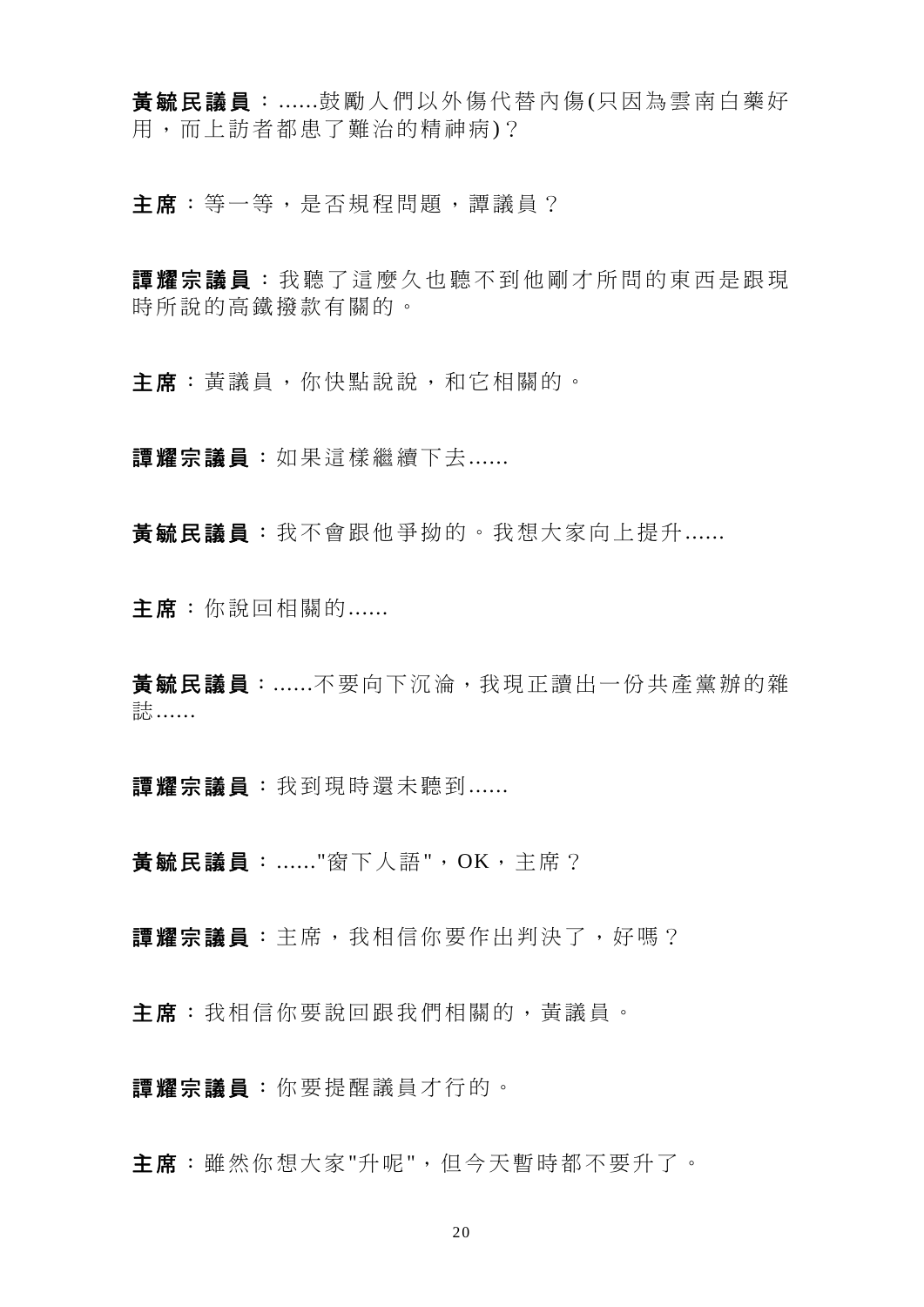着毓民議員:一項重大的基建,塞涉到人民的生活、社會的生 存、國民的生計,怎可以這麼倉卒去做呢?對嗎?權力的傲慢 也要有限度的。我再問你一次,你會否收回這份文件,局長?

主席:局長,簡單答一句吧。

運輸及房屋局局長鄭汝樺女士:主席,我們尊重不同的聲音, 但亦要面對香港......

黃毓民議員:還有下一段。

軍輪及房屋局局長鄭汝樺女士:......很多人對這項目有很大的期 望,希望我們盡快上馬。

主席 : 好。謝謝。梁耀忠議員, 接着是涂謹申議員。大家全關 掉電話,因為會影響到,聽也聽得很辛苦的。涂謹申議員。

梁耀忠議員:主席,我還未說。

主席:Sorry,唔好意思*(*笑*)*,因為已經刪去了你的名字,梁耀忠 議員,唔好意思。梁議員。

## 王國興議員:主席。

主席:是,王國興議員。

王國興議員:主席,你可否好像平常的會議般,夠4分鐘便響鐘, 這樣我們便知道了。

主 席 :好,好。我們應議員要求,一向是不響的,現時,議員 說希望響鐘。這裏先減去,稍後,時間到了便會響鐘。大家便 知道要停止了。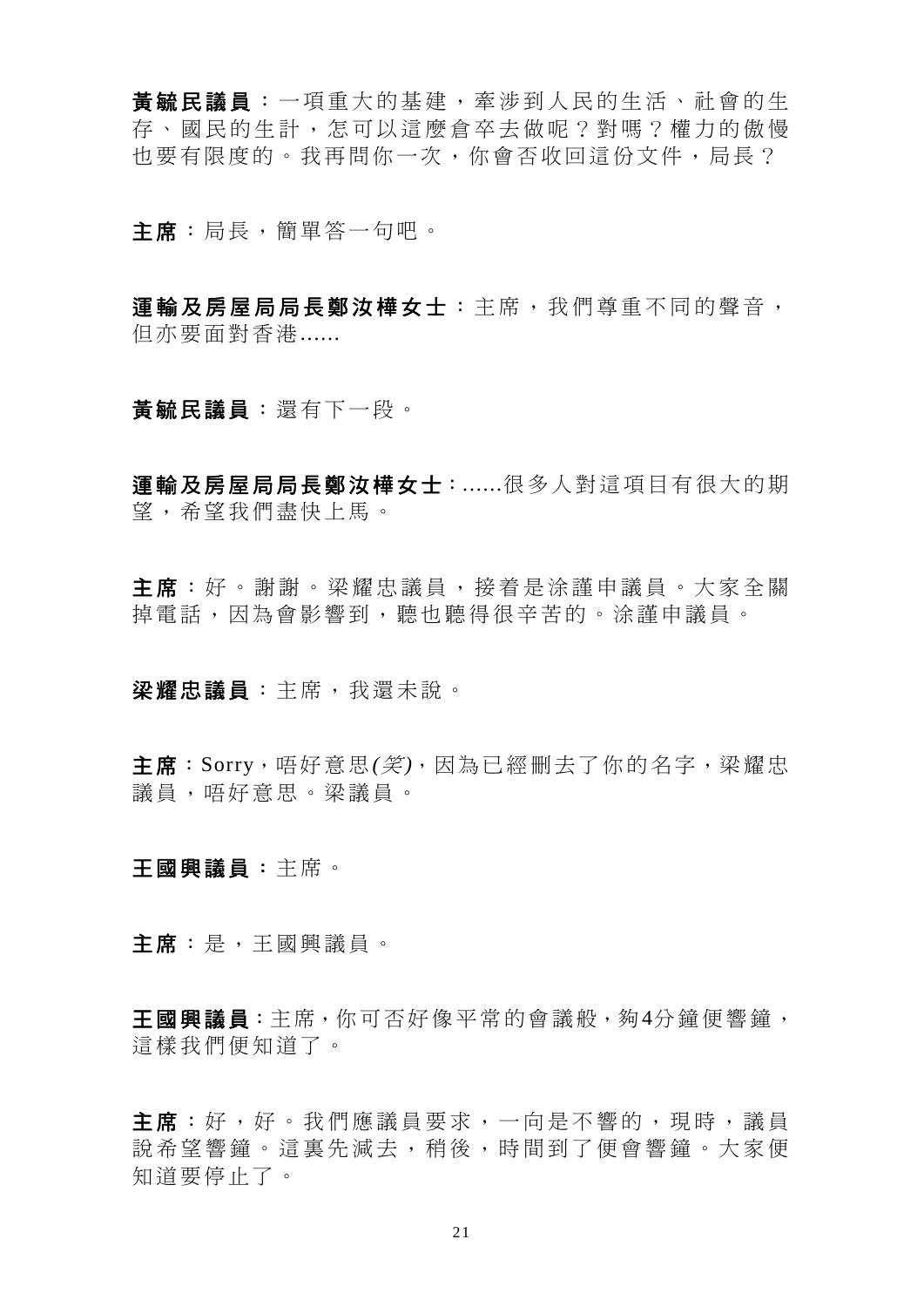吳靄儀議員 :可否請王國興議員再重新考慮呢?因為鐘聲每 4分鐘響一次,真的很騷擾會議的進行。

主席:不是,吳議員,其實我是同意王議員的。

王國興議員:這樣會公道,主席。

主席:因為大家可以有點警惕,那個鐘要準備一下。梁耀忠議員。

梁耀忠議員:多謝主席。主席,我剛才引述了幾項工程,就是 它的開支,是較我們今次撥款更少,但諮詢期卻較長。但是剛 才局長回應時只說每個工程項目也有所不同,因此情況便不同 了,但我想這並未能解釋為甚麼有不同。因為工程這麼大,又 要花這麼多錢,為何不能更加詳細諮詢呢?事實上,今次因為 沒有詳細諮詢,才引致有這麼多市民不滿和怨憤。事實上,根 據天主教正義和平委員會在 1月 6日公布委託港大民意調查所得 的結果裏面告訴我們,對於高鐵項目的相關認識來說,知道"很 少"和"頗少"的人竟然高達六成以上,這樣的話,如果我們今天 通過撥款,我不知道局長覺得對這班不認識整個工程項目的人 來說,我們花了這麼多錢,對他們是否公道、公平和合理呢?

另一方面,我剛才亦引述了另一個例子,便是在回歸之前, 因為收華基工業大廈興建西鐵的時候,到目前為止還有數十戶 未能得到合理的補償。剛才余若薇和馮檢基議員不斷追問你, 1億9,000萬元的賠償是怎樣賠的呢?你並沒有回答。你只說要等 待未來的發展怎麼樣。我想回答兩位議員,她其實已回答我們, 她怎樣說呢,她說"凡居民所屬地段或建築物一旦因工程受損, 港鐵公司和承建商便將會跟進和處理"。我想告訴主席,華基工 業大廈亦是由港鐵和承建商的公司跟淮和處理,處理了13年, 還未有結果出來。所以,政府不去檢討這事情,也沒有跟有關 的居民進行商討,如何能夠解決未來的賠償問題?因此,我想 問一問局長,你如何能避免重蹈覆轍,能夠可以將來令居民有 合理和盡快得到賠償呢?

主席:局長。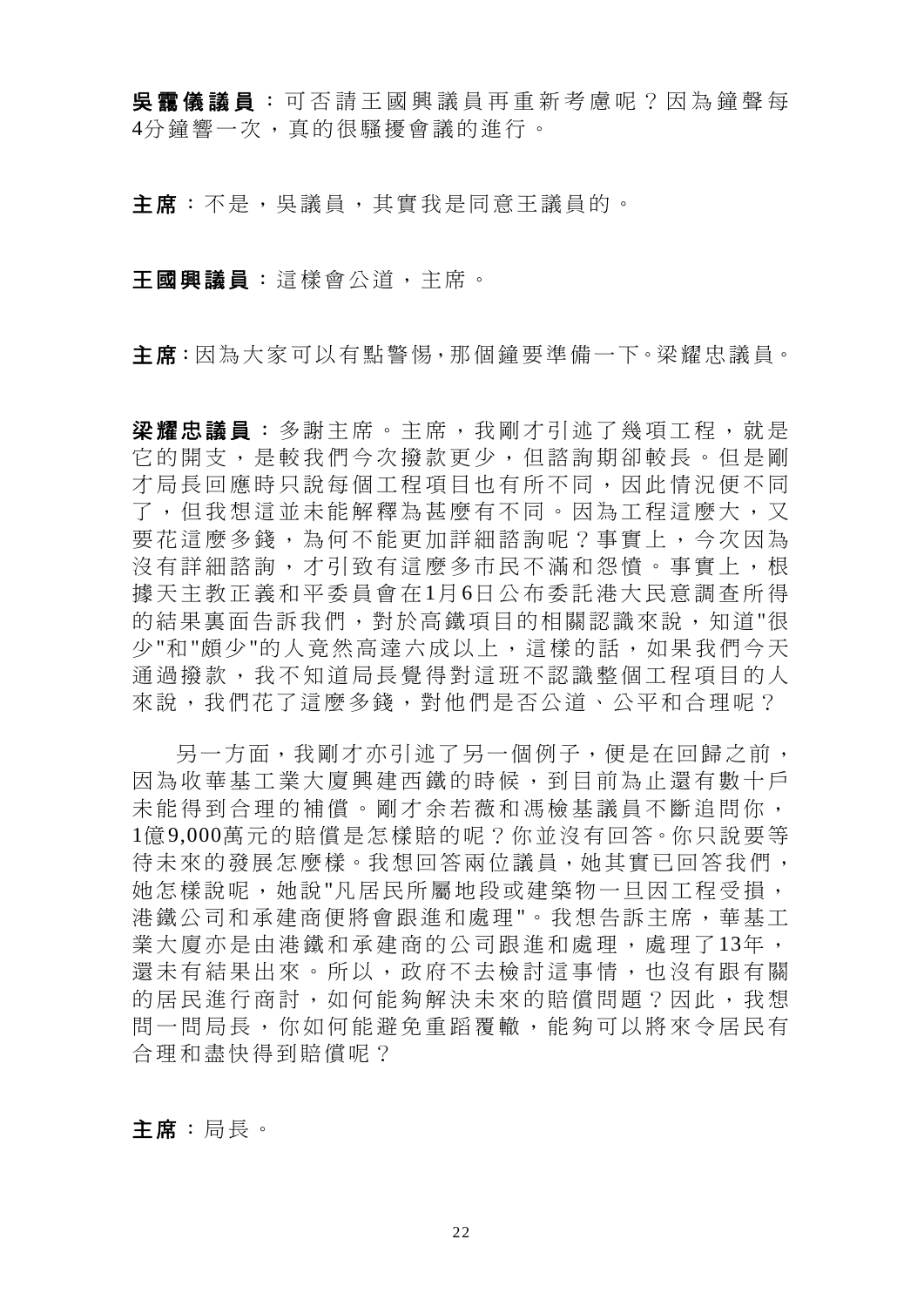運輸及房屋局局長鄭汝樺女士: 主席, 我理解先前的個案是一 個收地的問題。議員說的1億9,000萬元,我們是說收回地層,而 不是收地,所以影響是將來如果它發展的潛力受影響,即再重 建或再發展時,如果當時的潛力受影響,便會得到賠償。而我 們有一個粗略的估算,便是這個1億9,000萬元。為何不能更詳細 和具體呢?真的要看看其將來發展的模式和建議是怎樣,才可 以做一個比較正確的評估。現時這不是說一個賠償的金額,而 是在財政上我們現在所做的一個估算,一個比較粗略的估算, 這是最大的分別。主席,我們正努力解釋究竟這個1億 9,000萬元,並不是撥款的一部分,只是現時我們的參考,是一 個粗略的估算,就是這個解釋。

# 主席:梁議員。

梁耀忠議員:主席, 她沒有回答我第一個問題。第一個問題是, 很多市民對於這個工程項目,高鐵這個工程項目不瞭解、不認 識,如果我們這麼快撥款,我問她,對於這班居民、市民是否 公道、公平和合理呢?因為他們並不認識這個項目,卻要撥這 麼多錢。

另一方面,即使說是收地和賠償,但問題在於今日我們剛才 說過,這項工程可能令一些住戶的建築物受損,這亦是賠償問 題來的,這裏指會交給港鐵和承建商跟進和處理,這方法是跟 華基的做法差不多,是得不到好結果的,想問有甚麼改善方法?

主席:有沒有改善呢,局長?

軍輸及房屋局局長鄭汝樺女士:主席,這一個當然在資訊發放 方面我們會努力繼續做,但同時社會上亦有很多聲音希望工程 可以早一點動工。

主席:不是,那個華基搞了10多年,大家擔心而已。

運輸及房屋局局長鄭汝樺女士:當然,我今天不掌握華基.....

主席:我知不是說這方面。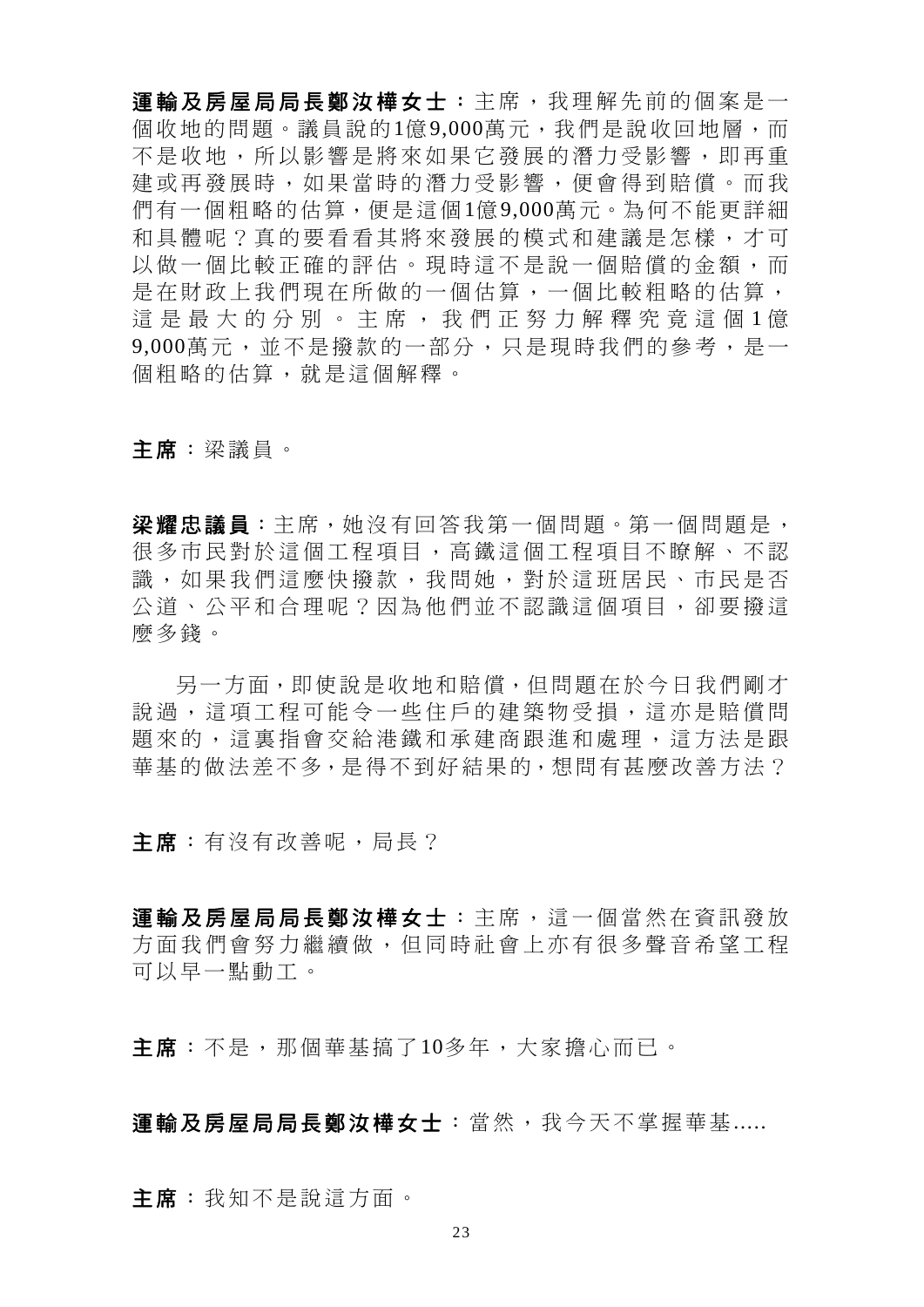運輸及房屋局局長鄭汝樺女士:主席,我相信你會理解,是嗎? 所以,我的同事亦回答了,我們會回去反映,和同事跟進。

主席:涂謹申議員,接着是馮檢基議員。

涂謹申議員:主席,民主黨支持興建西九,而西九也花了 200多億元。當然,我不會說如果影響到我們的國際級的音樂廳 或劇院,那 200 多億元便會沒有了,不渦,既然我們投放了 200 多億元,而且又說這是我們將來很重要的,發展香港的 project,那麼我真的要很小心。就是說,究竟你現時所說的噪音 和震動,那個量化分析,我希望真的清楚。剛才我提問時,你 們西九的同事談到可接受的水平,他舉出數個例子,即是世界 其他的例子。但路政署署長再較早前說最主要視乎設計標準才 可以知道成本。還有,我的觀點是,設計標準才可知道是否有 了西鐵以後仍然是一個可接受的水平,仍然成為一個國際級的 音樂廳。

好了,鄭家富議員的回信,第5段舉出了一個例子,舉出葵青 劇院,因為遠的那些是沒有資料給我們,甚麼達拉斯,所說的 不知道距離多遠,多少公呎也不知道。香港人是知道葵青的, 它不是在地底的,它的旁邊、上邊有一層、兩層樓的高度,而 且在旁邊,不是在地底的,不是在葵青劇院的地底。

好了,第二就是,葵青劇院按照路政署署長所說的設計標 準,在多少背景dB的時候,可接受的震動標準是多少,以及產 生多少噪音,是不會影響葵青劇院,在高水準、精準的音樂表 演時,是不受影響的。要記着,葵青劇院已經不當作是世界級 的音樂廳。請你先說葵青劇院本身、原本的設計標準,以及因 為有西鐵在旁邊的2樓,有多少影響?成本是多少?所謂效果良 好,量度結果是多少?

此外,根據這個標準 —— 當然這個標準其實是非常之低, 先不說這個標準 —— 當作使用這個標準,請問路政署長,現 在西九的情況,使用這個標準要多少錢呢?可否也量化分析給 我們聽呢?

主席:署長。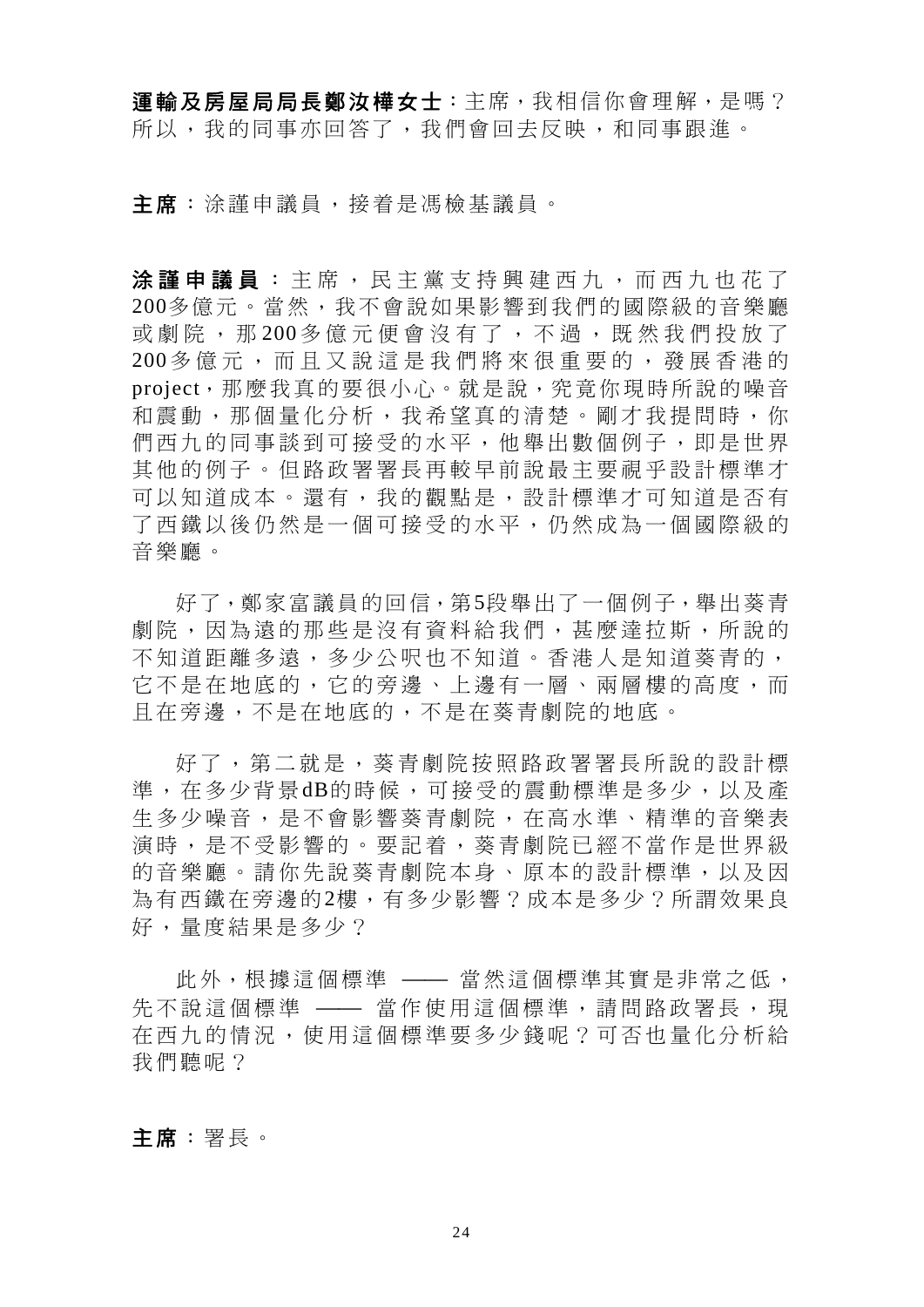路政署署長韋志成先生: 主席, 如果現在問我葵青的資料, 手 頭上當然沒有這些資料可以提供,但一般來說,以這類國際音 樂廳的設計標準......

涂謹申議員:主席,是他在自己的答案中說的,"葵青劇院安裝 了類似防震措施,效果良好";而他在前一段表示,如果將這些 措施引入,便可接受的水平,全部這些分析是你自己說的。你 自己都寫出葵青劇院,沒理由沒有資料。否則,你為何會答我 沒有這個可接受水平呢?

主席:署長。

路政署署長韋志成先生:主席,葵青方面,答案十分清楚,如 果把葵青搬到西九上邊的話,肯定可以達到葵青的標準。我再 說一下......

涂謹申議員 :主席,可否用一些科學化、量化,較為專業的態 度,因為路政署署長是專業人士。我現在問了第三次,希望你 用量化,即是多少dB,多少background noise,即用這些 —— 不 好意思,對不起,主席 —— 是背景雜音,它震動的時候,那個 peak,即是高峰,是多少?因為剛剛在最緊張、最細聲、還在hold 着,即將完結的時候,突然間有"轟"一聲火車聲,那怎麼辦?

主席:讓署長回答。署長。

路政署署長韋志成先生:主席,如此詳細的資料,當然難以在 這裏立即回答你,但如果以國際標準來說,一般音樂廳,我們 是 用 25分貝作為一個基本的設計標準。剛才議員所提到十分詳 細的設計標準,我們要看過它的設計規範,才可以知道。但一 般是25個分貝。譬如文化中心便是以25分貝作為標準,而文化 中心旁邊也有港鐵的鐵路經過。多謝主席。

涂謹申議員:主席,我只是要求書面,可不可以呢?因為現在 還有數小時,他的同事 —— 相信有很多support,即是支援的 同事 — 必定正在收聽......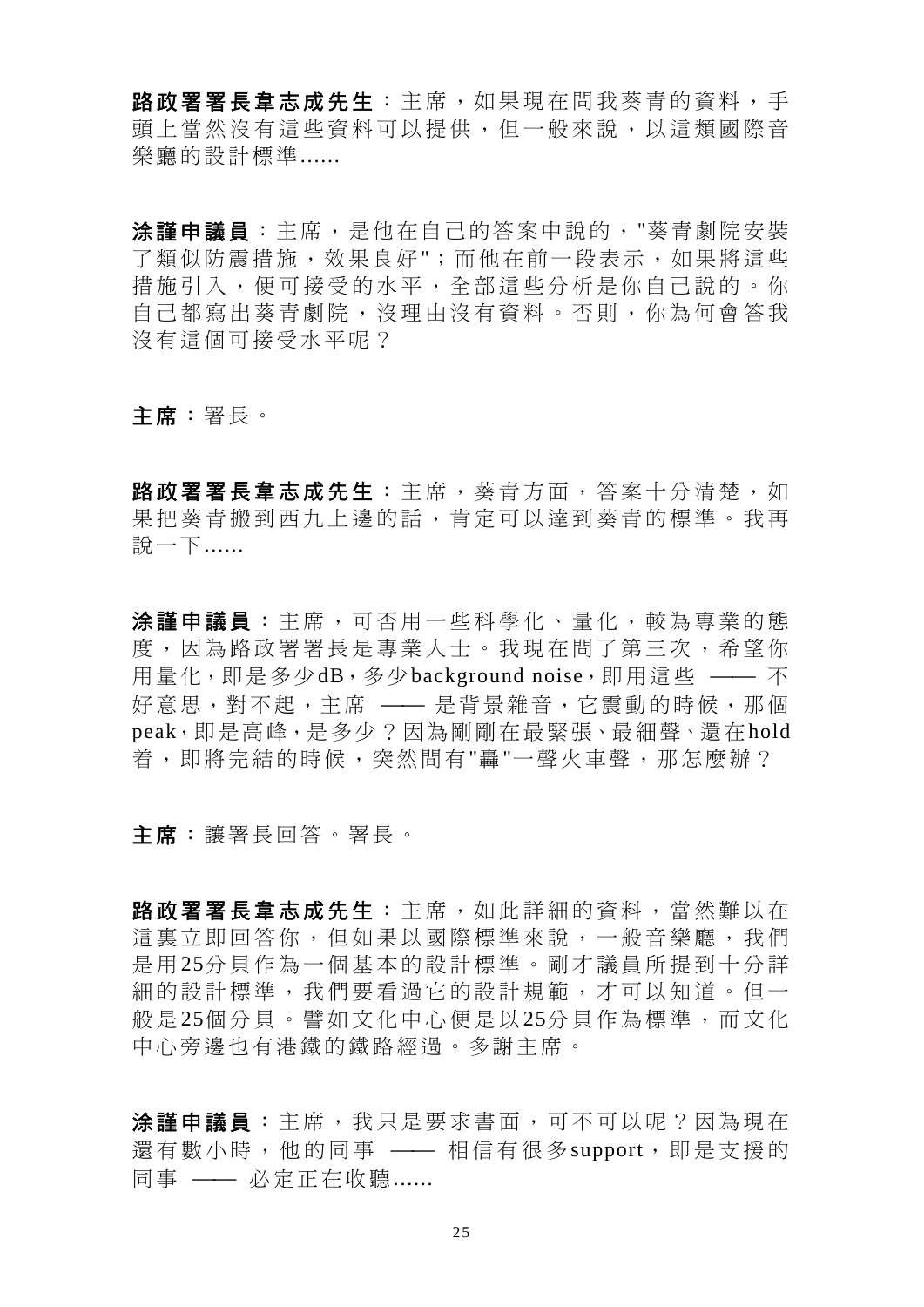主席:署長,如果......

涂謹申議員:......如果他們有興趣......

主席:......行了,我聽到了。

涂謹申議員:......提供這些資料,應該可以叫他們立即 –– 還 有數小時 —— 做給我們,找給我們,可以嗎?

主席:署長,如果你們同事可以的話,便提供一些資料吧。馮檢基 議員,接着是何秀蘭議員。

馮檢基議員 :多謝主席。我想問一些交通的問題,是文件中的 H2,第6、第7題,以及給鄭家富議員的第8至第11題。我想問問, 這份文件是沒有 —— 其實上次我也提過,要在西九龍展開工 程,應該在深水埗對開的地方,開挖一個大洞,相當於10個8個 足球場的大小,然後進行鑽探 —— 我想問問,這裏並沒有提及 深水埗的交通狀況,究竟該項工程會否影響深水埗的交通?

主席:是哪位回答?是否都是署長?

# 軍輪及房屋局局長鄭汝樺女士:我想請......

主席:局長。

運輸及房屋局局長鄭汝樺女士:......杜錦標先生回答。

主席: 現在是請,先看看,是運輸署助理署長杜錦標先生,是 嗎?杜先生。

軍輸署助理署長(策劃)杜錦標先生:是,多謝主席。關於工程 的影響,根據資料,只是影響現時西九總站上方,以及隔離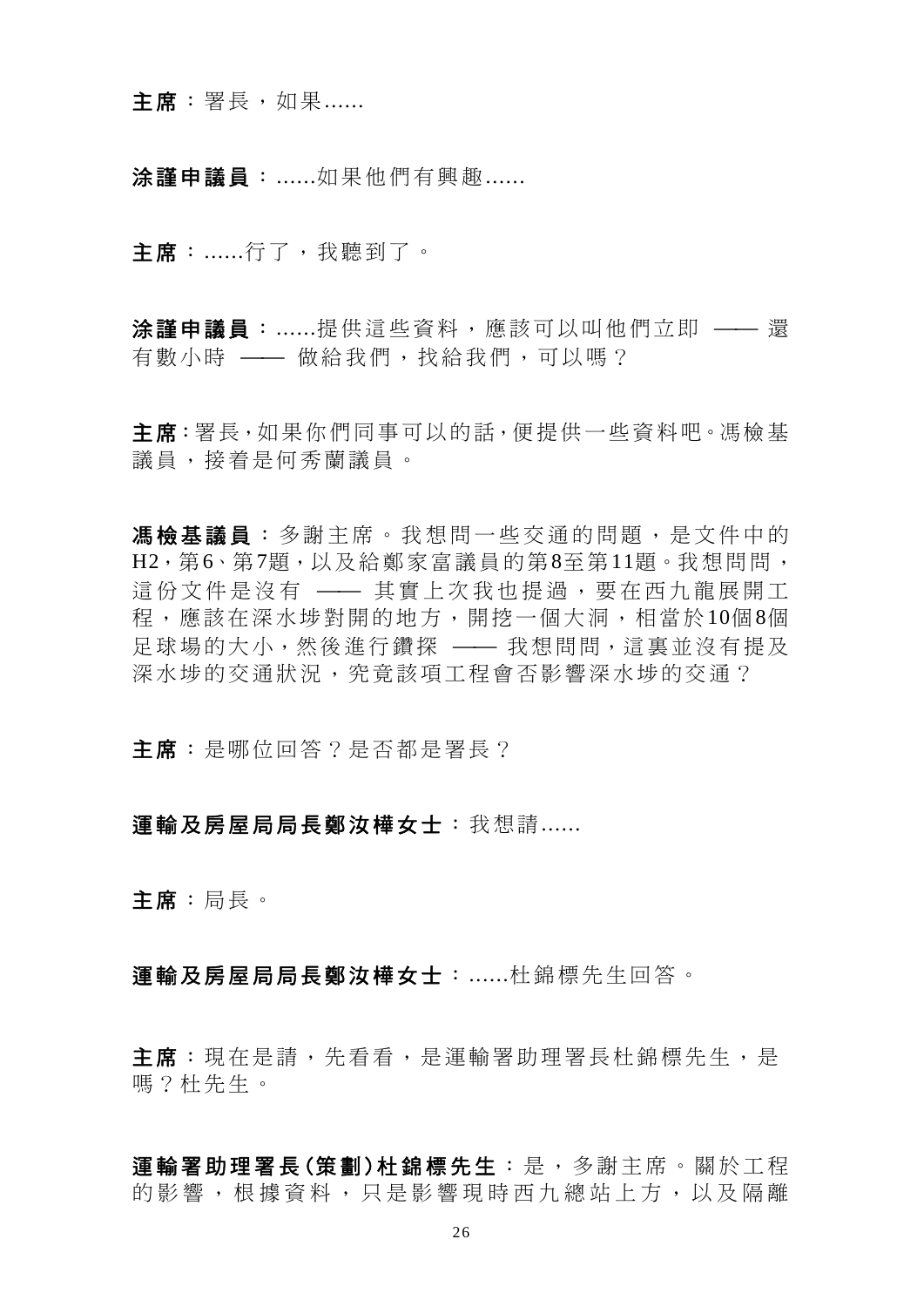白麻樓對開的地方,是不會影響深水埗的。深水埗那邊應該是 使用隧道鑽探的形式。

主席:馮議員。

馮檢基議員:OK。我問回文件提及的。我想問,你經常說這條 街轉那條街、那條街又轉這條街,又說東街、西街加多一條線 等等,看完一大輪,其實不是容易將實際情況形象化。我想問 可否作出量化,譬如在整個工程中,將會減少多少個道路路面, 令這些A街轉B街、B街轉C街、那裏的轉角位要開闊一點、加多 一條線等等,是會增加多少道路路面呢?

主席:杜先生。

運輸署助理署長(策劃)杜錦標先生:是,或許可以概括地說, 其實實施這些工程的時候,會要求遞交臨時交通安排,這些安 排都有一個基本的原則,就是最低限度要做一些代替的道路, 而這些代替道路的交通設施,一定要足夠,不會減少路面、不 會引致交通擠塞,一定要做好這些代替的交通安排才可以 —— 譬如利用現有的道路、任何面積 —— 進行工程。

 此外,在我們的研究報告中,對核心工程施工期間的臨時交 通安排,亦有非常詳細的研究。我們發現在核心工程進行期間、 不同階段之下,所引致交通路口表面的情況,其實是滿足到我 們的要求,一定不會差於現時所有路口的剩餘用量,是會較現 時的情況為佳。其實在我們的報告中,也有提到。

主席:馮議員。

馮檢基議員:主席,我想跟進,所謂代替道路是否 —— 換一句 話 –– 代替道路完成之後,所多出或減少的路面,與現時的情 況,是不會少於現在的路面面積?

主席:杜先生。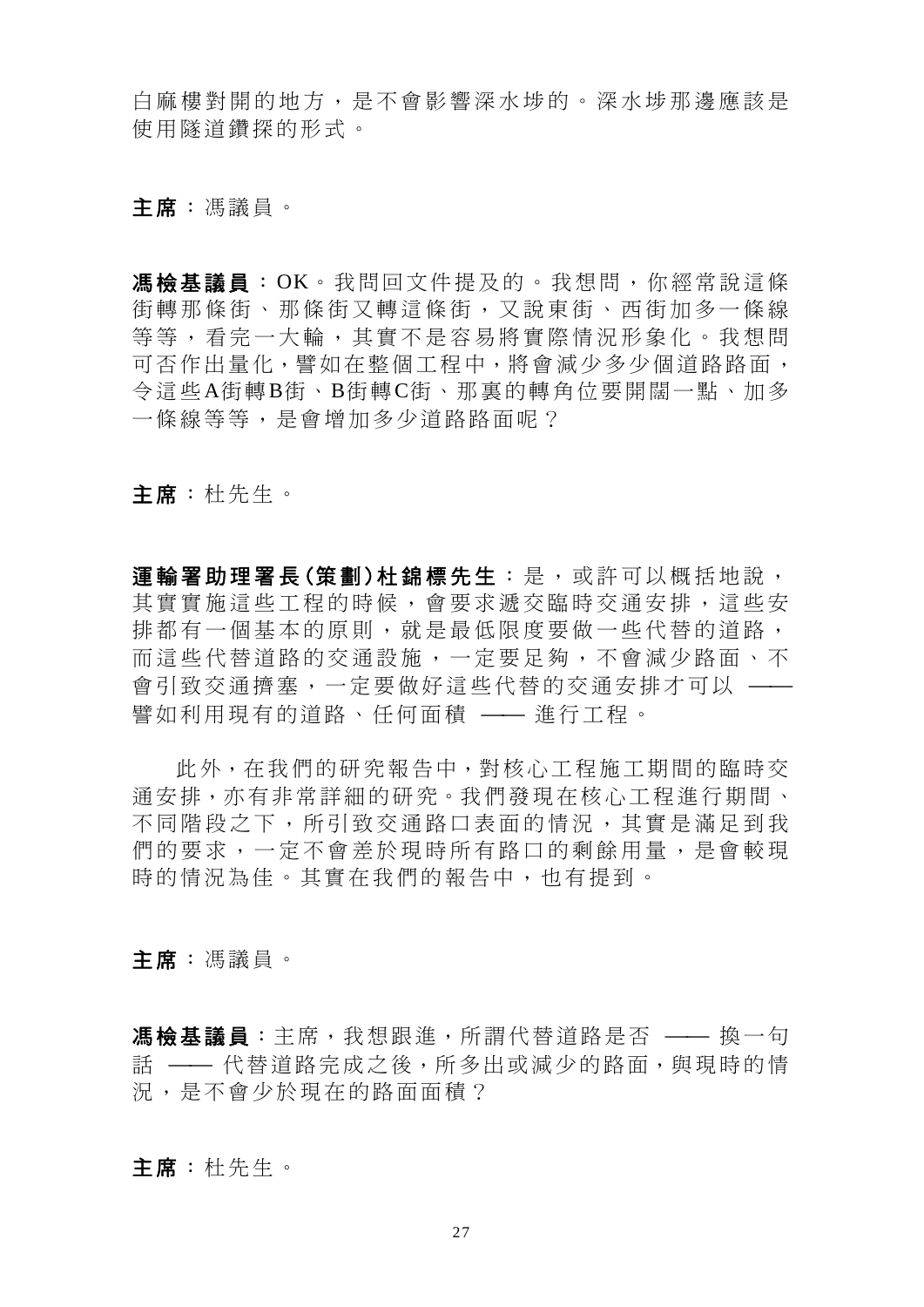運輸署助理署長(策劃)杜錦標先生:不會少於現時道路的面積。

#### 馮檢基議員:好。

運輸署助理署長(策劃)杜錦標先生: 還有, 其實, 第一, 做這 些交通的看法時,除了道路面積,也會看路口的表現,所以, 我們的顧問已經詳細研究每一個路口 –– 即除了道路面積不 會減少之外 —— 每一個路口剩餘的交通容量,都是較現時 —— 即有關道路的路口 —— 都是較現時的好。

馮檢基議員 :還想問一下車輛的數目,有否估計現時和工程開 展後車輛的增加減少;如果增加,縱使面積一樣,也是擠逼了。

主席:杜先生。杜先生,你戴着"麥克風",不要拿走它。請你 說,車輛的數目是怎樣。

運輸署助理署長(策劃)杜錦標先生:我們其實有估計當時,在 建造期間,當區的工程在繁忙時間當中,會帶來多少額外車輛。 報告中也有提到,在繁忙時間,每一小時約增加350架小汽車的 數量。

主席:何秀蘭議員,接着是葉劉淑儀議員。

何秀蘭議員:謝謝主席。我先做一個澄清,因為我剛才問局長, 關於菜園村有停車場,可能局長是想像一個多層、十分宏偉的 停車場,確實是沒有的;但我說的是泊車設施,因為當有員工 到那裏做維修站時,亦有行政人員在那裏做辦公室,便會有人 駕車上班,亦有員工可能要乘坐廠車上班,我們所說的,是村 民告訴我們的,就是會有這些泊車設施興建在輔助設施那裏, 而他們認為這些設施、這些地面上的辦公室,可以搬到較遠的 地方,便不用收回他們這麼多土地。所以,主席,就這方面, 我請局長及後補交文件,所以,先說這個。

主席, 第二就是, 我杳看總站的行人接駁工程。第一, 我們 有一份文件,就是PWSC69,這與工程沒有直接關係,是有關周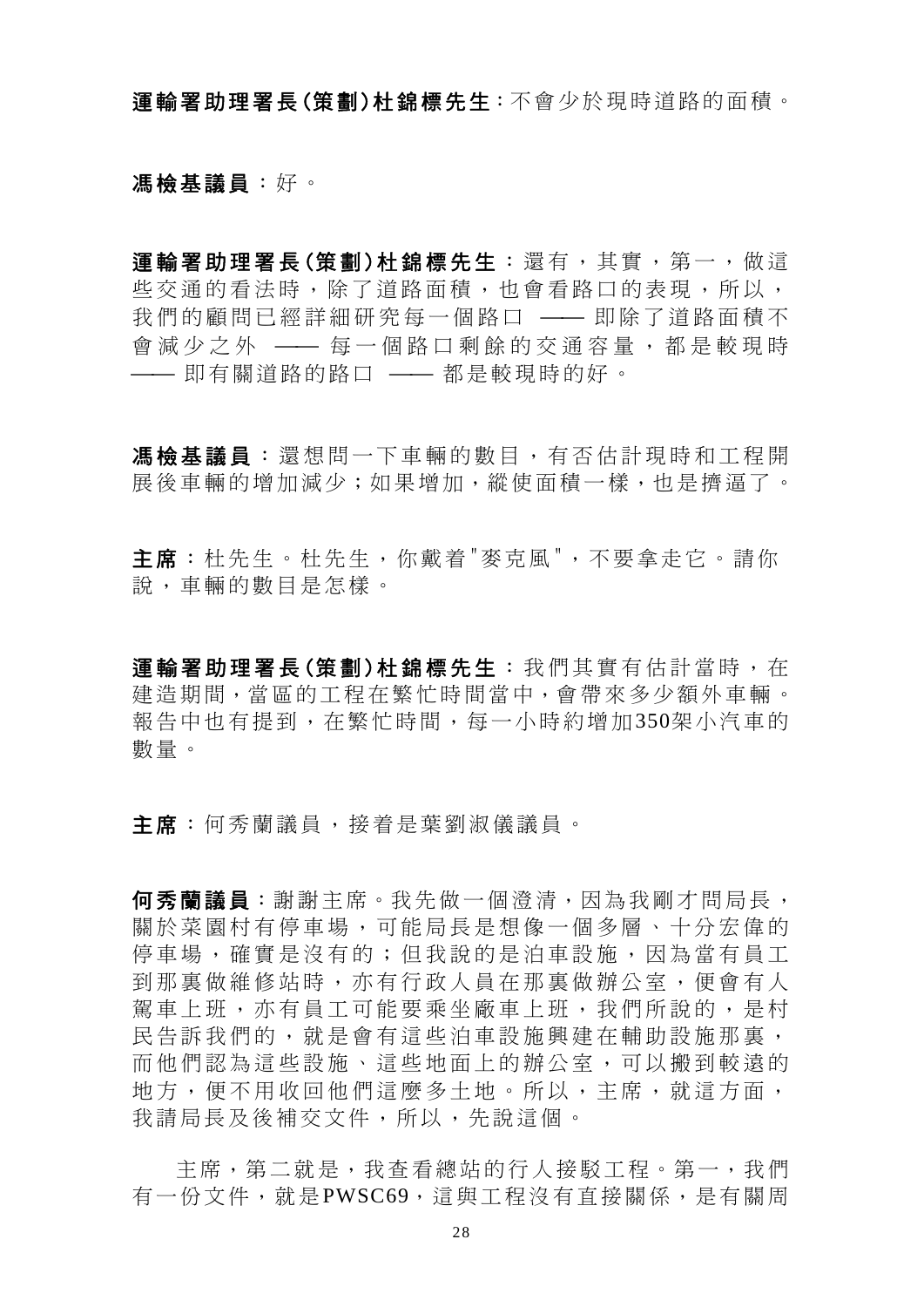邊的天橋、行人隧道等設施。當中它只說西九龍會去到柯士甸 道等,寫得比較簡單。可是,當我們看那份交通影響評估報告 時,當中的行人設施便寫得清楚很多。所以第一,主席,我想 局長先澄清一點,在弘達交通顧問有限公司的報告中,它在第 8.2段中建議未來的對外連接,那些佐敦道地底的行人連接線包 括天橋、寶靈街的行人連接線,包括行人隊道及柯士甸道的行 人連接線等建議,其實在我們PWSC(2009-10)69號文件中的7條 天橋及兩條隧道是否包括在內呢?請局長先澄清這一點好嗎?

主席:局長。

# 運輸及房屋局局長鄭汝樺女士:我請副秘書長回答。

#### 主席:副秘書長。

運輸及房屋局副秘書長**(**運輸**)1**容偉雄先生:是,多謝主席。我 回答一部分,然後麻煩杜先生或韋署長為行人設施方面作補 充。但我想說回菜園村方面,我們的緊急救援站及列車停泊處, 是有小規模地方讓職員或工程人員泊車,但這是很小規模及不 涉及要清拆房屋的。另外,有關行人隧道和行人設施,除了議 員剛才說到的第69號工務小組文件外,其實我們在11月時亦遞 交了進一步的文件給鐵路事宜小組作解釋。我請杜先生詳細回 應議員的問題。

主席:杜先生。

運輸署助理署長**(**策劃**)**杜錦標先生:關於議員剛才所說,第8.2段 所說的是一個構思。我們在交通研究報告中,是因應該區整區 的發展,而不單是九鐵的,因為我們發覺在發展區中有很多新 的發展,我們覺得這個發展區與彌敦道或佐敦道需要有更緊密 的連繫。所以, 在報告中我們建議有數個可行的方案, 是將......

何秀蘭議員 :主席,我只是想澄清,這些建議的工程費用是否 包括在第69號PWSC的文件中,那110多億元當中?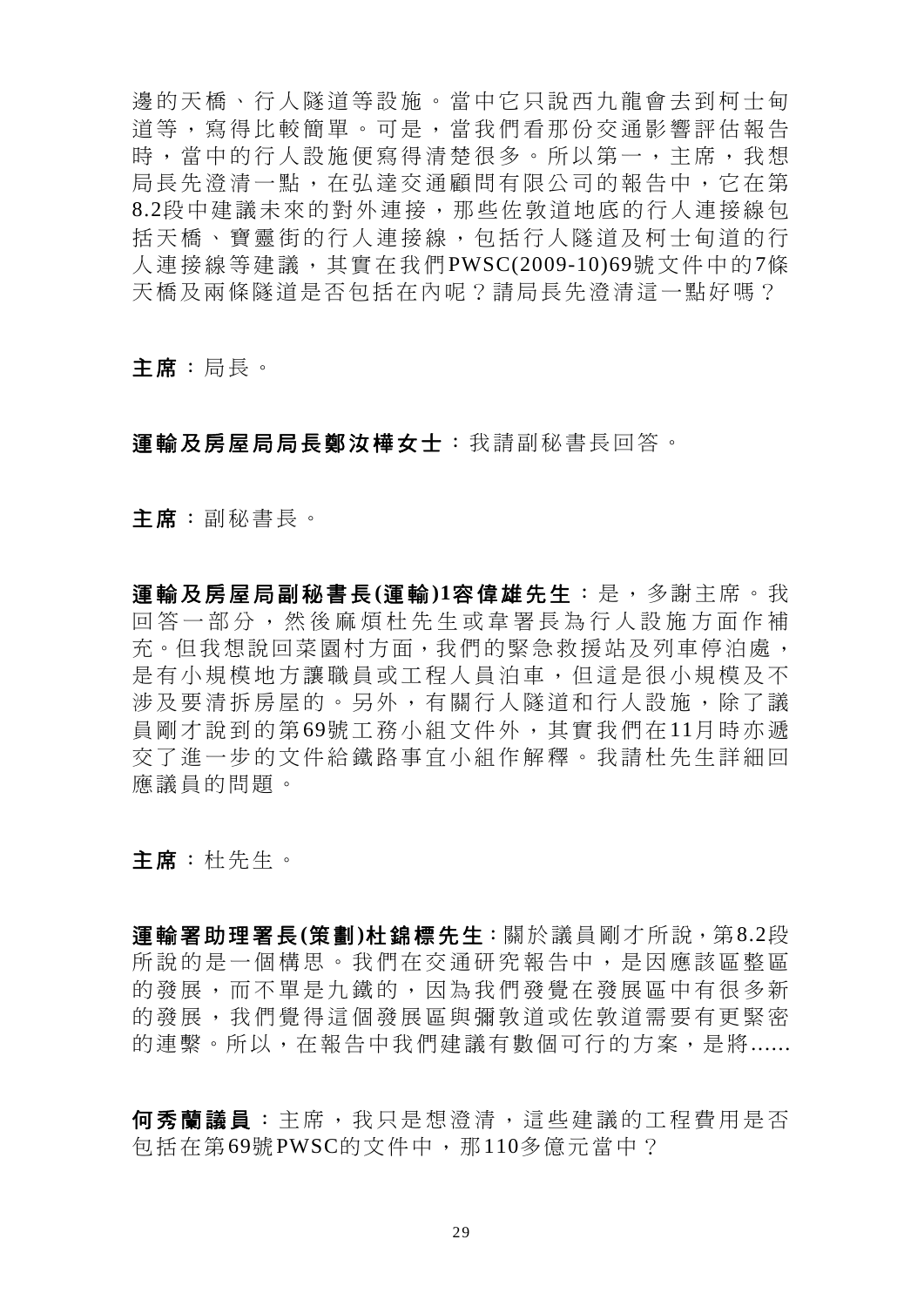主席:杜先生。

何秀蘭議員:是重疊的,抑或是額外的?

運輸署助理署長**(**策劃**)**杜錦標先生:是沒有重疊的,解答你是沒 有重疊的。

主席:沒有重疊的?

何秀蘭議員:那麼這些是多少錢?

運輸署助理署長**(**策劃**)**杜錦標先生:這不是只為了西九,即高鐵 站所做的一份獨立報告,所以我們其實是看過整區的發展後, 在報告中提議一些更加優化的設施。這些優化設施包括如何可 以提升發展區及舊區的連繫,所以暫時來說這些只不過是建 議,它們會否實施根本不影響高鐵的可行性。所以,你可以把 它看成是一項分開的獨立工程,不是因應高鐵在西九文化區而 產生的需要的工程。

主席:葉劉淑儀議員。

何秀蘭議員:即是如果要進行的話便要再撥款?

主席:對,這是將來的事情。

運輸署助理署長**(**策劃**)**杜錦標先生:是,是將來的事情。

主席:葉劉淑儀議員,接着是湯家驊議員。

葉劉淑儀議員:多謝主席。我想問一問,看看哪位政府官員會 回答。我收到一些市民的意見,提及有關總站的選址。如果你 說設在西九龍是為了帶動人流,令該處更加旺盛,帶動當地發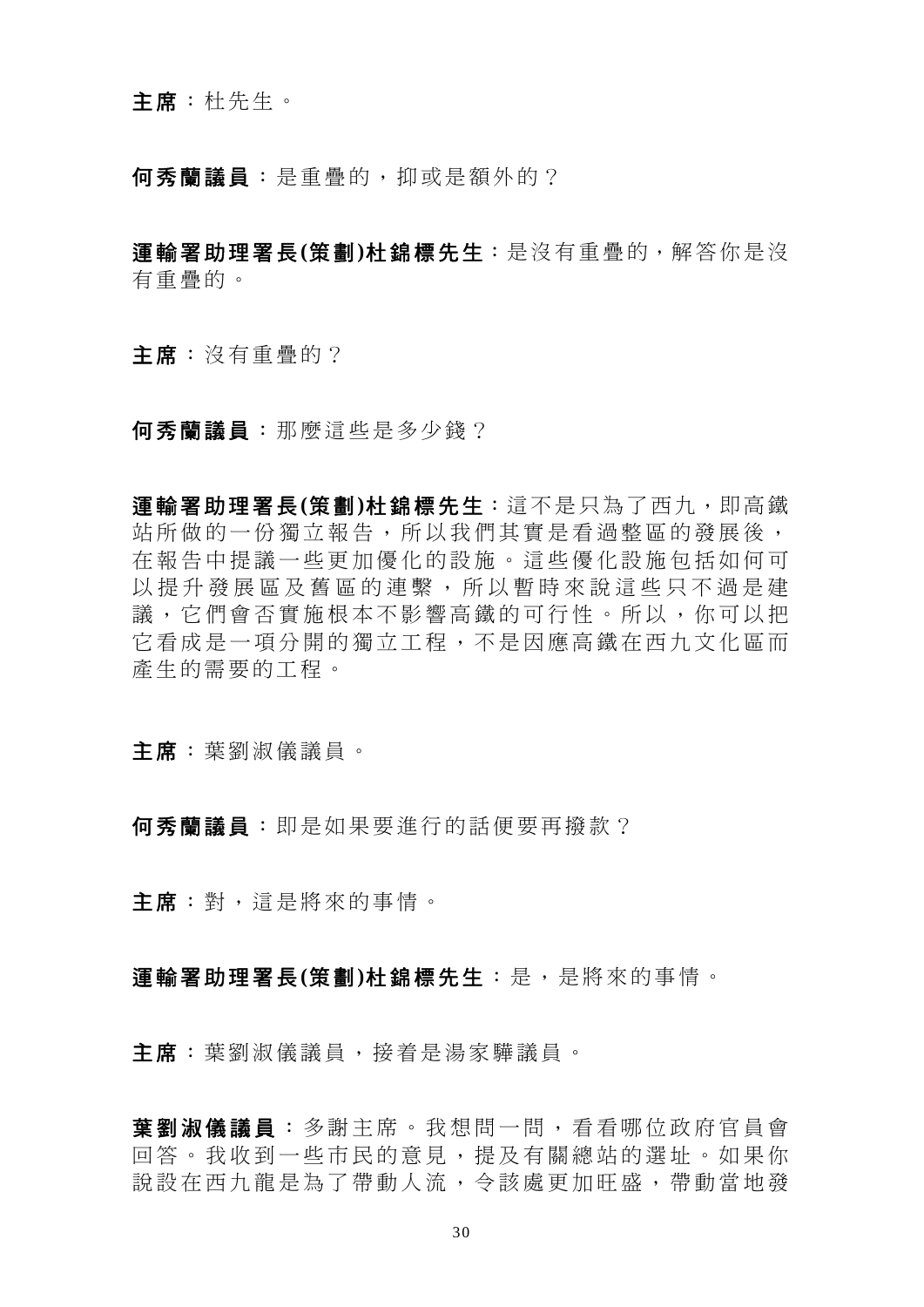展等,那為甚麼不可以設在元朗,會否有個好處便是帶動當地 的發展,而發展的成本會較低呢?我便是收到這些意見。其實 是想問局長,或哪一位官員可以回答,元朗有沒有大規模發展 的可能性呢?

主席:是否由局長回答?局長。

運輸及房屋局局長鄭汝樺女士:主席,其實我們的新界規劃當 然有很嚴肅和嚴謹的過程,所以它是叫 —— 可能議員都熟悉 的 —— 稱為"2030",是有這樣的規劃。我們現時說的錦上路, 這個地方並不是用來發展成市中心或發展區的,它有3個新發展 區:古洞、洪水橋及另一個稱為"三合一"。現時當地的規劃其實 是保持一個鄉郊環境。為甚麼我們在說那個反建議時,說它並 不符合規劃、當中亦完全沒有配套,如果真的設置一個這麼大 的車站,又會影響到鄉郊環境,要拆卸更多房屋,而且其接駁 亦不可行。所以,整體來說它是一個不可行的建議,我們是這 樣去盡力解釋的。多謝主席。

主席:葉劉淑儀議員。

葉劉淑儀議員:這樣我便收到了,即那裏是沒有計劃作大規模 的發展,放在那裏便等於是放在鄉郊。

運輸及房屋局局長鄭汝樺女士:主席,沒有錯。

主席:下一位湯家驊議員,接着是梁家傑議員。

湯家驊議員:主席,其實局長剛才並沒有回答我的問題,我的 問題亦間接回應了劉江華議員所提出的。主席,剛才我的問題 的要旨和我希望當局回答的,是在2006年時,政府的立場仍然 認為要多花數十億元來省減兩分鐘是不值得的。我想問政府, 為甚麼在2006年之後,政府的思維是180度改變了,認為只是省 減數分鐘,但多花數百億元也是可以呢?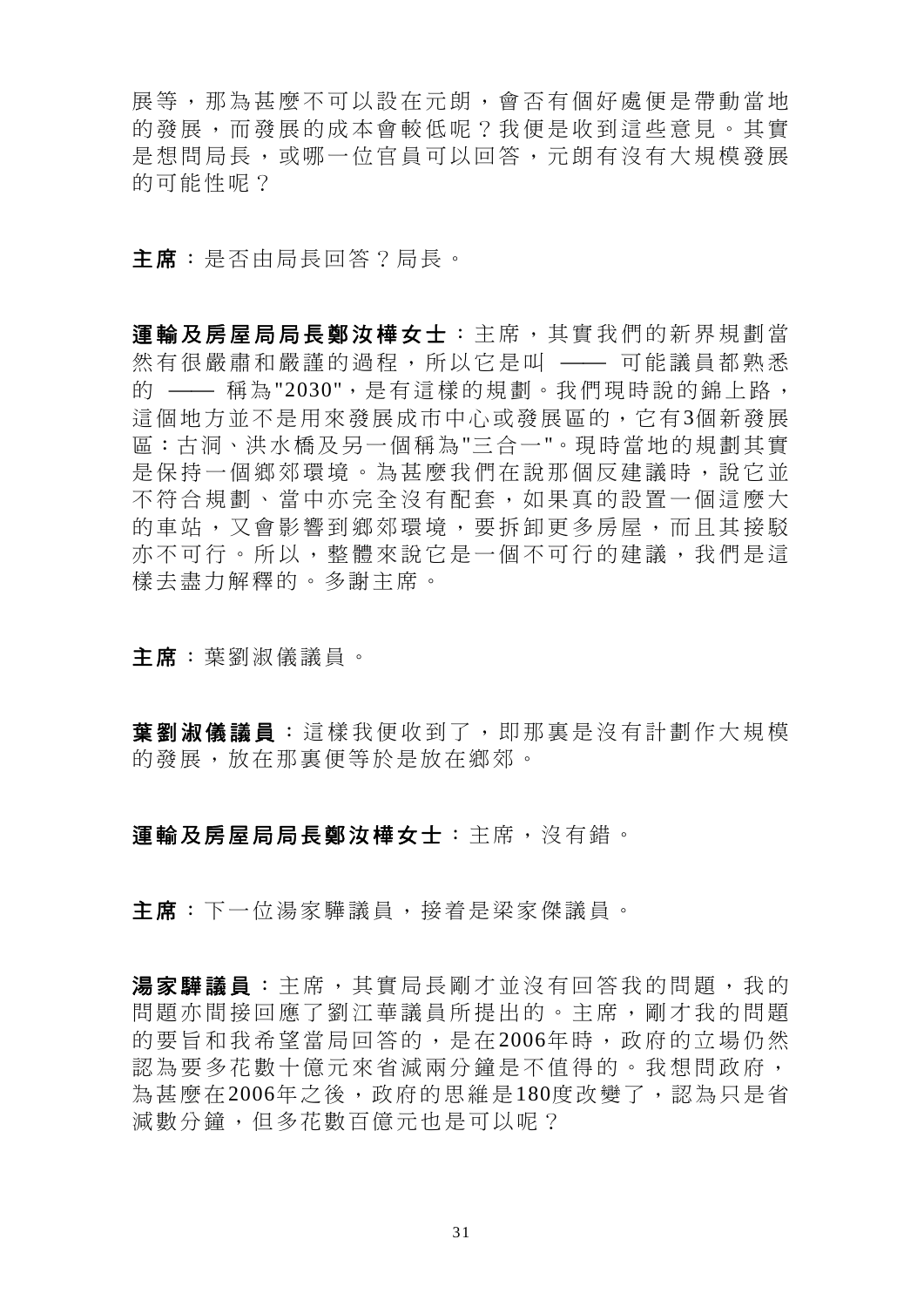主席:湯議員,她已經回答了你,她不是說要接駁到那個甚麼 鐵路網麼?

湯家驊議員:不是,主席,你弄錯了,不是這樣的。你讓她回 答吧,你不要代她回答,這點是完全無關的。

主席:你再說清楚一點吧,局長。

湯家驊議員:怎會是呢?我現在是說錢的問題。你當時說省減 兩分鐘而多花數十億元是不化算的,為甚麼你這樣說?為甚麼 你現時所說的完全不相同?

主席:局長。

軍輪及房屋局局長鄭汝樺女士:主席,由 2006年至現在是有發 展的,鐘不是停下來不動的。第一,國家現時正在發展高速鐵 路網,我們現在不是說用數分鐘接駁到福田,我們是在說一個 1萬6 000公里的網絡,所以整個版圖是不相同的。第二,很重要 的是我們要看回,現時國家修訂了高鐵列車的闊度,即我剛才 解釋過的3.1米到3.4米,我們說如果用一個共用通道的方式,我 們整個西鐵在很大程度上差不多要重新修整及建造,因為你想 一想,它的闊度完全不同了,一輛大的列車怎樣駛到更加窄的 走廊呢?車站等各樣東西都需要改動,所以由 2006年到現在是 發生了不同的事情,令我們可以在 ......亦回應立法會當天的共 識,是說應該使用專用通道的方案。

主席:湯議員。

湯家驊議員:主席,我覺得她沒有回答我,可是不要緊,我現 在問另一個問題。根據現時的資料,由香港去福田 —— 福田站 是最近的一個車站 —— 是30公里,現時政府給予的資料是需 時14分鐘,即是說全程的平均速度只是128公里。由九龍至廣州 南站的距離是142公里,你們說需時48分鐘,即平均速度只是 177公里。我想問如果與其他高鐵相比,例如日本,由名古屋至 京都的距離是147公里,與西九龍至廣州南是相近的,可是別人 能夠達到246公里。從新大阪到神戶是36.9公里,與我們從西九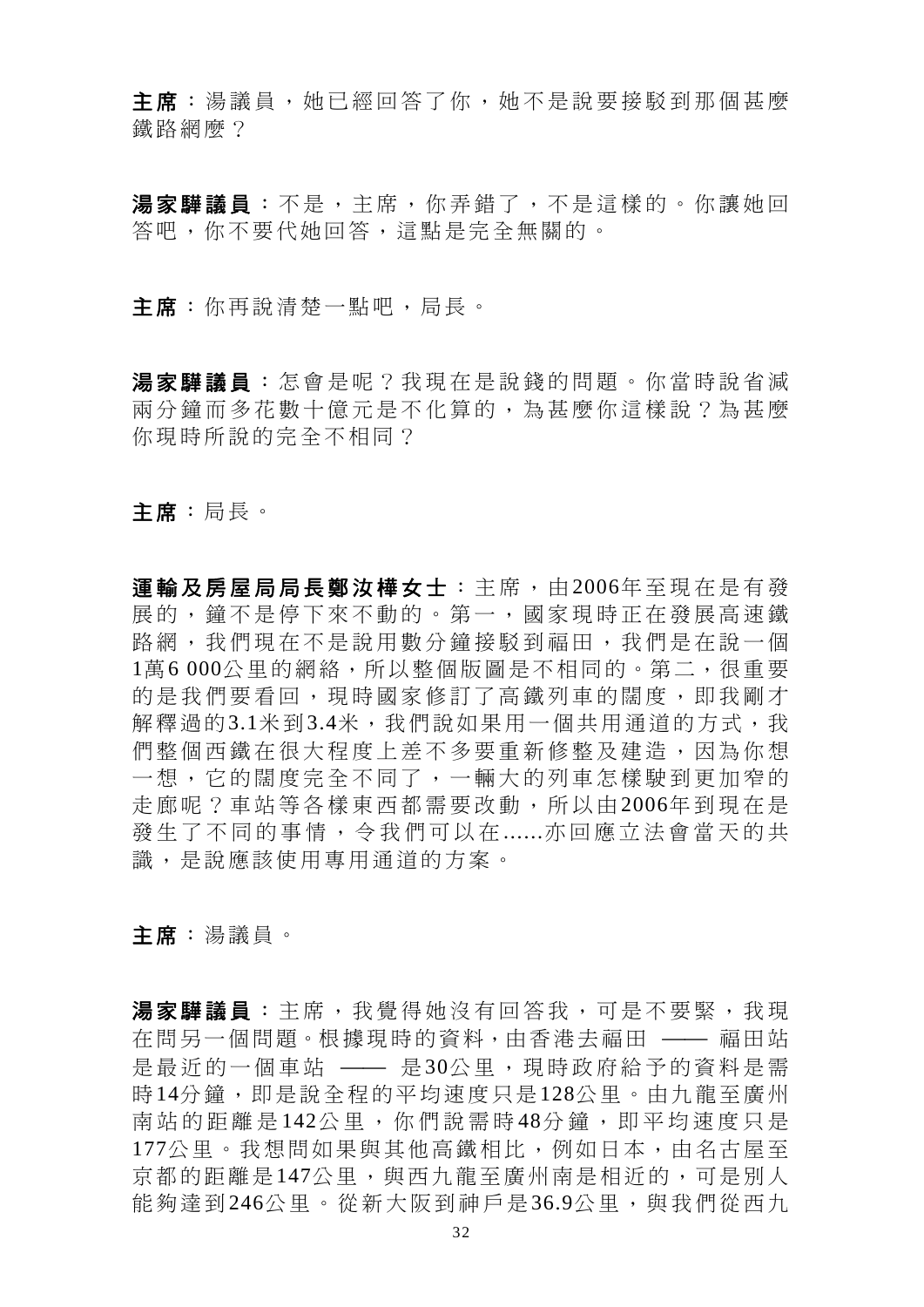龍到福田比較是稍遠一點,可是別人能夠達到170公里。為甚麼 我們花這麼多錢去建造這樣的一個鐵路系統,依然比日本的高 鐵慢這麼多呢?是否值得呢?

主席:局長。

#### 運輸及房屋局局長鄭汝樺女士:請署長回答。

主席:署長。

路政署署長韋志成先生:主席,我想最重要的,便是看我們的 鐵路最高去到哪裏。一般來說,雕然高鐵沒有世界性的定義, 可是高鐵一般的慣用定義是......

湯家驊議員:一般的定義是250公里的,署長。

路政署署長韋志成先生:不是,是設計速度在200或200以上的, 我們都會稱它為高鐵。

湯家驊議員:可是現時你去不到這個數字,這個是否低鐵呢?

路政署署長韋志成先生:設計速度。至於營運速度,便要視乎 該鐵路網的安排,究竟站與站之間的距離是多少,有多少個站, 便是看營運速度和設計速度,是兩回事來的。

湯家驊議員:主席,他又不是在回答我的問題。

主席:沒有辦法了,你再排隊吧。梁家傑議員,接着是李慧琼 議員。

梁家傑議員: 主席, 事實上我是沒法容許局長這樣輕輕帶過我 剛才的問題。這個問題我其實是為全香港的"打工仔",尤其是那 些與工程有關、三行的朋友而問的。最簡單,局長可否提供過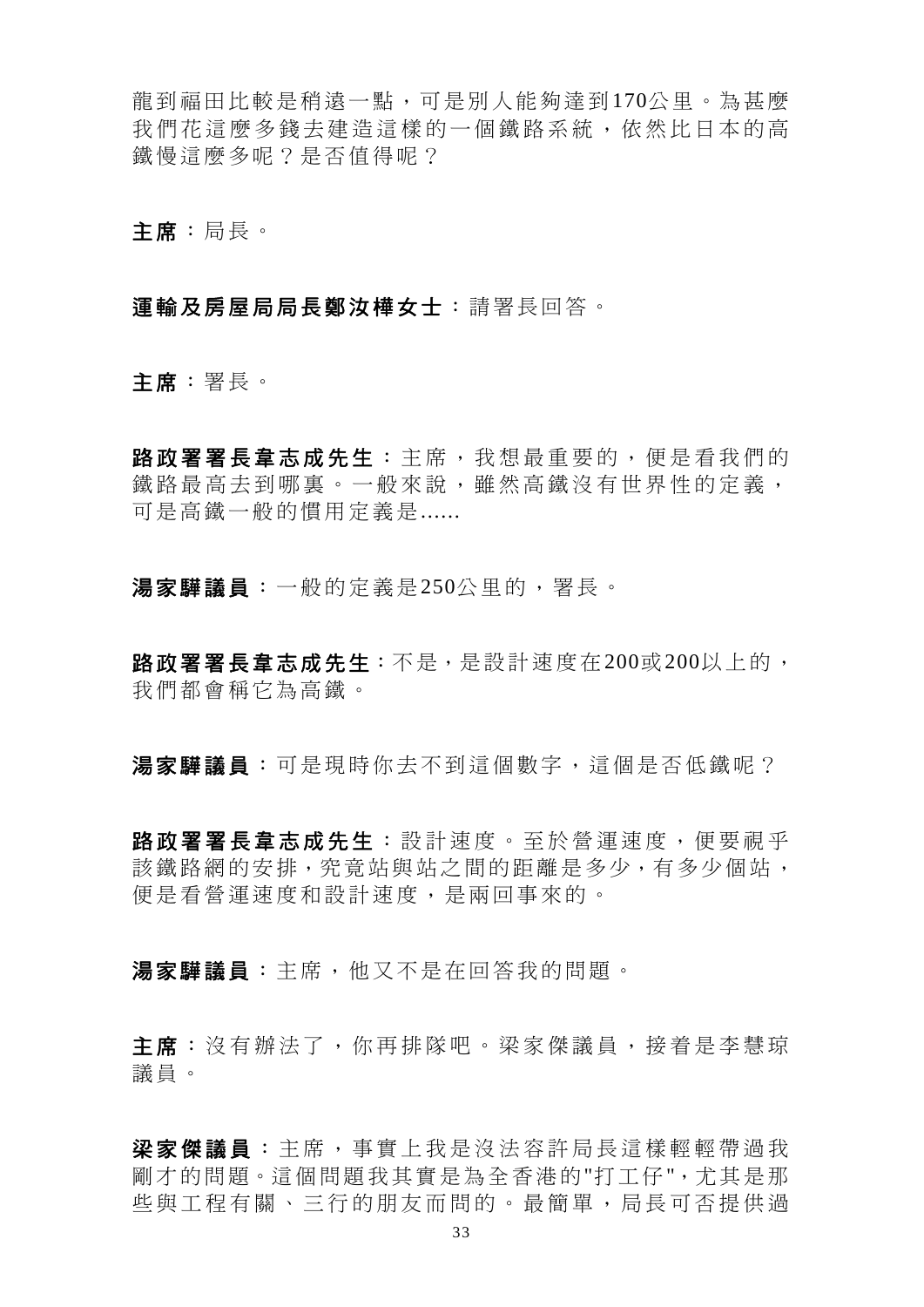去3年,每年政府有一個稱為 RAE的,即是 Resource Allocation Exercise。在這個程序中,把那些工 務工程由所謂丙級提升至 乙級,乙級提升至甲級,那個數,我只要過去3年的數。我有一 個懷疑,便是在剛剛過去的那一年,這個RAE中由丙級提升至 乙級的工務工程,是大幅減低了,與過往兩年相比,是有一個 異動的。主席,最客觀的,我只是要求一個這樣的數字,請在 這一個項目的討論之中是要提供的,因為政府一直都對香港人 說,剛才我們聽到副秘書長說的,就是說最高峯期會有1萬個職 位的,原來這裏加一些,那裏便全部削減了,那條數加加減減 其實是沒有增長的。這裏我覺得是很重要的一個資料。

主席, 第二點, 剛才我已經提供了, 我相信局長也收到的了, 便是剛才我所說的那個XRL Long Haul Patronage Forecast。這個 文件,據我知道是局內部做的。我其中提供的第3頁,便有一個 在2016年,估計長途旅客是15 000人。這與政府交來給本會的文 件是一致的。所以,我便終於解答了我的疑問了,便是那15 000人 是怎樣得來呢?原來是這樣得來的。

主席,問題是這樣的,你看看那個附表2,Annex 2,我只是 舉一個例,譬如說上海。上海估計到了2031年會有5 500人從香 港總站出發,使用高鐵接駁到上海,是佔了前往上海的客量的 42%。但是,主席,大家都知道,如果你由香港國際機場飛到 蒲東,我們大概現時這樣計算,是1,600元、1,700元機票左右, 用的時間我估計是6小時,你還要加上計算那些接駁。你現時 說,如果深圳去虹橋機場,大概都是6個多小時,須要付的錢是 低過1,000元的。我想知道政府為甚麼認為西九的高鐵走到虹橋 要用7個半小時。以我自己計算,因為你又要接駁等等,須要付 1,080元的票價,為甚麼呢?因為香港前往廣州便須180元,即根 據政府交來的資料。但你看看那份文件是有說到的,便是內地 的高鐵是5毫至6毫人民幣1公里的。由廣州到上海,大概你要多 加900元,我是這樣計算出1,080元的。如果是這樣,有甚麼可能 支持人們不走去深圳飛,而要坐高鐵呢?所以,我很擔心這是 完全高估了。

主席:你讓局長回答一下吧。是否高估了呢,局長?會不會將 來不是很"掂"呢?

梁家傑議員:以及是否願意給那個數呢?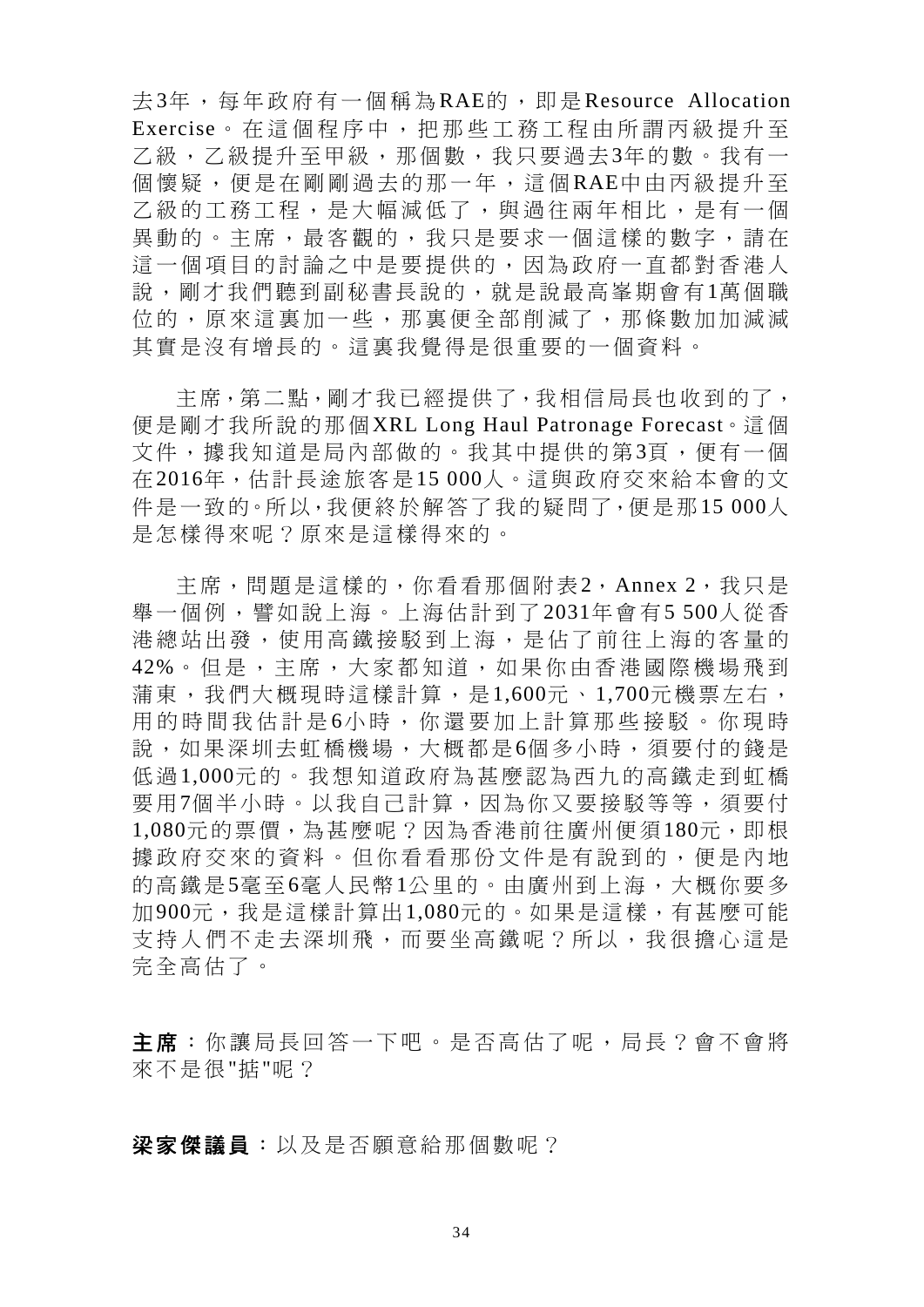主席:待會兒我會替你問的。回答是否高估了,局長。

運輸及房屋局局長鄭汝樺女士:主席,第一,我們都要看看, 因為我自己都是第一次看見。

主席:你未看見過這份文件的?

運輸及房屋局局長鄭汝樺女士:是的,並且它寫......

主席:不如這樣吧,因為時間也夠了,你們研究一下這份文件 是否你的,是真的還是假的。

運輸及房屋局局長鄭汝樺女士:......還有它寫着的是擬稿Draft, 我......

主席:你看清楚吧,可能你出來說其實這些東西是想過的......

運輸及房屋局局長鄭汝樺女士:......我要與同事看看。

主席:......後來都不是真的,都沒有嚴肅地研究,是嗎?

梁家傑議員:是的。

運輸及房屋局局長鄭汝樺女士:主席,因為我自己今次才......

主席:你未見過的?

運輸及房屋局局長鄭汝樺女士:是的,我現在才看見,究竟它 的來源,以及為何會寫Draft呢?我要問一下同事。

主席:好的,你問一問…待會吧。現在他的時間都完了。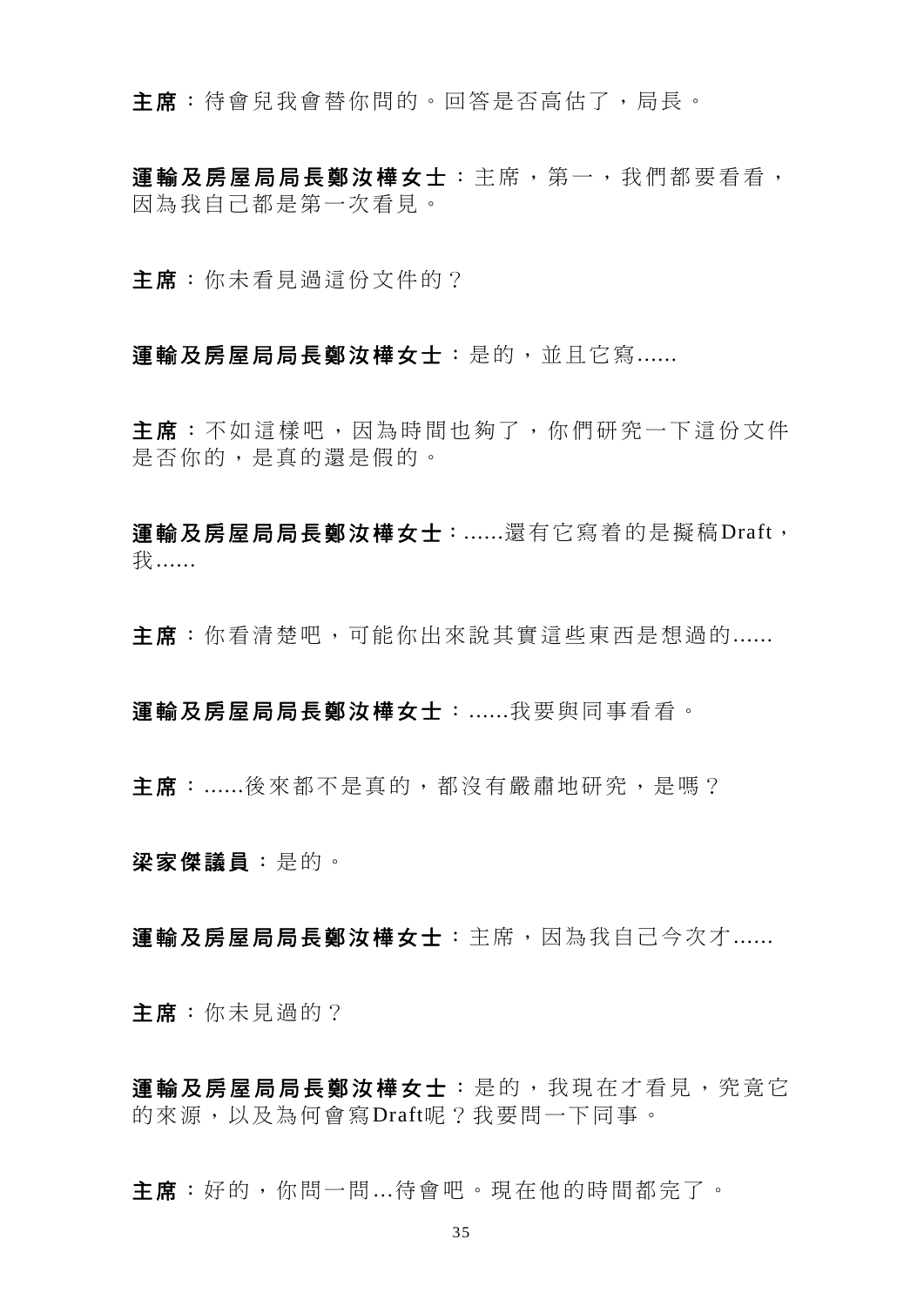運輸及房屋局局長鄭汝樺女士:因為忽然弄一份這樣的......我都 要看看這是甚麼東西。

主席:另外,梁議員問的那個問題,這3年的資源分配,應耀康 秘書長在這兒,以及局長在這兒,你們想一想吧,你們有電腦 又有其他的,即在這3年,那個數字是否跌了很多?這是事實而 已,一是有跌,一是沒有跌,你等一會兒才回答吧,好嗎?

李慧琼議員,接着是李永達議員。

李慧琼議員 :謝謝主席。首先我要申報,我在九龍西有物業。 剛才很多同事都說西九設站不是一個理想的地方,我便有不同 的意見的。其實,剛才很多同事都問到關於一些九龍西區居民 在建造高鐵期間要面對的問題,包括是大角咀居民,他們擔心 你們挖通他們的地底對他們造成的影響,亦都很多交通擠塞的 問題。但是,大家都很理解,若然高鐵要興建在西九,這些問 題是必然會發生的。最大的問題便是,究竟西九是否一個理想 的地方?若然先從區域來看,我是九龍西區的立法會議員,其 實當然受影響的居民大家都會覺得,政府可以做的事情是可以 做得更好。但是,亦有一羣居民其實是支持西九設站,包括我"落 區",尤其是佐敦、尖沙咀一帶的居民,其實他們非常贊成的。 我每逢到那裏,他們都叫我、問我何時可以動工,不要再拖了。 其實大家理解的,九龍西區、西九區是一個舊區,有高鐵在這 區是有助帶動舊區的重建,亦有助活化舊區。

當然,我自己考慮是否支持高鐵,不只是區域的考慮,其實 是整體香港的利益。其實,這條高鐵是一個客運的鐵路。其實, 剛才有議員都提到的便是,估計有些人會考慮到深圳坐飛機, 其實我有不同的看法。其實,西九若然在這裏設站,有足夠的 班次,其實會吸引很多中短涂的飛機乘客來乘坐鐵路的。大家 若然有去到其他地方,均很清楚這個現象的。鐵路的好處便是 班次頻密,亦都可以利用晚上的時間來乘搭鐵路。舉個例子, 例如由香港到北京,只需要10小時的時候,我們可以由晚上在 西九出發,第二天早上便已經到了北京,這是一個很吸引的選 擇。所以,我個人認為,如果西九是興建高鐵站,其實反而是 搶走一些短中途的飛機旅客的。所以,我自己認為因為西九設 站而令人們前去深圳乘搭飛機的機會是很微的。

此外,還有一個我自己的意見,便是現時很多同事都提出很 多不同的方案,但最重要大家是要理解,現時高鐵已經是廣州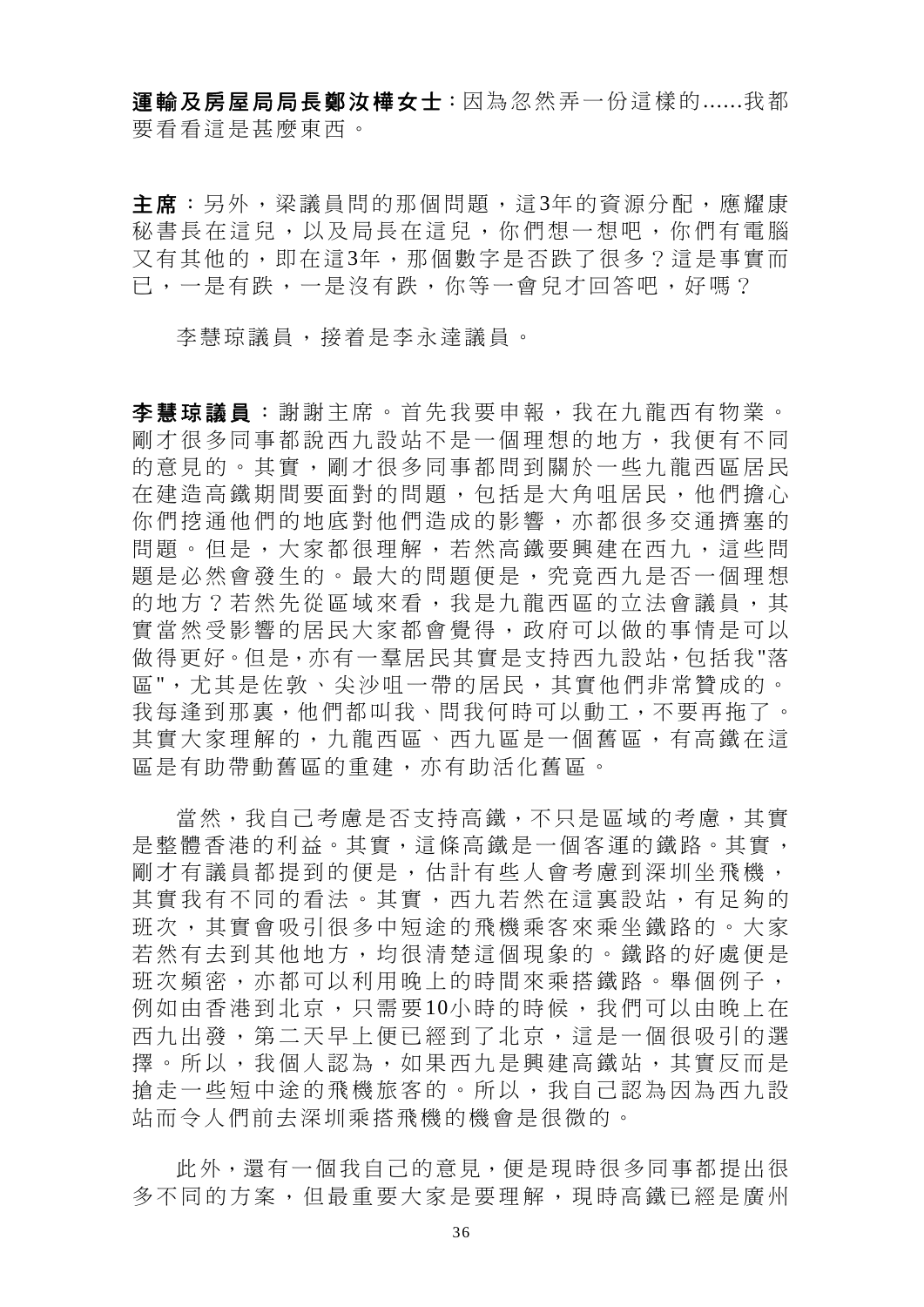至武漢段通車了。我最近去了武漢,武漢的政府便說會爭取今 年武漢至北京通車,下年便是武漢至上海段了。我們今天撥款 通過,都要在 2015年才可以接駁到上面。如果今天否決,其實 不是在支持錦上路的方案,而是會重新再來過。我很想問一下 當局,若然重新再來過,需要多用多少時間?這是第一個問題。

第二便是,很多人都會批評在其他地方設站和西九,要納稅 人多付300多億元的公帑,這個估計是否合理呢?我想你們正面 回應一下。

主席:局長。

軍輪及房屋局局長鄭汝樺女士:主席,在西九設站,這麼多年 來,我們談完規劃的那個過程,是一個經過論證的一個方案。 當重新再來說有反建議等等,我們不要忘記任何的反建議,它 是甚麼工夫都未做,規劃未做、配套未做、環評、初步設計、 詳細設計,全部都未做。我留意到報章訪問到,譬如有一些很 資深的工程師,說到"三漏"工程,由開始到完結是增加了四倍, 即我們是一個完全沒把握......還有,最重要的便是說,第一,與 我們的規劃是完全相反的,我們那裏是鄉效,現時要設置車站, 又接駁不到,那個接駁是完全不可行的。所以,如果硬是要說 如果要重新再來,用一個不可行的方案,你叫我放一個時間表 下去,我們都粗略估計過,完成的話,我們在說的是 2018年、 2019年。但是,我們是在討論一個不可行的方案。所以,主席, 這不是一個應該用的對比。

主席: 第1位......有位未問過的議員先問吧。謝偉俊議員, 接着 是李永達議員。

**謝偉俊議員**:多謝主席。很高興剛才李慧琼議員其實都代我答 了部分我剛剛想說的東西。事實上,我們如果在哲學上,想辯 論一下我們究竟應該是發展好,還是保留一些很像西方國家, 特別北歐國家它們比較著重保育方面,這是花很多時間也說不 完的。

以香港作為一個比較著重經濟發展......一向這麼多年來,我 們都在經濟方面有超凡成就,我們是沒有任何天然資源,只是 有土地和人,怎能夠做得這麼好呢?往往便是因為我們都肯向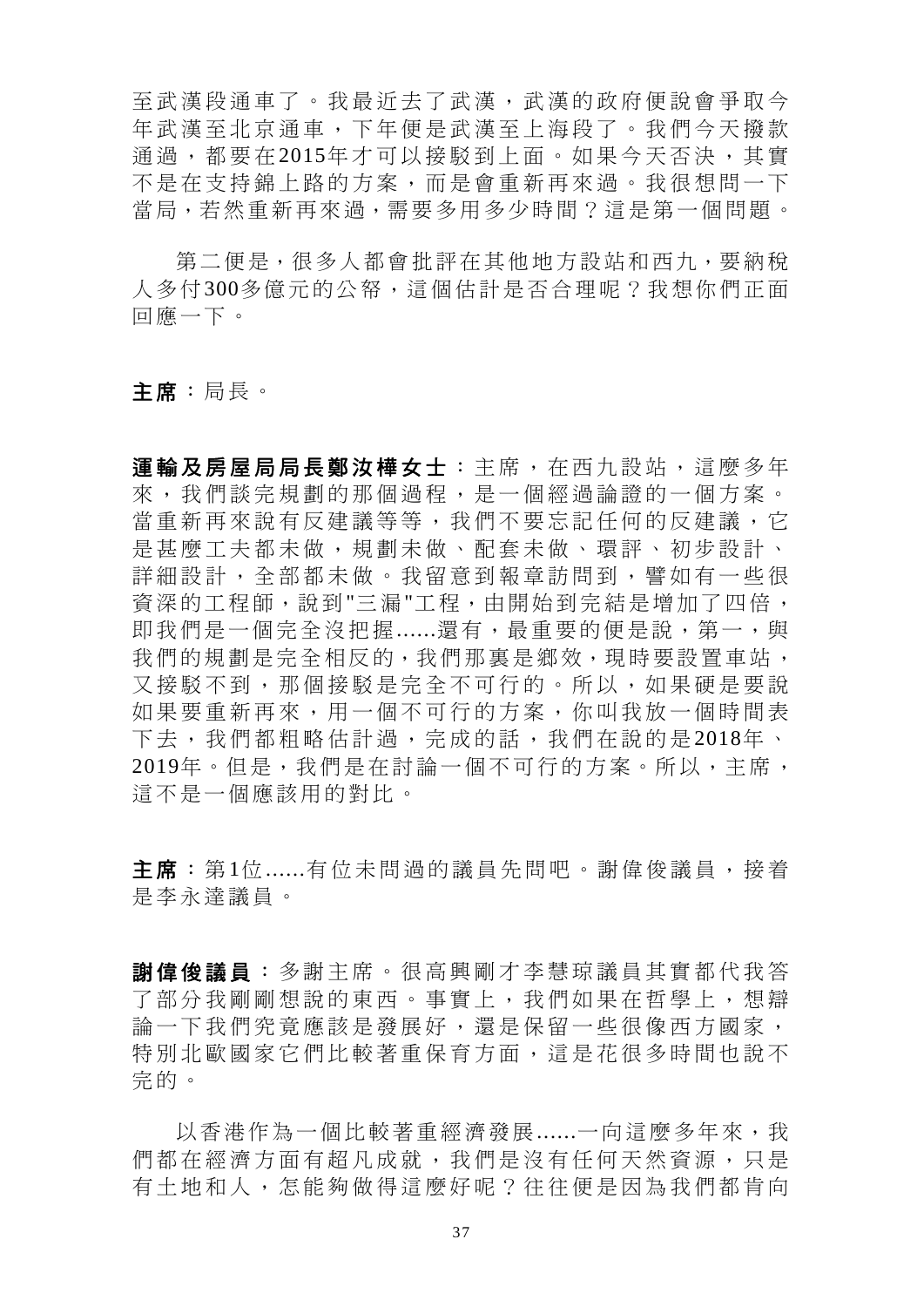經濟方面盡可能做到我們最好。當然,這都不是最好,或許對 有些人來說,認為不是一個最好的方向,但這是另一個的後話。 但是,以經濟效益來說,我相信如果梁家傑議員有機會與旅遊 界的朋友談談,我相信他不會問剛才的問題。事實上,高鐵可 以說是將來等同坐飛機一樣,特別是中短途的機程,可以說是 受到頗大影響。關於這方面,任何旅遊界的朋友都會給一個比 較正面的信息予各位關注的朋友,知道我們將來怎樣發展旅 遊。當然,我們覺得當局處理是次有關的諮詢工作或今次的講 解,其實也有遺憾的地方,因為他們在旅遊方面的所謂input, 所提供的資訊其實非常有限,只限於一些很傳統、很保守,只 是計算天然的增長率,而沒有將整幅圖畫好好地規劃出來、表 達出來,以致很多市民對效益問題仍然有很多問號。

如果大家有留意我第一節的提問,我曾提過一些效益,甚至 提供了一堆數字,而暫時來說,也未有任何同事提出質疑。這 些數字其實勾劃了一幅大圖畫。當然,每一項建築、每一項建 設,也會有代價,但如果我們只集中看負面影響,往往可能會 錯過整個森林,卻只看到一棵樹。特別是代表西九區的同事們, 我有一點想提一提,我們一直討論西九受影響的部分,例如 大角咀、深水埗。當然,一定會有些市民在今次事件上可能受 到影響,但同時以西九整體區域來說,卻會有一個很大的契機 讓他們發展,有很大的舊區重建和活化。這一方面,我不能代 表他們發言,但若真正從正面角度來說,如果只看負面,而不 看整體西九區的發展和潛質,或將來由於這次將總站建於西九 所帶來的經濟效益和社會效益的話,有關議員可能是失職的。 因為你只看負面而不看正面,這對很多表示支持、很多希望有 改進的市民來說,可能會令他們感到失望。

我們永遠都要秤一秤兩方面,在考慮進行的同時,當然希望 盡量減低對受影響市民的傷害,亦盡量向政府爭取,以得到合 理的賠償,甚至是一些額外的保障,但這不等於作為阻慢整件 事的一個最大的理由。我希望有關同事可以從較為平衡的角度 出發,而政府方面,我希望在一些問題上仍然有空間可以給我 們有更多資訊。例如梁家傑議員剛才提出的文件,我不知道文 件的來源,但亦希望當局可以給予一點答案,讓仍然有懷疑、 擔心的同事,可以得到更安心的結論。多謝主席。

主席:好的。李永達議員不在席,張文光議員。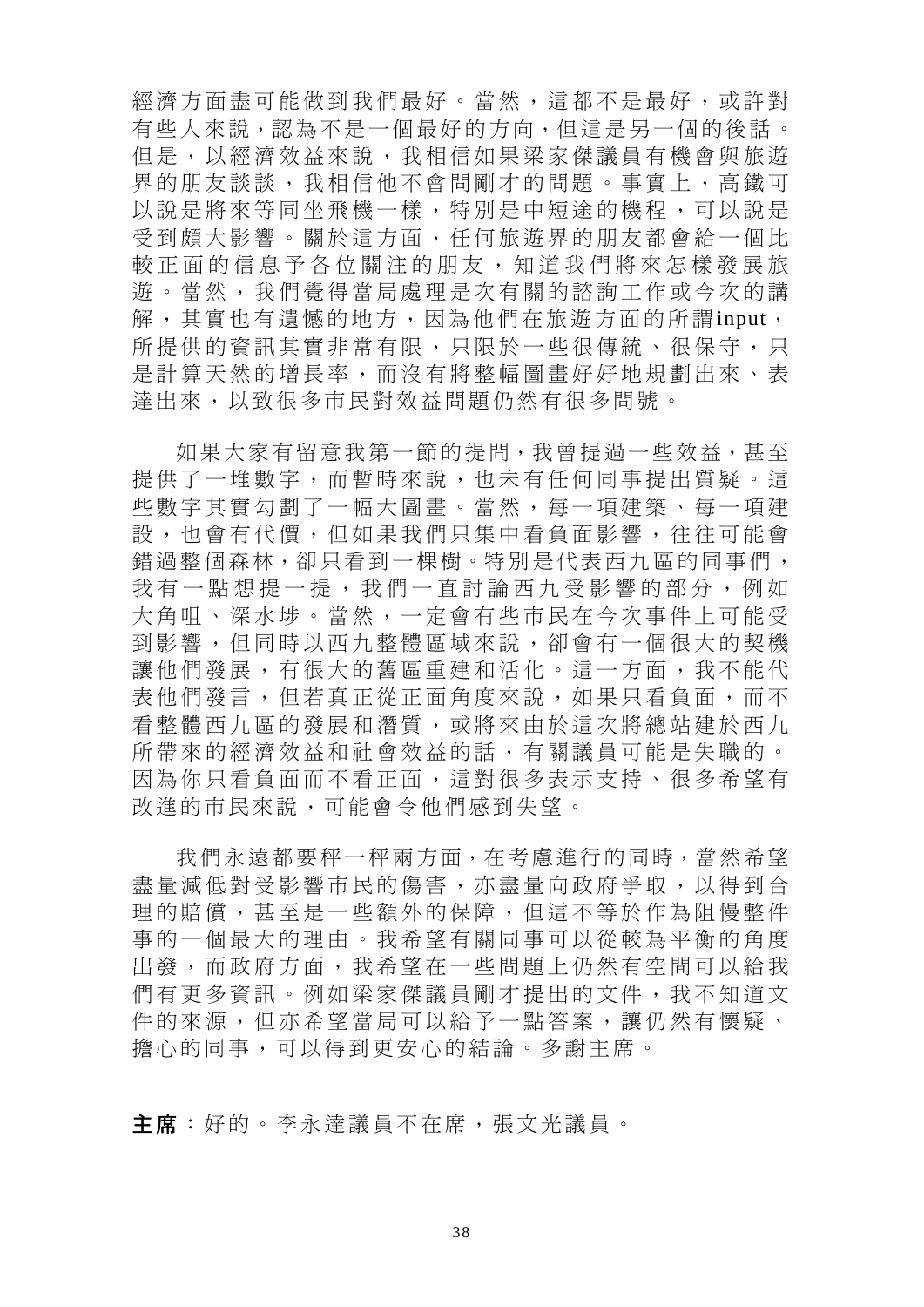張文光議員 : 主席, 鄭家富議員提出一項書面質詢, 就是高鐵 由福田至大帽山腳這一段,能否用架空鐵路來節省隧道的建造 費?但我看到政府的回應是,不能單從減省隧道費或建造費出 發,亦要考慮空間、環境、收地和對社區的影響。我明白政府 在這方面的考慮,但是政府當前是否需要權衡利害呢?因為當 前高鐵最受批評的地方是造價太貴,以及在隧道行車太慢而名 不符實。當你要回應現時社會這兩個最尖銳而強力的批評時, 政府是否可以重新考慮福田至大帽山腳這段落,可以架空行 駛,從而降低造價或增加車速,來回應社會的批評呢?

主席:局長。

運輸及房屋局局長鄭汝樺女士:主席,第一,我想回答的是, 我們不要以為在隧道是低速行駛,以國內的城市來說,在這樣 的隊道也是以200公里行車,我們是符合內地高鐵現時的規劃。 當然,環保是我們最大的出發點,我請署長解答為何那路段不 可採用架空鐵路。

# 主席:署長。

路政署署長韋志成先生: 主席, 過了福田之後, 假設我們用架 空鐵路的話,基本上一定要在米埔做很多表面工程,我相信大 家也明白和記得,在興建落馬洲支線時,當時也是由架空鐵路 變成隧道的。所以,我們要解決的問題是要經過米埔,如果無 可選擇一定要用隊道的話,過了米埔之後又要爬升上來變為架 空的話,對整個環境的影響會更為嚴重。因為爬升上來後,當 進入市區時又要進入隧道。事實上,鐵路的設計與公路的設計 是非常不同的,鐵路設計的波度要求等等都比公路的設計嚴 謹。因此,用這個方法來建造,事實上影響是非常大的。多謝 主席。

主席:張議員。

張文光議員:主席,實際上我剛才提及的車速問題,局長剛才 答稱,這車速在隧道來說,不算是慢的車速,但我指的是相對 於架空高鐵的車速。第一,我知道你提出環保和環境的觀點,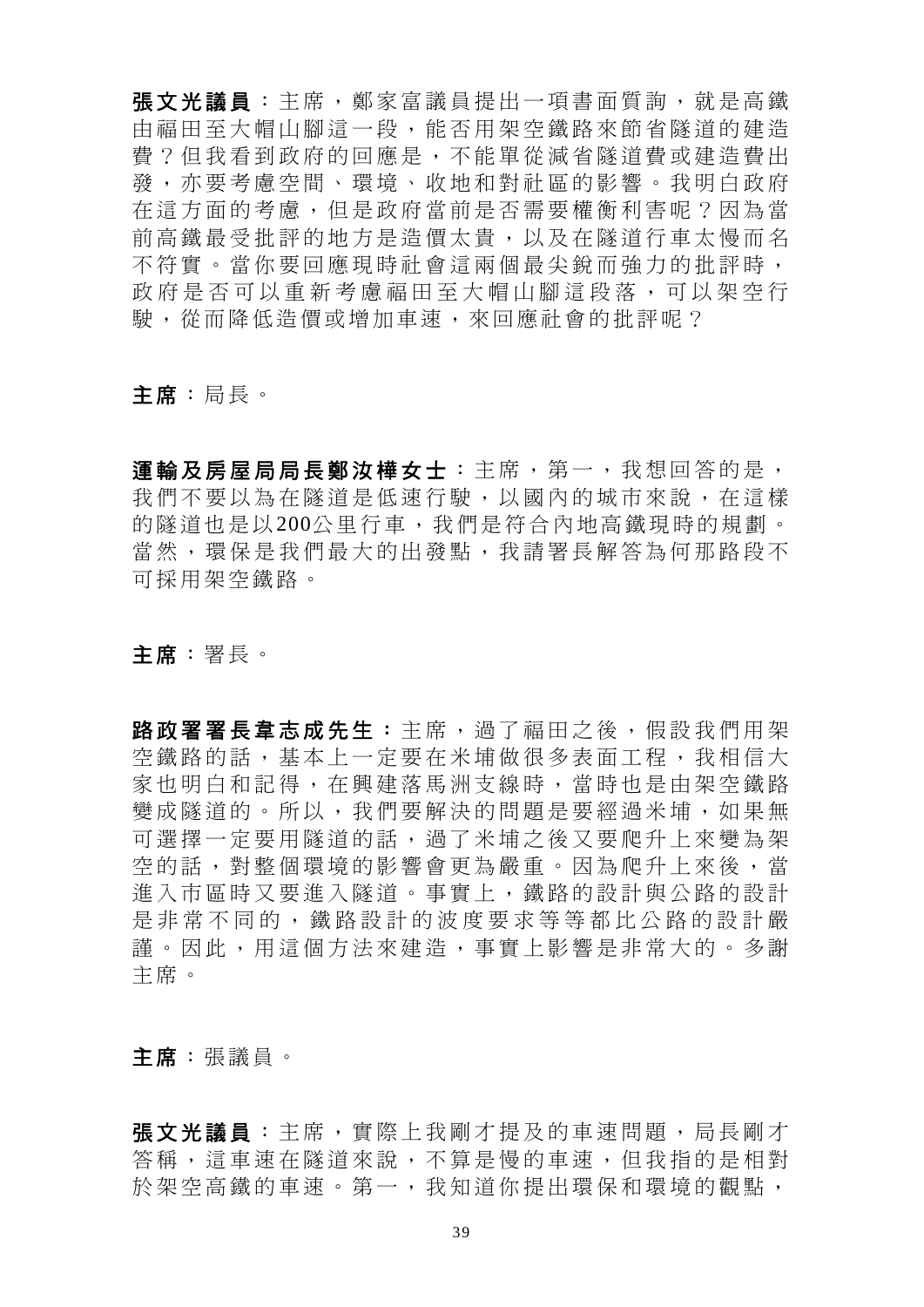但仍有車速的觀點。實際上,即使在隧道行車的標準與國內一 致,但相對於架空行車仍然是較慢的。這樣名不符實,又要付 出這麼多錢,香港人是不服氣的,因為付出這麼多錢買回來的 不是高鐵,而是"中鐵",你又怎樣回應這些批評呢?我當然不是 說我的架空方案是唯一選擇,但現在高鐵陷入這個境地,被批 評單位造價太高,車速相對較慢的局面時,你權衡利害,是否 真的不可再重新考慮,在某一路段架空行車呢?

主席:局長還是署長答?

# 軍輪及房屋局局長鄭汝樺女士: 主席, 第一......

主席:局長。

運輸及房屋局局長鄭汝樺女士:當然,這是一個經過環評核證 的方案,亦要解釋現時"金額"上調,主要原因是物價上升。整體 來說,我們覺得平衡各方面之後,這是一個最值得推薦的方案。 我們也知道這不是為今天而建造,而是為世世代代而建造的, 究竟我們應否選擇一個最環保的方式呢?我們現時說要與內地 接駁,我們亦用內地......根據整體高鐵的規劃,都是以隧道行車 時速200公里來規劃的。所以,我們覺得整體來說,這是一個值 得推薦的方案。

主席:李永達議員。

李永達議員:主席,我想問物業發展的問題。我看文件......

主席:哪一份?

李永達議員:這份沒有編號的,主席,這是財委會,立法會秘書長 找人提供的。

主席:是秘書處做的那份,請你說吧。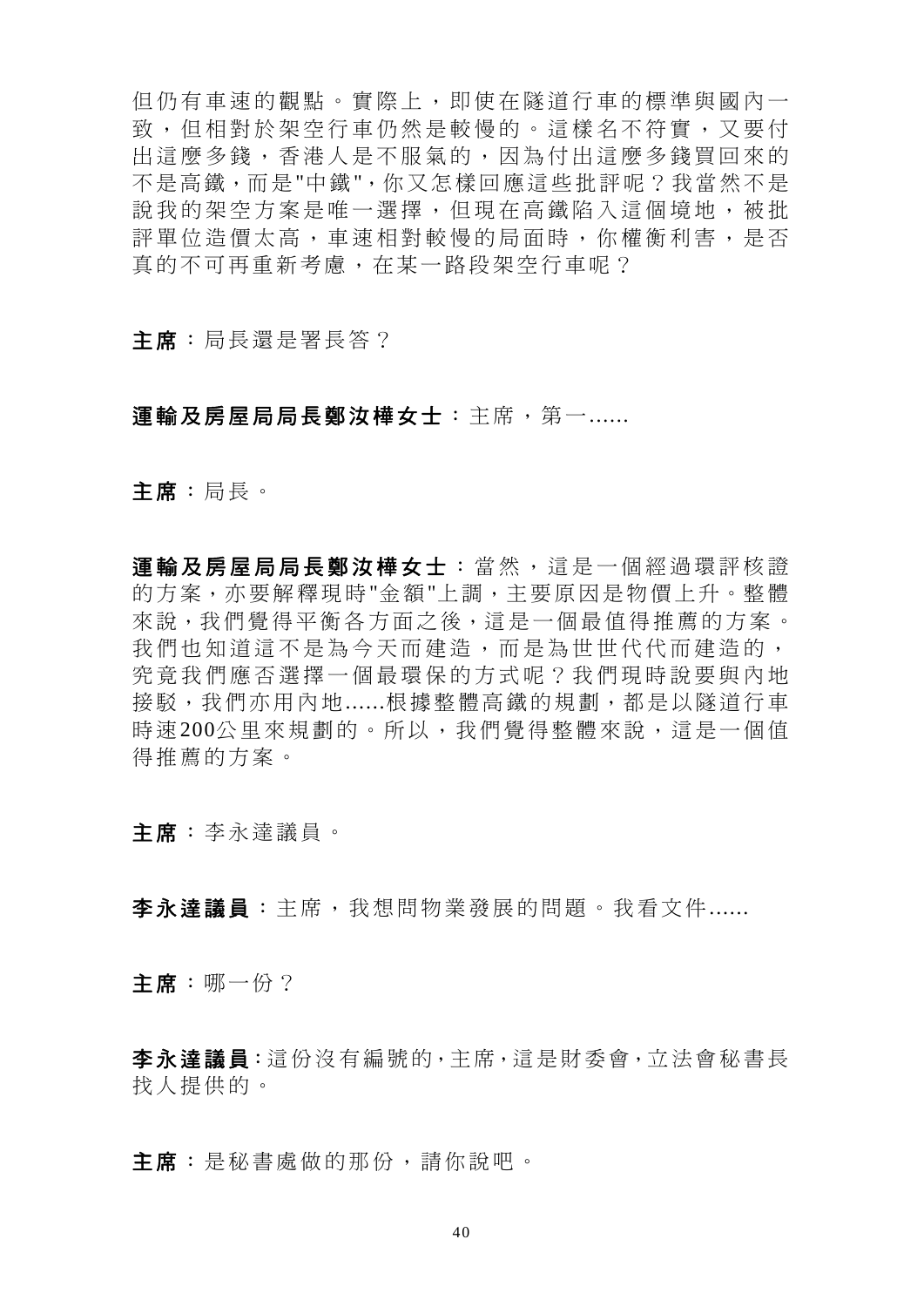李永達議員:第11頁提到西九總站上蓋發展,現在的說法是上 蓋發展並非必然給予......我希望沒有讀錯資料,即不是必然給予 港鐵的。我有兩點想問,第一,該總站將來的營運機構是港鐵, 而它要經營運作,在整個站的問題上,它有很大的話事權,例 如總站的設計和通道設計等等。我問的第一個問題是,將來投 標過程中,因為溝鐵雖然是鐵路公司,但其主要收入來源,我 相信70%至80%是來自物業發展,它其實是一間香港物業發展公 司,它將來投標時會否優先?因為你們將來的"tender board", 即投標委員會會否以此作考慮呢?

第二,我看到有一段載述,它們的發展有一個基準高度水 平,但如果將來發展該總站上蓋時有一個地標式上蓋的話, 城規會或規劃署可能會考慮豁免基準高度水平,即是它可能有 一個好的設計,要興建至樓高 100層的大廈也可以。我想問一 問,局方現時考慮的情況是怎樣?

主席:局長,哪一位回答?

# 運輸及房屋局局長鄭汝樺女士:副秘書長回答。

主席:副秘書長。

運輸及房屋局副秘書長**(**運輸**)1**容偉雄先生:多謝主席。西九總 站的上蓋用地,我們稱為"用地A",我們曾說過是不會給港鐵作 為鐵路加物業發展的,我們亦曾說過會按照政府公開土地的處 理模式,在公開市場上處理。此外,議員提到如果上蓋是一個 地標式高度等等,我相信要留待日後用地發展的概念出來之 後,由他們自己循城規涂徑處理,由城規會考慮規劃參數是否 適當,當中包括議員提及是否有需要放寬高度限制等等。這一 定是按照城規的程序,而我相信城規程序涉及公眾的參與,公 眾屆時可提供意見的。多謝主席。

主席:李議員。

李永達議員:其實我的問題第一點就是,會否因為地鐵是營運 地鐵站的經營者,令它在投標時成為它中標的優勢呢?因為大 家知道,大多數......不是大多數,是差不多絕大多數地鐵上蓋的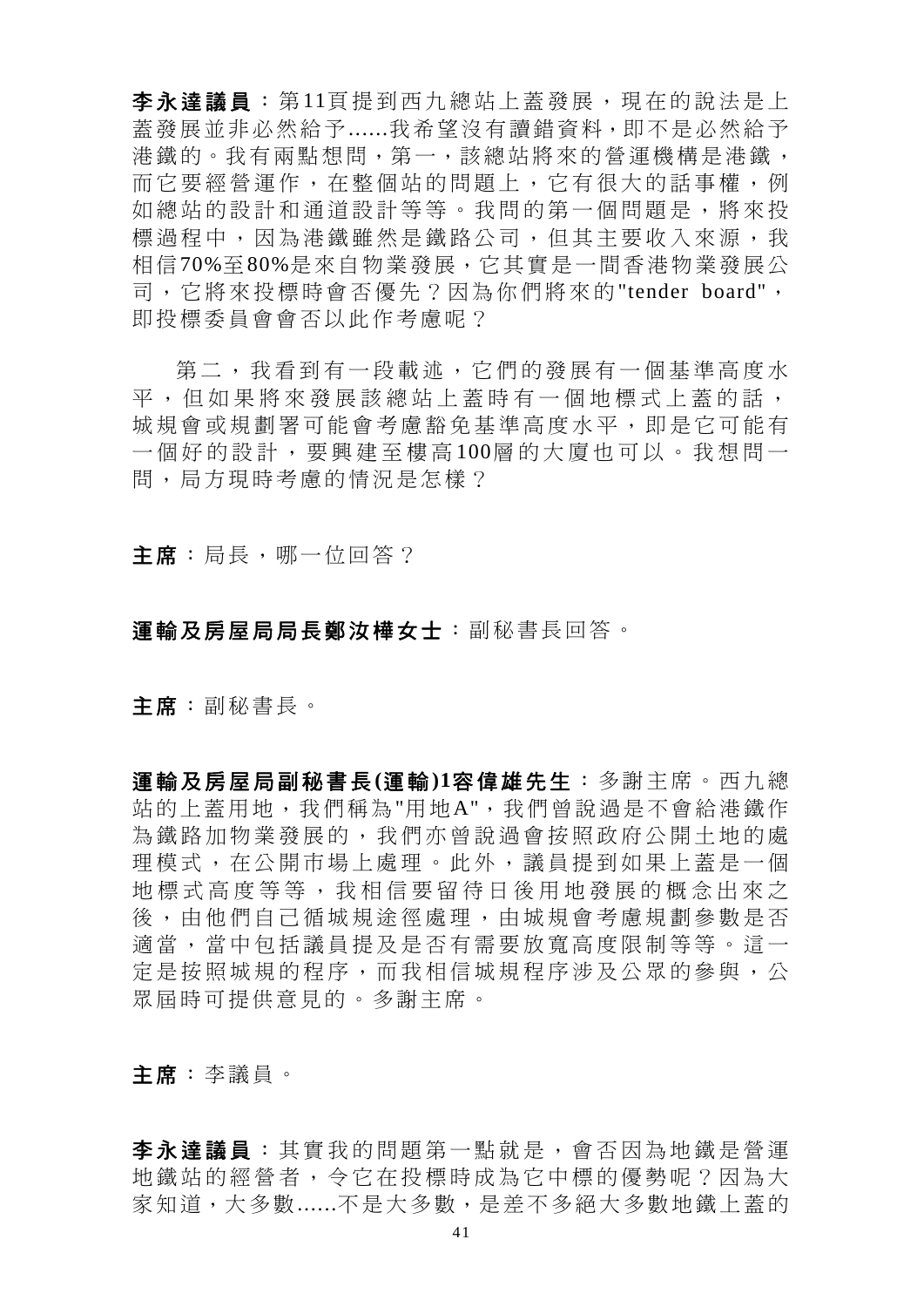物業發展,都是地鐵公司和一個發展商合作做的 —— 大多數。 第二個問題,我為何要問呢?城規會當然是一個獨立機構,但 你知道,城規會的文件,規劃署和有關部門很多時都會給予意 見。所以,我要問局長,你們日後會否因為它是一個地標式的 發展,他們便會說服你們,而你們亦會推薦城規會讓它興建一 個我們所謂基準水平,大家想想,西九只可以是100米,但你們 卻讓它建到100層樓那麼高,這樣便會很高,我只是擔心這樣。

主席:局長。

運輸及房屋局局長鄭汝樺女士:主席,我現在明白李永達議員 的問題。第一,就是港鐵公司現在很多時候是採用物業加鐵路 發展的模式,所以才作物業發展。港鐵公司無意獨立作為現在 這個站的上蓋的發展商,它不會入標做這件事。

第二,有關這個上蓋的發展,我們會交回有關局 —— 發展 局處理,我們不會參與,或向城規會推薦甚麼,這是另一個渦 程,與我們這個項目無關。

主席:各位議員,第二輪排隊提問的議員已經全部問完。第二輪 有19位議員曾經發言,兩輪合共有44人次曾經發言。現在第三輪 還有8位議員排隊輪候,吳靄儀議員、余若薇議員、鄭家富議員、 梁國雄議員、黃毓民議員、陳淑莊議員、涂謹申議員、湯家驊 議員,加上何秀蘭議員、梁耀忠議員、梁美芬議員 ......梁美芬 議員,你今天是否未曾提問過呢?(有人回答)問過。所以,一直 順序下去吧,吳靄儀議員。

劉江華議員:主席,會否在某些時候縮短一點發言時限,例如 5分鐘減至4分鐘,或是減至3分鐘?

主席:好的,再過一輪。

劉江華議員:你考慮一下,好嗎?

主席:好,多謝你。吳靄儀議員。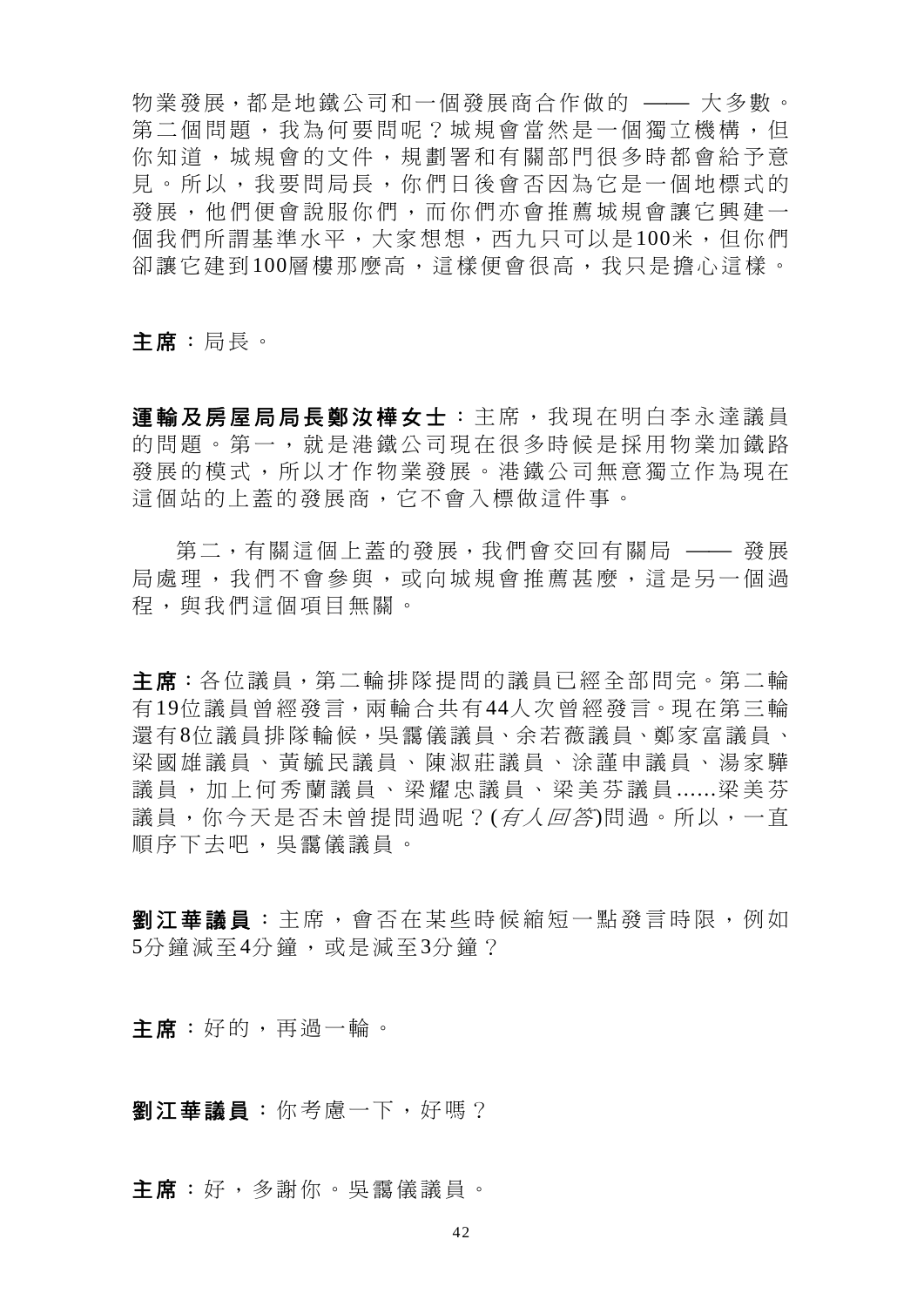吳靄儀議員:多謝主席。主席,我想在政策上問局長關於"一地 兩檢"。我們說了很多,或者很多市民都不知道這個"一地兩檢" 的內容和實際的情況是怎樣。

我多謝劉江華議員剛才清楚告訴大家,"一地兩檢"的模式就 是好像在深圳灣口岸港方口岸區那個 "一地兩檢 "的模式。只不 過,那個是在深圳灣,即在內地蛇口這個地方做"一地兩檢"。但 是,政府現在想在西九,即是在香港的市中心,將來的市中心, 做"一地兩檢"。

主席,我想局長稍後澄清,她心目中的"一地兩檢"是怎樣一 回事呢?因為主席,深圳灣口岸的"一地兩檢"是在蛇口劃出一幅 土地,劃出一幅土地租給特別行政區。在這個特別地區裏行使 香港的法律,變成香港的司法管轄區。如果我們依照這種模式, 即是我們在西九那裏,會有一幅土地是由內地的官員執行內地 的法律。這一點,姑勿論我們的《基本法》是否准許,我們就 要問,這對"一國兩制"的影響是甚麼呢?

主席或者都記得,我們在這裏審議 深圳灣口岸港方口岸的 "一地兩檢"時,都曾經問過政府,有沒有考慮過其他東西呢?因 為我們對"一地兩檢",在該處行使香港的法律,是很有疑問的。 當時這份文件是署方提供給我們的,提及其他外國安排的例 子。局長今天一知半解地說了一些,譬如美國、加拿大的空運 安排是怎樣;英國、法國又是怎樣。簡單地說,它們的做法就 是,兩個主權國家互相約定,對面的國家,即另外的國家可以 在他們的國土上做一些預檢。

主席:是,劉江華議員。

劉江華議員:主席,我想請你裁決一下,"一地兩檢"這個問題, 包括吳靄儀議員、湯家驊議員和我本人都問過,局長亦回答過, 說......

主席:不是,她現在說的是外國的......

#### 劉江華議員:我知道。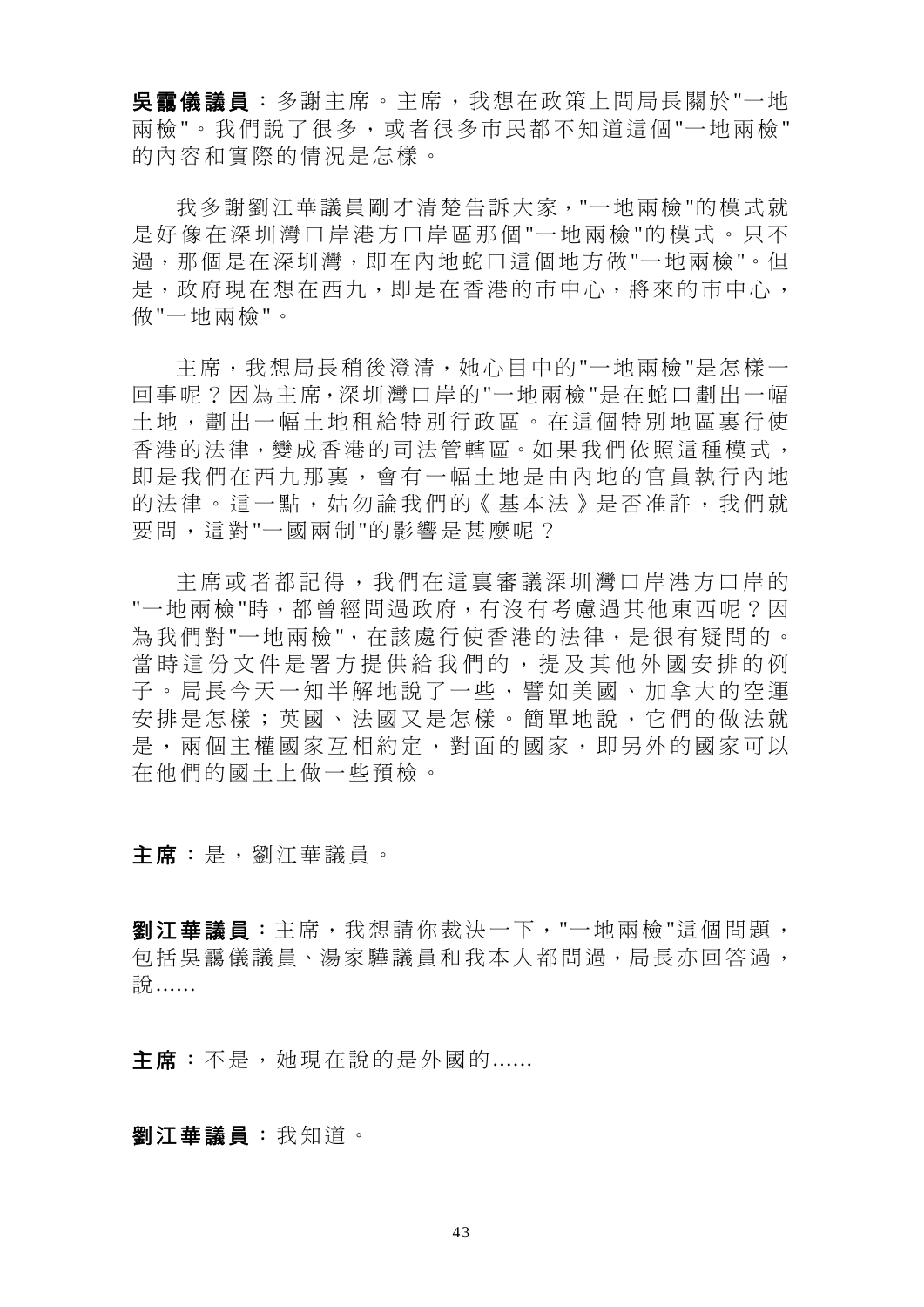# 吳靄儀議員:甚麼事呢?我正在發言......

- 劉江華議員:或者先讓我說完,好嗎?
- 吳靄儀議員:但我正在發言,你都要先讓我說完吧。
- 主席:不是,你簡單......你簡單說一說。
- 劉江華議員:我想提出規程問題。
- 主席:你覺得她為甚麼不合規程呢?
- 吳靄儀議員:你這是甚麼規程呢?
- 劉江華議員:或者先讓我說完好嗎?
- 吳靄儀議員:你提甚麼規程呢?
- 劉江華議員:我正在說......
- 主席:你是指她重複,對嗎?
- 劉江華議員:......我正在說,但你阻着我,我怎樣說呢?
- 主席:請你說。
- 劉江華議員:局長已經答過,說會研究這個問題。

# 主席:是。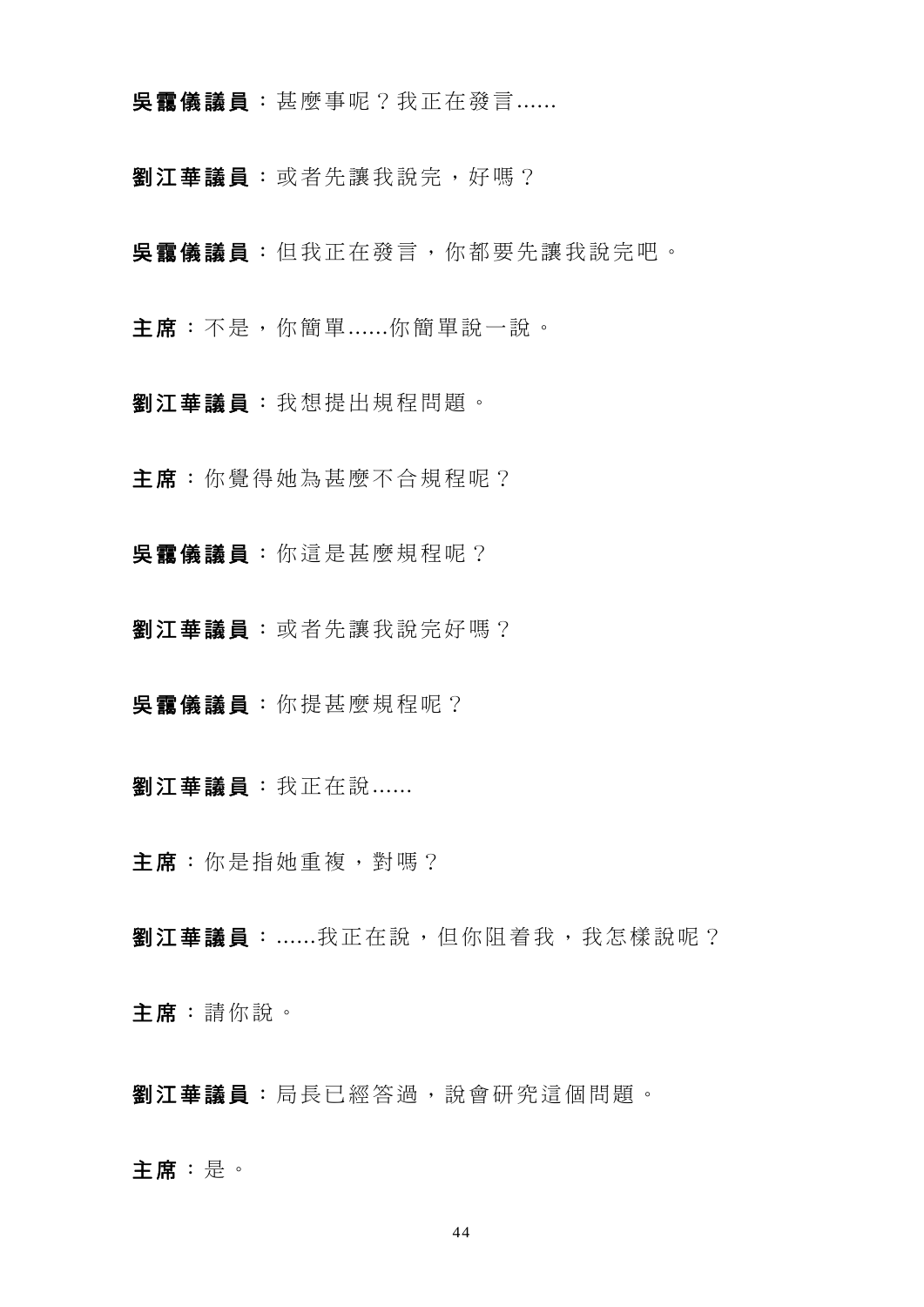劉江華議員:如果吳靄儀議員繼續再問"怎辦、怎辦",那是以後 的事情,對嗎?

- 主席:即局長也答不到。
- 劉江華議員:所以,這個請你裁決,好嗎?
- 主席:我想讓她再問,或者是最後一次。
- 劉江華議員:是。
- 主席:你問吧,你看看,因為她其實無法回答你。
- 劉江華議員:對的。
- 吳靄儀議員:不是,主席......
- 主席:你問吧。

吳靄儀議員 :我現在是問她的政策目標,她只是表示,不知道 可否做到"一地兩檢"。但是,她的意向是想做"一地兩檢"......

主席:對、對的。

吳靄儀議員:......我現在想她澄清......

主席:20多億元。

吳靄儀議員:......究竟她......而且她亦預留了26億元做這件事。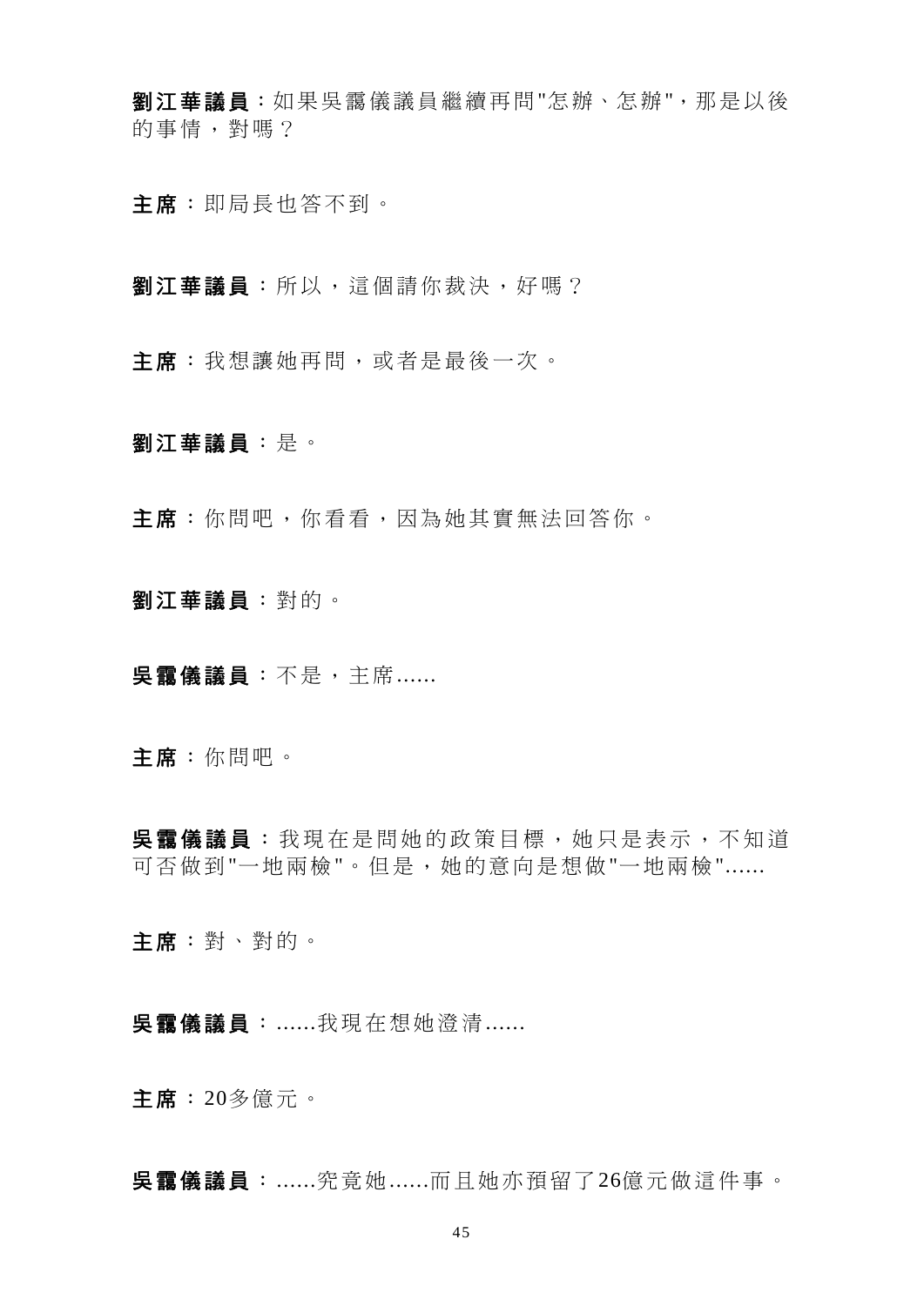### 主席:對的。

**吳靄儀議員**:這肯定對香港整個制度有很大的影響。那麼,我 為何不可以問實質性的問題呢?即實質她所謂的 "一地兩檢 "是 怎樣的呢?主席,我可否繼續說下去呢?

主席:你簡單說吧。

具靄儀議員:主席,對不起,這是不能簡單的,因為當時署方 已經......

主席:你說吧,繼續提問你的問題吧。

吳靄儀議員:......已經告訴我們外國的預檢是怎樣做的,他們都 是執行自己國家的法律。不過,他們不執行刑事,只是非刑事 性質的法律。

主席,於是我們當時便問,即使你要在這裏做"一地兩檢", 為何你不依照外國這些例子呢?當時是要經過人大常委的一個 議決。人大常委的議決今天也在這裏,我保留至今,它說:"為 了有效管理,涉及行政管理權和司法管轄權,一定要全部法律 在'一地兩檢'的地方行使"。主席,也許大家稍後可以看一看,當 時人大常委會審議這項議案的審議結果報告,是由喬曉陽寫 的......

主席:不如你問局長問題吧。

吳靄儀議員 :讓我先讀完這部分吧,主席。你不准許的話,我 稍後也會再排隊再提問。這裏很詳細指出,不可以只限於口岸 管理、旅客、交通工具、貨物出入等法律,只是有關這些是不 足夠的,一定要連同刑事等的東西。詳細的,稍後有機會時我 會再說。

所以,這差不多是,你要劃一個範圍出來,在"一國兩制" 的兩制之下,再實行中國大陸的法律和人員。我們在港方港口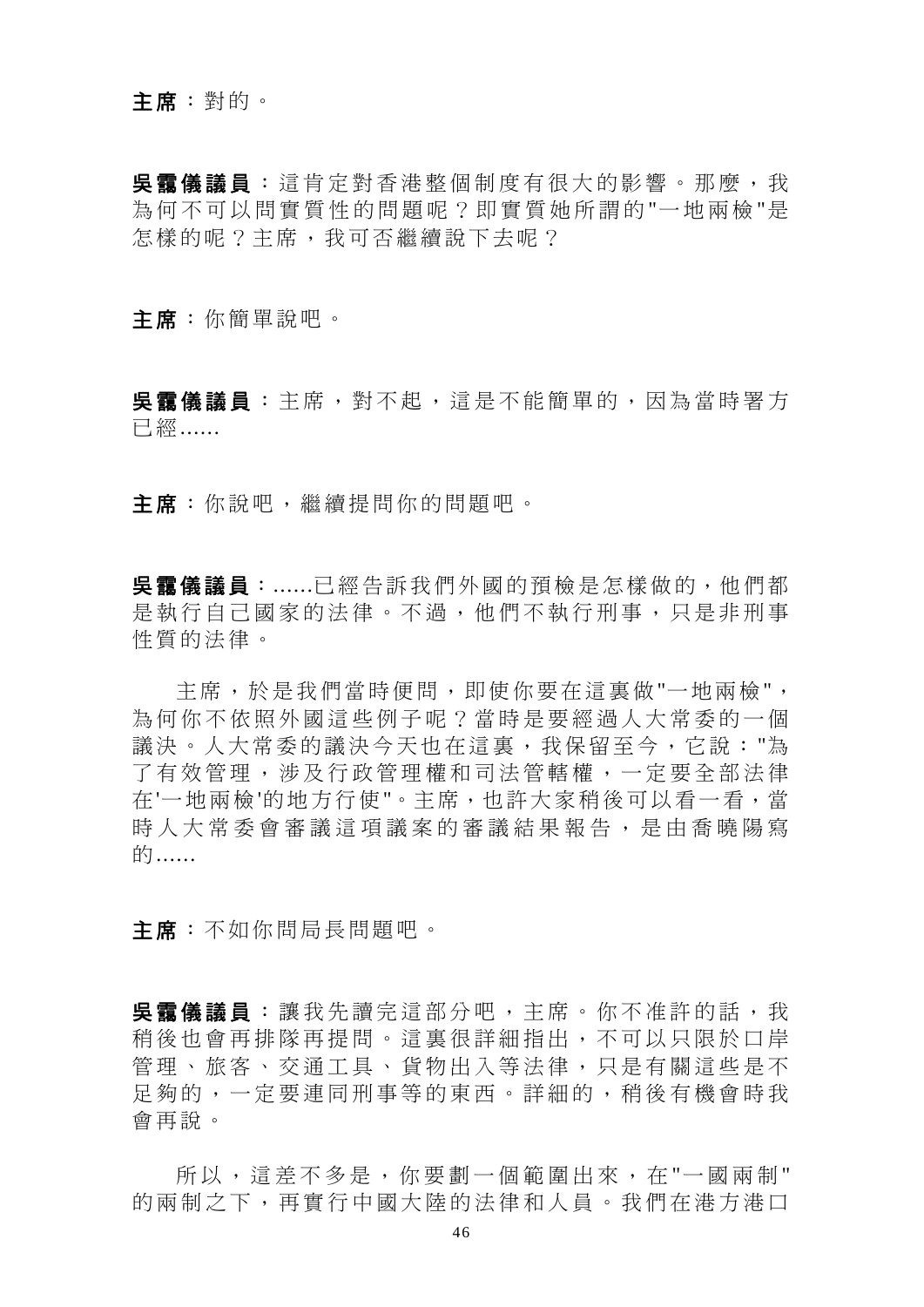海岸的"一地兩檢",現在有1020名人員,將來你心目中的"一地 兩檢" —— 西九的"一地兩檢", 規模是怎樣的呢?

主席:局長。

吳靄儀議員:你的安排是怎樣的呢?

主席:局長。

吳靄儀議員:你具體回答我。

主席:局長,你已聽到這條問題,你還有沒有東西在現階段說 的呢?

吳靄儀議員:主席,我不同意你這樣說,這是一個不同的問題......

主席:你便問她有甚麼可以回答。

吳靄儀議員:為何你不是叫局長就這樣回答呢?

主席:局長,請說。

運輸及房屋局局長鄭汝樺女士:主席,我已經重複,今次是第 十四次說"一地兩檢",我們心目中未有一個定案,我們會研究。 但是,如果太複雜的話,都會有折衷和中途方案。

吳靄儀議員:我再排隊。

主席:余若薇議員,接着是鄭家富議員。

余若薇議員 :主席,我想問局長的是,有關她最近在《千禧年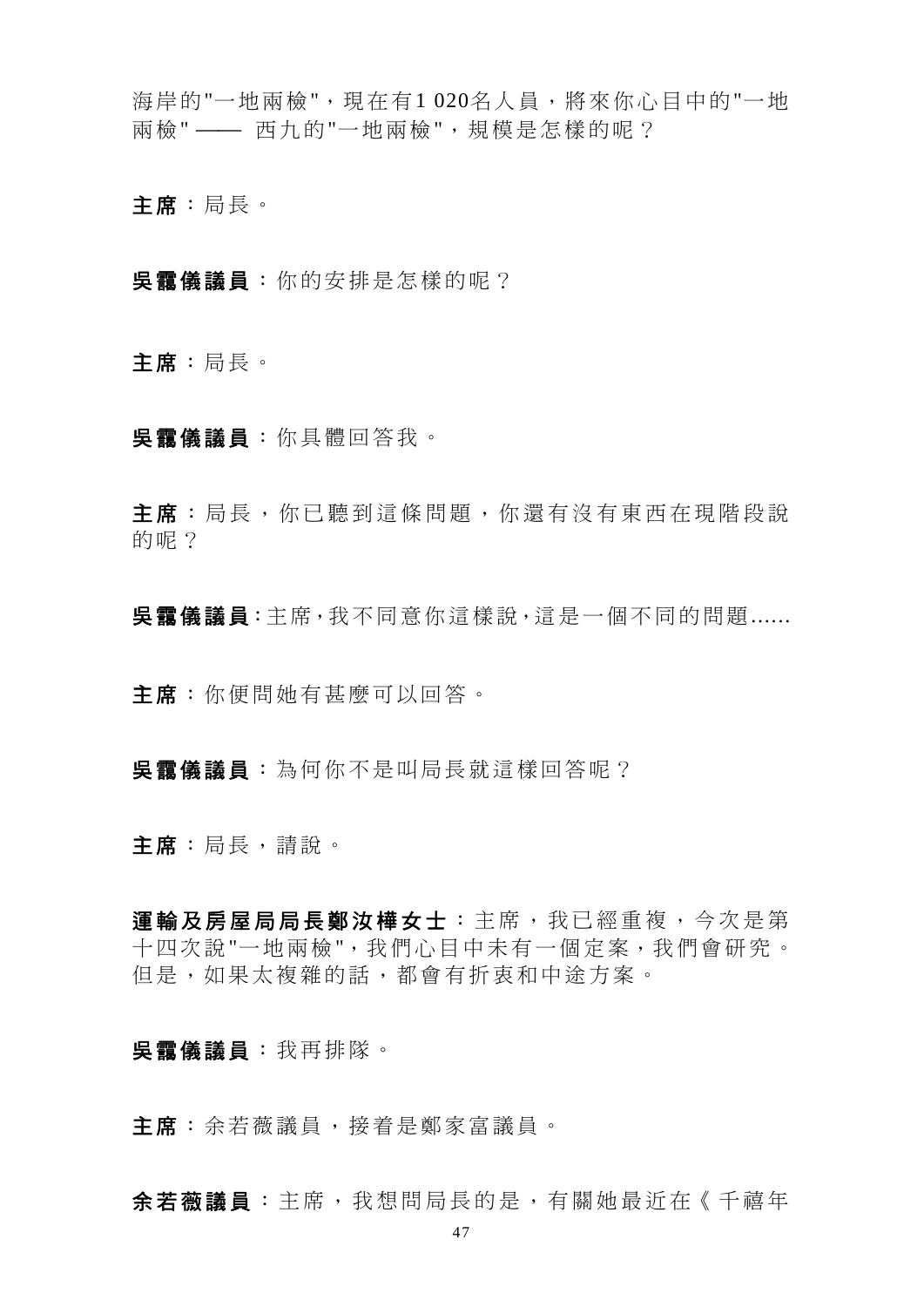代》,一位主持人訪問她有沒有披露一些財務文件時,局長的 回答是,她 ......我先找回這張 ......我有記錄她當時說過甚麼 ...... 她說為甚麼沒有給專業聯盟呢?可能專業聯盟心目中以為有一 份叫做可行性研究的文件,但其實這是過程。她又說,每個階 段都有一些資料,而資料已經披露了。

但是,主席,我翻看一位Queenie LOO,即秘書長回答專業 聯盟的一封信,是根據索取資料守則要求索取這份可行性研 究、可行性報告等的資料和財務分析的資料。當時這位 Queenie LOO回答說,不肯給他們這些資料,她的理由是......這 封信是這樣說的:"the relevant third party has declined to give consent and we do not find outweighing public interest in such disclosure"。至於財務分析方面,她又說"your request for reports on financial analysis involves third party information which may be commercially sensitive",所以她便拒絕了。這與她在《千禧 年代》回答主持人是有不同的,有出入的。那我便想具體問局 長,這封Queenie LOO這封信說到第三者,即是反對提供這些資 料,這個第三者是指甚麼人呢?

主席:局長。

運輸及房屋局局長鄭汝樺女士:主席,如果我沒有記錯,應該 是......好像是黎廣德先生,他應該是公民黨副主席,打電話上去 談及有關索取資料,我亦都是強調,我們一定會跟隨公開資料 守則去做這件事。可能那個問的,或許余若薇議員未必清楚他 問甚麼,他其實問很多事情,關於 —— 如果我沒有記錯 —— 就是由2000年開始。

余若薇議員:具體的問題,我問她第三者是誰?我對着那封信。

運輸及房屋局局長鄭汝樺女士:......主席......

主席:你回答她的問題,你不要說這麼多......

余若薇議員:是,你不要說到這麼遠,因為你遊花園,別人罵 我們拉布,不是我們拉布,是你游花園......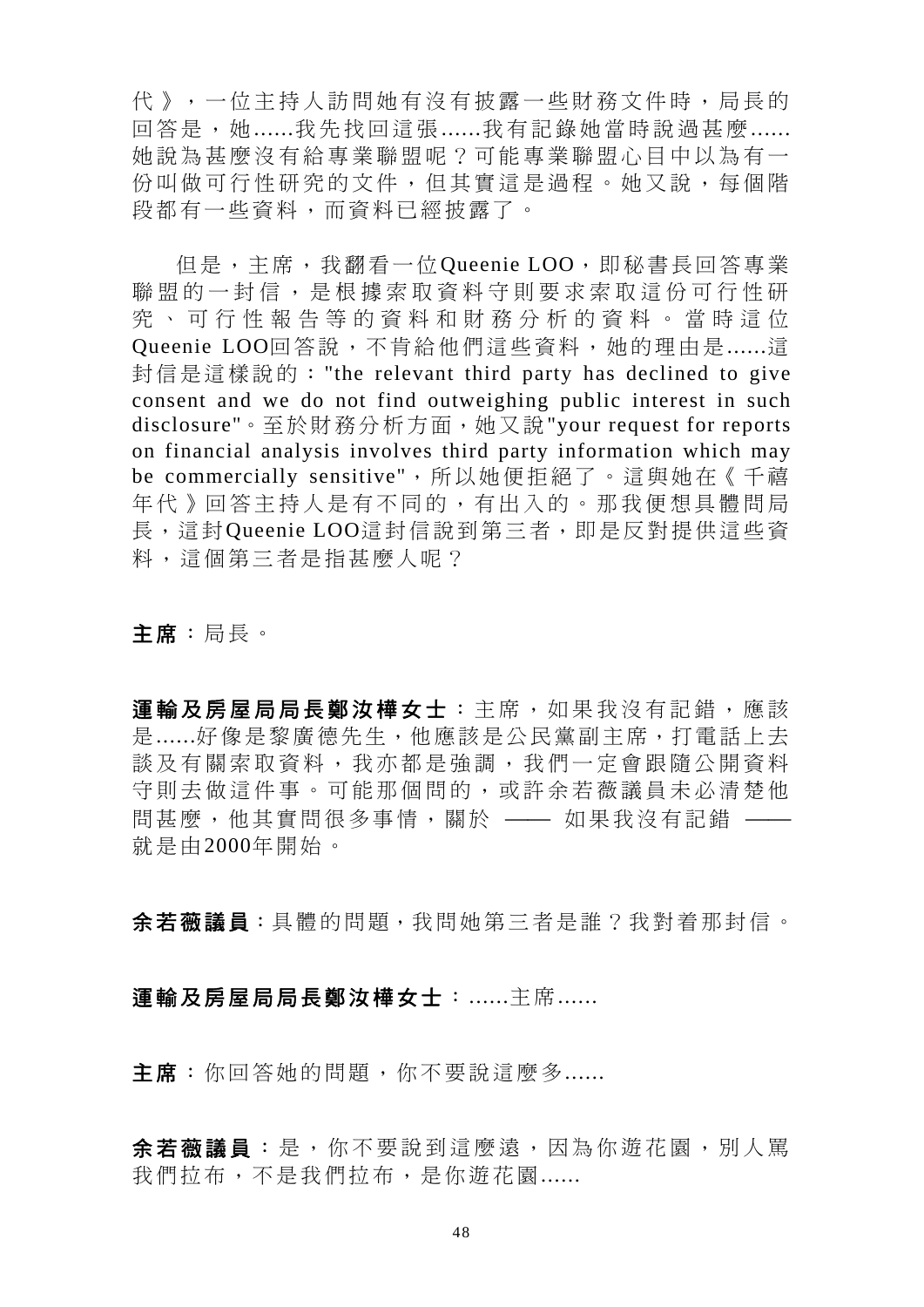# 運輸及房屋局局長鄭汝樺女士:......因為......

余若薇議員:......我的問題很具體......

主席:讓局長說吧。

余若薇議員:......Queenie LOO這封信所提及的third party,這封 信兩次提到third party,說的是誰?

主席:局長,你可否簡單回答?

運輸及房屋局局長鄭汝樺女士:主席,因為他是問由 2000年開 始到現在的所有的報告,如果我沒有記錯,以及所有的......

# 余若薇議員:可行性報告。

運輸及房屋局局長鄭汝樺女士:......書信報告,所以變成所有有 關的政府人員的書信來往。所以我們便概括地回答,有很多這 些資料都會涉及第三者,就是這樣解釋。因為不只是某一份報 告,如果你問我由2000年開始至現在的所書信來往,自然會有, 亦都涉及第三者的。

## 主席:是。

軍輪及房屋局局長鄭汝樺女十:所以,我們是概括性地回答關 於這件事。

主席:好,余議員。

余若薇議員 :是,因為她在《千禧年代》時說,可能專業聯盟 心目中有一份可行性的研究報告,她就不是說因為她取得一些 信件或第三者的資料,因為她在這裏就對主持人說時,並不是 這樣說。我想問局長,究竟你有沒有一些可行性的研究或財務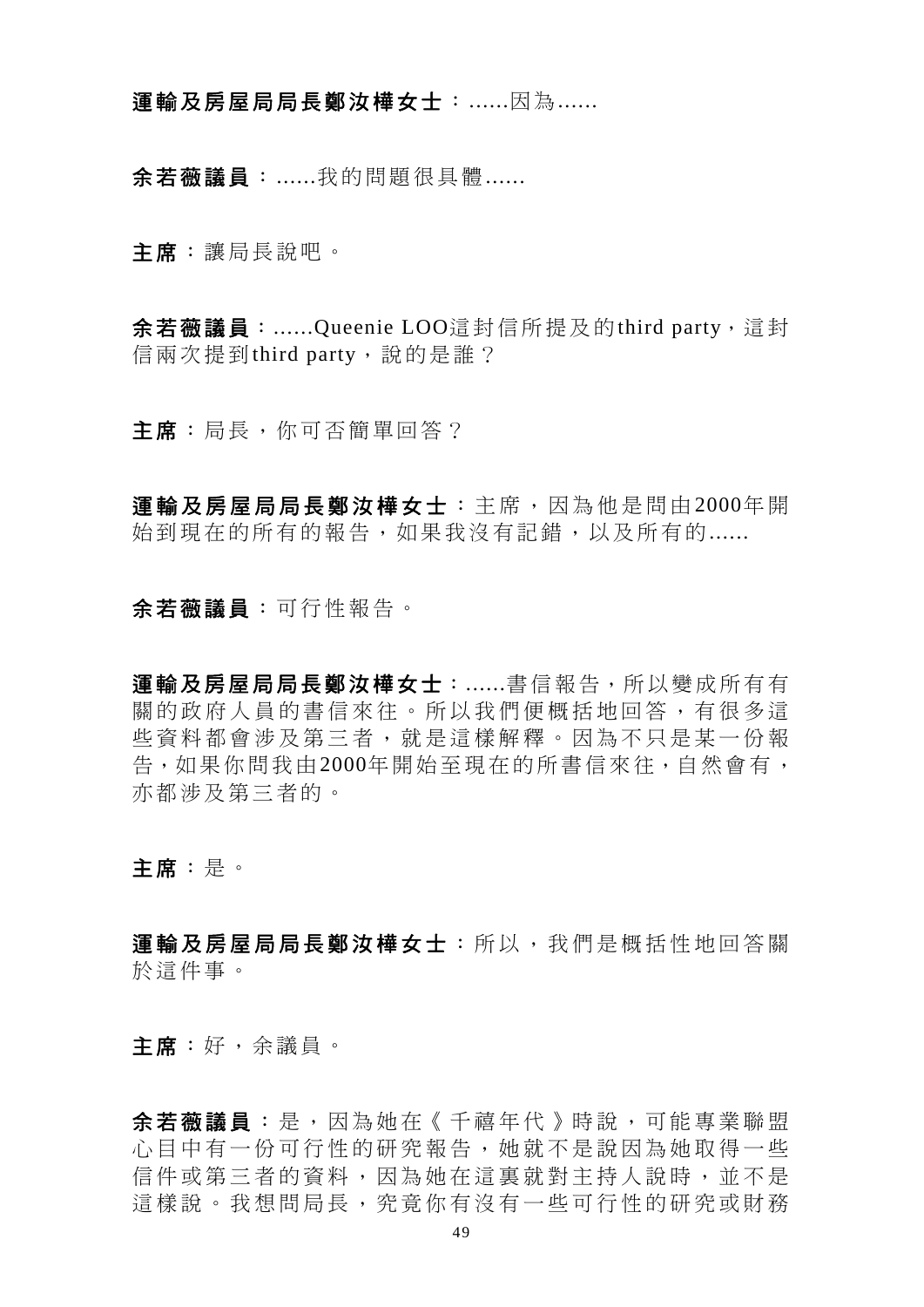分析,是沒有披露的?

#### 主席:是,有沒有?

余若薇議員:是不是因為第三者的反對而沒有披露呢?

主席:局長,有沒有?

運輸及房屋局局長鄭汝樺女士:現在我要找同事翻check。為何 我這樣回答,就是因為真的沒有一份叫作他心目中的報告,因 為可行性,由初步設計至詳細設計,是有很多不同的資料,包 括一些計數、圖表等等,那變了是他對資料的要求,我們真的 沒有應他的要求給他,因為我們是會有一大堆不同的資料,但 它那份東西不是叫作多少年的可行性報告,就是這樣。

主席:鄭家富議員,接着是梁國雄議員。

**鄭家富議員**: 主席,我想繼續用這份報告 —— 交涌研究報 告 —— 第19頁,表6.1,希望局長真的......因為剛才同事說為何 我們當時撥款做研究,那這個研究回來,我們再看清楚一些, 我們更 ......我真的不能夠被政府說服,為何還要放在西九做總 站。

主席,大家留意看看,這個表6.1有數個街口,現在塞車也 是很嚴重的,特別是J3 —— 彌敦道、窩打老道 —— 無改善方 案的時候,是-5%、-4%,是指上、下午;改善方案後,又是-5%、 又是-4%,接着龍翔......麗翔道及窩打老道,又是好相若的,有 和沒有改善方案之後。在彌敦道、佐敦道街口,又是改善不是 很多,16、14改至12、11。接着就是柯士甸道、覺士道、松山 道,現在又是很塞車的,現在是-7%、-3%,改善之後又是-7%、 -3%。

主席,我覺得,即希望同事真的要看清楚,我們過去付錢要 求做一個研究,是希望看清楚一個總站如果設在那裏,我再次 強調,我不想再花時間,再說那個數字 —— 就是香港真的是 塞車的社會。如果你要這麼多人的流量放在那裏,又多了很多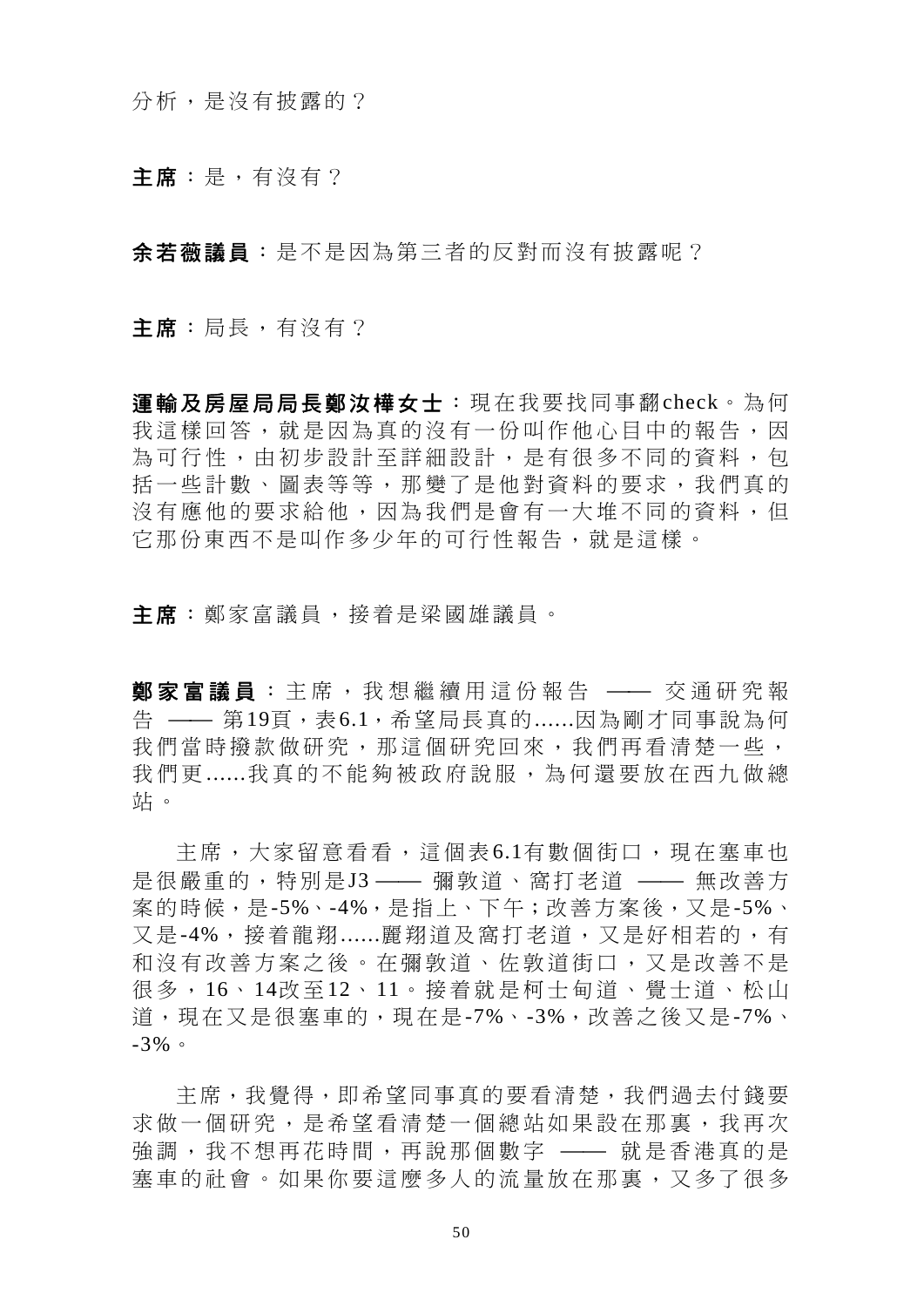車輛,接着你自己做的這份報告,亦告訴我根本是改善不到的。 那你還要放在西九,塞車是今到我們每日損失740萬元,這是你 們的數字,每年是 27億元,做完後仍然沒有改善,而且我剛才 問的問題,主席,政府未答的就是,你在興建時,特別如果興 建廣東道隧道,你真是興建的話,我真是"抓晒頭",主席,屆時 庸東道,你如何興建這條行車隊道,興建的時候,塞車的情況 又會如何呢?我給時間你回答。

主席:是否由杜先生回答?是,這位是運輸署助理署長。

運輸署助理署長**(**策劃**)**杜錦標先生:首先我回答議員提出的第一 個問題,我首先亦想說說,這份報告中所提到的工程,並不是 單因為高鐵的興建所引致的,即使高鐵的總站不是在西九,這 些工程都應該盡快進行,來配合這一區的發展,包括西九龍文 化區的發展。但是,高鐵西九站的興建可以帶來一個協同的效 益,可以提高成本效益及縮短工程的時間。

主席:鄭議員。

運輸署助理署長 **(**策 劃 **)**杜錦標先生 :至於剛才議員看那個圖表 中,看到有數個路口,仍然是有擠塞的,那我想說說,其實在 完成核心工程之後,其實該區所有的路口,都可以得到改善。 剛才的圖表代表 2031年的情況,即是完成工程之後,中間都有 一個持續的交通增長,令某些地方的交通壓力回復至現時的情 況。在圖表中,其實是有4個路口,是我們比較要關注的,其中 一個就是彌敦道及窩打老道的路口,以及柯士甸道、覺士道及 松山道的路口,在 2031年,都顯示會出現擠塞。那麼,這個路 口是較為遠離發展區,亦都是在研究區的邊緣,以及以彌敦道 及窩打老道的路口來說,其實它是回復現時的情況。

至於柯土甸道、覺士道及松山道的路口,其實是一個較為次 要的路口,所以它出現交通擠塞的問題,並不會做成一個嚴重 的影響,亦都是遠離我們的新發展區的。至於,另外兩個關注 的路口,就是欣翔道、渡船街、甘肅街的路口,以及彌敦道、 柯士甸道的路口,它們到了 2031年,剩餘的交通容量,都是處 於0%至5%,即是代表在繁忙的時間,才會間中出現交通擠塞的 情況。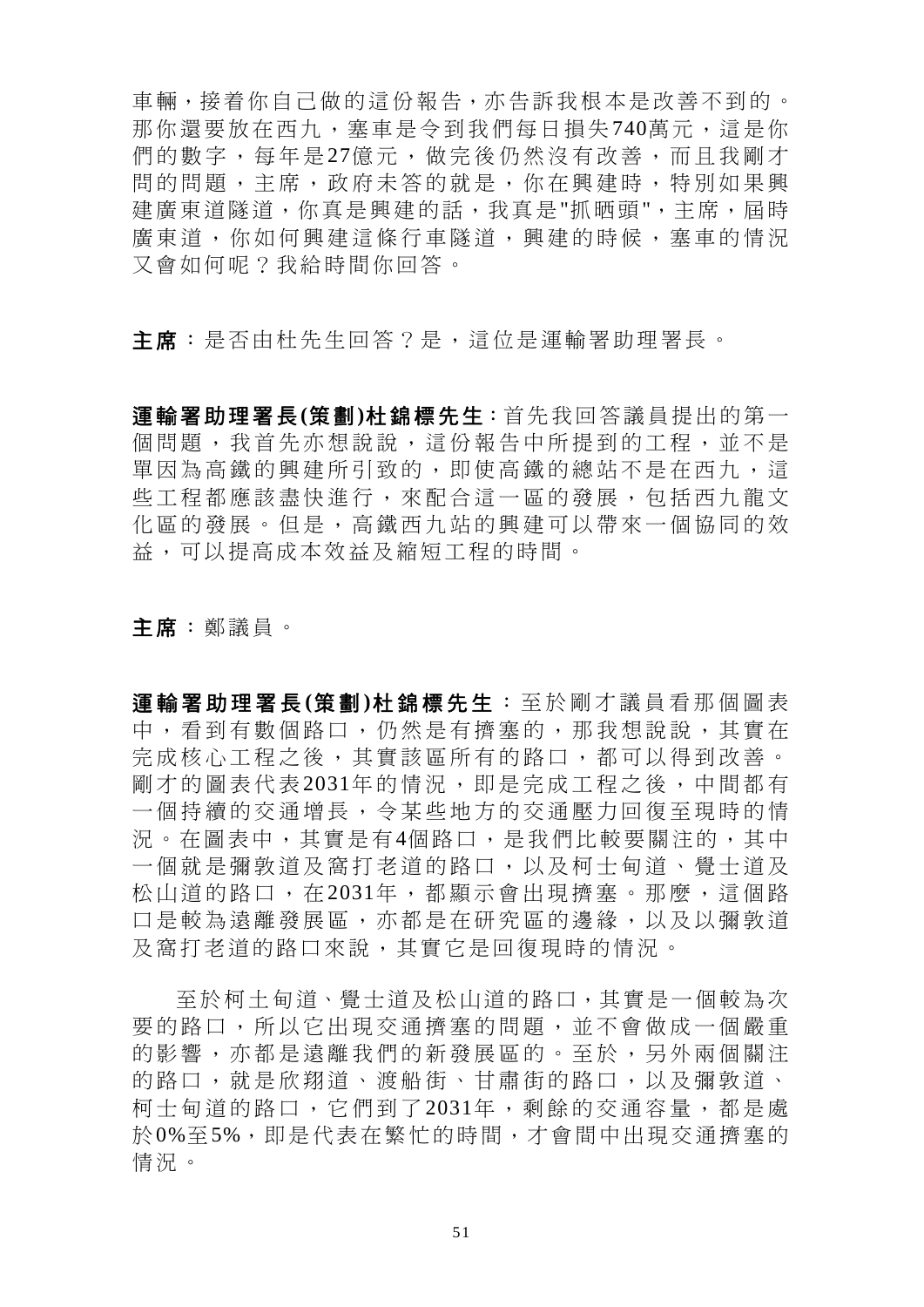主席:梁國雄議員,接着是黃毓民議員。

梁國雄議員:多謝主席。我不再說"一地兩檢"的問題了。我上次 問局長時,問到一個問題,就是即使在"一地兩檢"搞掂,開出的 班次到達上限的時候,就全國與香港對開的班車是33對,是嗎? 33對,局長就說是不錯的了,那我們單是省都已經有 30多個, 31個,可能連省都興建,再加上重慶市這些新城市,你怎樣分 呢?只有 33對, 即其實你說到最好最好, 都是 33對, 你便將在 廣東省裏的百多對,當作是你們的公職,如果你說香港人是要 用600多億元來對開33班車,來令中港經濟融合,你究竟在說甚 麼?即是,你其實是在欺騙香港人 —— 至少我自己認為會是 **——**即你說效益帶來那麼多,遲一天興建便會損失500萬元,你 怎樣計出來,老兄?你想告訴我的是甚麼呢?就是到底你是計 算那33對,開出的班次到達上限,"一地兩檢"也搞掂,所形成的 經濟收益,抑或你們是怎樣計算呢?你不斷說高鐵會帶來效 益,京津鐵路兩個天津和北京,"炒樓"炒至"嘭嘭"聲,不是因為 那條鐵路,是共產黨拿出4萬億元救市、中國人民銀行水浸,是 甚麼也去 "炒"啊, "老兄"!不是那條京津鐵路,你不要倒果為 因,如果是這樣的時候,台灣高鐵為何不會帶來效益呢?英法 鐵路為何因為英國的經濟衰退,"炒爆"了之後,英法的海底隊道 為何不會為它帶來經濟效益,反而虧蝕至"阿媽都不認得"、"喊" 呢?你不能夠倒果為因,是嗎?為何韓國的鐵路虧蝕至"阿媽都 不認得"呢?為甚麼呢?你是要回答的。

主席:梁議員,你的問題是甚麼,即是會虧蝕?

**梁國雄議員**: 她說京津鐵路涌車1年後, 兩地的經濟就已高速增 長......

主席:其他地方的鐵路是虧是賺,不關局長的事。

梁國雄議員:我的問題是很簡單的,是百年一遇的 –– 這是 共產黨說的 —— 百年一遇的經濟危機,它救市及時,擲了 4萬億元下去。

主席:你的問題是甚麼呢?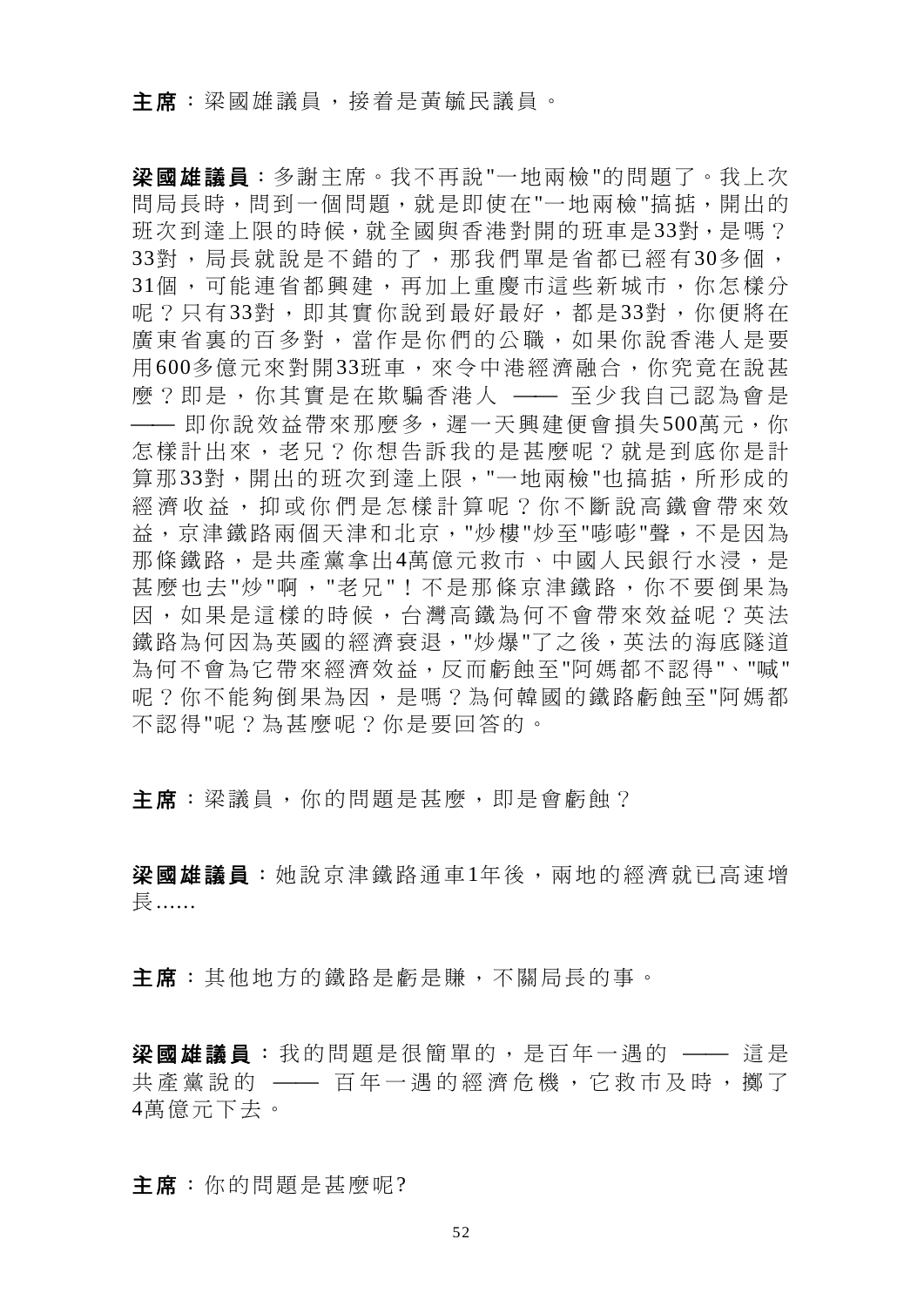梁國雄議員:我問她,那麼局長你認為,到底是京津鐵路今京 津兩地的GDP......

主席:將來等局長升了去北京那時才答你吧,現在先不要答吧。

梁國雄議員:不,不,她是在這裏testify,她是在這裏對着全港 市民說的,我聽到的。

主席:喂,她怎能代表內地去答呀?

梁國雄議員:那你是不是要修正這個說法?我現在put it,我現 在直接問她好了,你要不要收回這個說法?到底是4萬億救市令 北京和天津的GDP上升,還是高鐵呢?

劉江華議員:主席,這些是無關的題目。

主席:就是了。

劉江華議員:你要裁決的。

梁國雄議員:當然是有關啦,她向全香港人作證嘛。

劉江華議員:你問京津,你問救市......

梁國雄議員:喂,劉江 ......

主席:不要吵了,不要吵了。

梁國雄議員:不,不,你讓局長答......

主席:局長,你是否提過京津......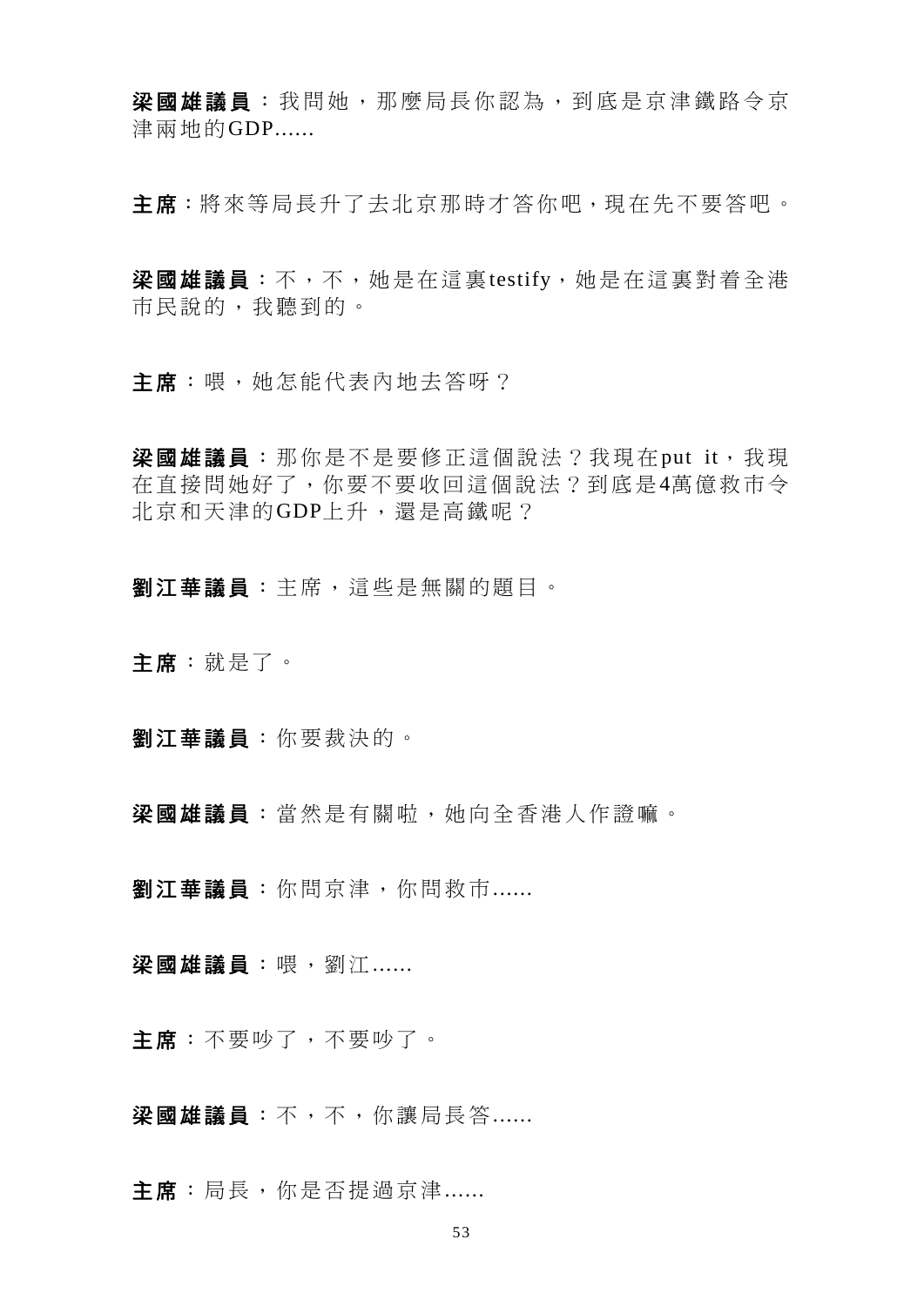# 梁國雄議員:......是局長親口說的。

主席:不要吵了。局長,你提過京津鐵路,是嗎?

梁國雄議員:局長,你收不收回這句說話?

主席:你提一提,你說回那一點,為甚麼你這樣說。

軍輪及房屋局局長鄭汝樺女士:這是鐵路部向我們說的......

主席:是。

軍輪及房屋局局長鄭汝樺女十:......就說因為......

梁國雄議員: 鐵路部向你說的, 行了, 我收到了。

主席:不要吵了,讓局長答。

運輸及房屋局局長鄭汝樺女士:因為這個鐵路的原因,多了人 去譬如打工呀、開餐廳呀,這方面的經濟效益,譬如在車站旁 邊多了很多店鋪、旅遊呀,特別是旅遊,所以這個是從它的統 計告訴我們的。還有,主席,我補充一句,那33對是規劃上的, 有需求時一定可以增加班次。

主席:黃毓民議員,接着是陳淑莊議員。

黃毓民議員:主席,我剛才引述一段文字,接着就給譚耀宗議員 打斷了。其實我引述的那段文字的意思是很簡單的,任何一個 重大的基建,奉涉到民生的,都不能夠倉卒從事。那篇文章其 實是回顧過去一年中國的經濟發展所出現的問題,是一些感 慨,對嗎?即是又有人維權,那些弱勢的人如何奮鬥抗爭。但 你知道的,它當然是說一些、不說一些的,因為在大陸,你一 個不小心就中了,對嗎?劉曉波那些是太過直來直往,指着共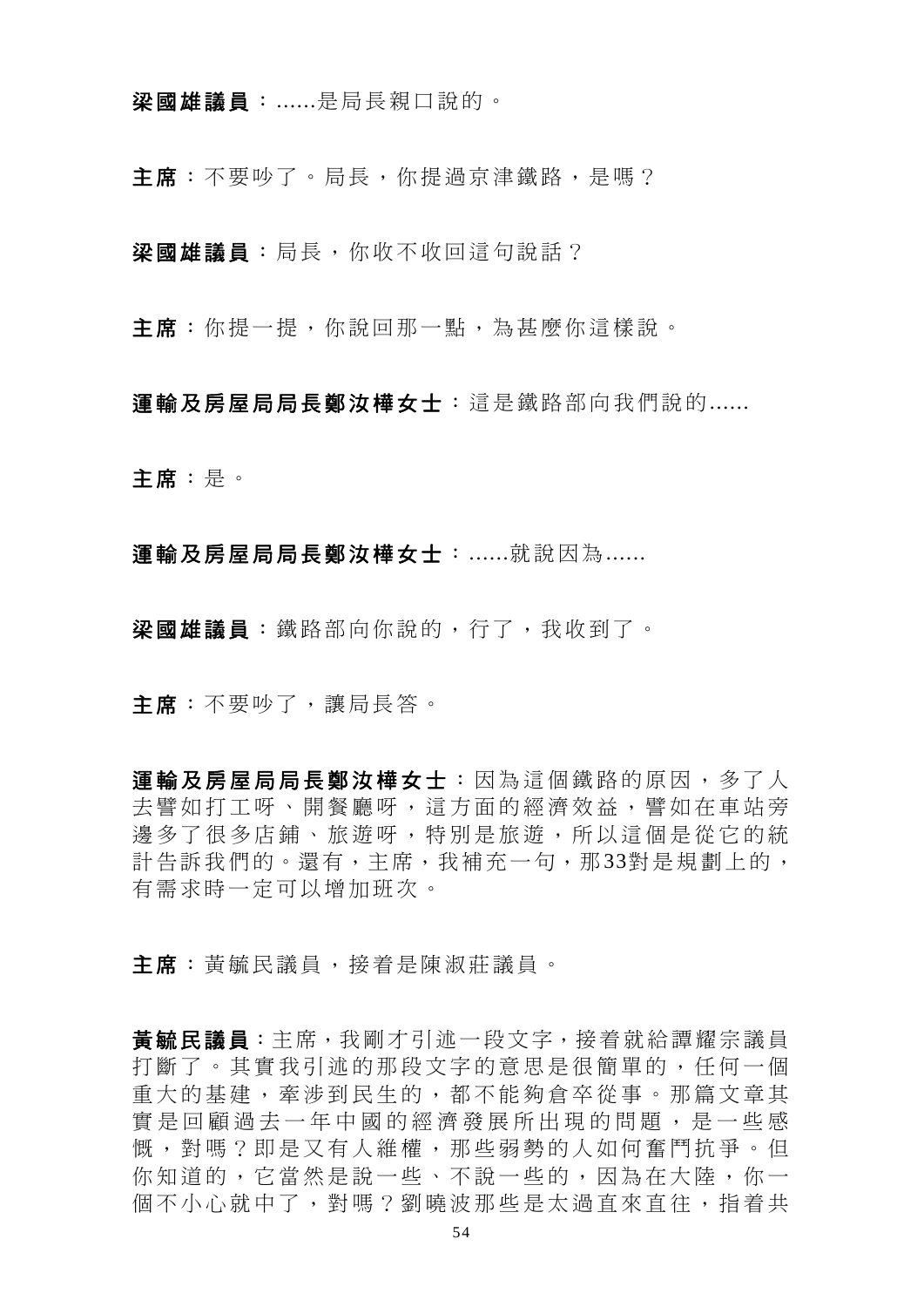產黨來罵,那當然又中了,對嗎?但是,類似這些在共產黨體 制裏面,它要求體制內改革的人,他會很審慎地看這些所謂重 大建設帶來的民生問題。

這條高鐵的所謂諮詢,大家都看到是甚麼貨色了,對嗎?當 然,有些人認為今次這個財委會的撥款討論已經拖了很多時 日,有些民主派朋友甚至害怕搞下去會令民意逆轉。而事實上, 另一邊亦開動輿論機器,開始"反反高鐵"。但我覺得真理愈辯愈 明,沒甚麼所謂的。我只想跟局長說,你其實應該要三思。雖 然你肩負起一個推銷高鐵的責任,你當問責局長,你要麼辭職, 要麼就繼續"摞"下去,對嗎?你沒有另一條路選擇。但是,我們 作為立法會議員,我們代表民意,我們當然要將我們人民的意 願很清楚地向你反映的。

" '十年天地干戈老,四海蒼生痛哭深'。公共利益不深入人 心,民生就難得根本的改善。披戴批判與建設的新武器,修直 彎路,在畸形的物質繁榮之外才能培育國家認同與文化認同, 孕育和諧社會。中國,也才能擺脫如履薄冰的爬行宿命,穿越 深淵的黑暗,拿到那張進化的門票,搭上一班開往春天的地鐵。" 不是高鐵。這段說話,就是我剛才同樣的引文,不知道局長你 有何反應?問你的問題就是,在這個所謂經濟成長的背後,你 一定要考慮到蒼生。你知不知道蒼生是甚麼,你又信耶穌,對 嗎?你要憐恤蒼生,對嗎?你可否很具體告訴我,收回這份文 件,再諮詢過一次?!

主席:局長。

運輸及房屋局局長鄭汝樺女士:主席,正如我剛才說,我們尊 重不同的聲音,這是香港的基本價值。在這方面有些反對聲音, 尤其是一些有理想的年青人,我是欣賞的。但另一方面,我們 都要盡力去做,因為這個鐵路實在對香港來說是很重要,經濟 價值說過很多了,亦有它的社會價值,將來節省的時間,都是 每一家人的團聚及休息的時間,亦是一個很環保、很持續性, 可持續發展的一個交通工具。我們是深知它對香港經濟的重要 性,亦是基建發展與福利或發展社會,並不是對立的。我們要 長遠有那個資源,才可以發展。所以,我們一方面面對着反對 的聲音,但另一方面,我們亦面對着很強大的聲音,都是說緊 張香港的競爭力,我們要緊張香港長遠來說可否與內地經濟融 合,不要邊緣化,這個聲音也很大,兩方面的聲音我們都要聽。 所以,我們亦是負責任地做我們現時的工作,那就是,既然詳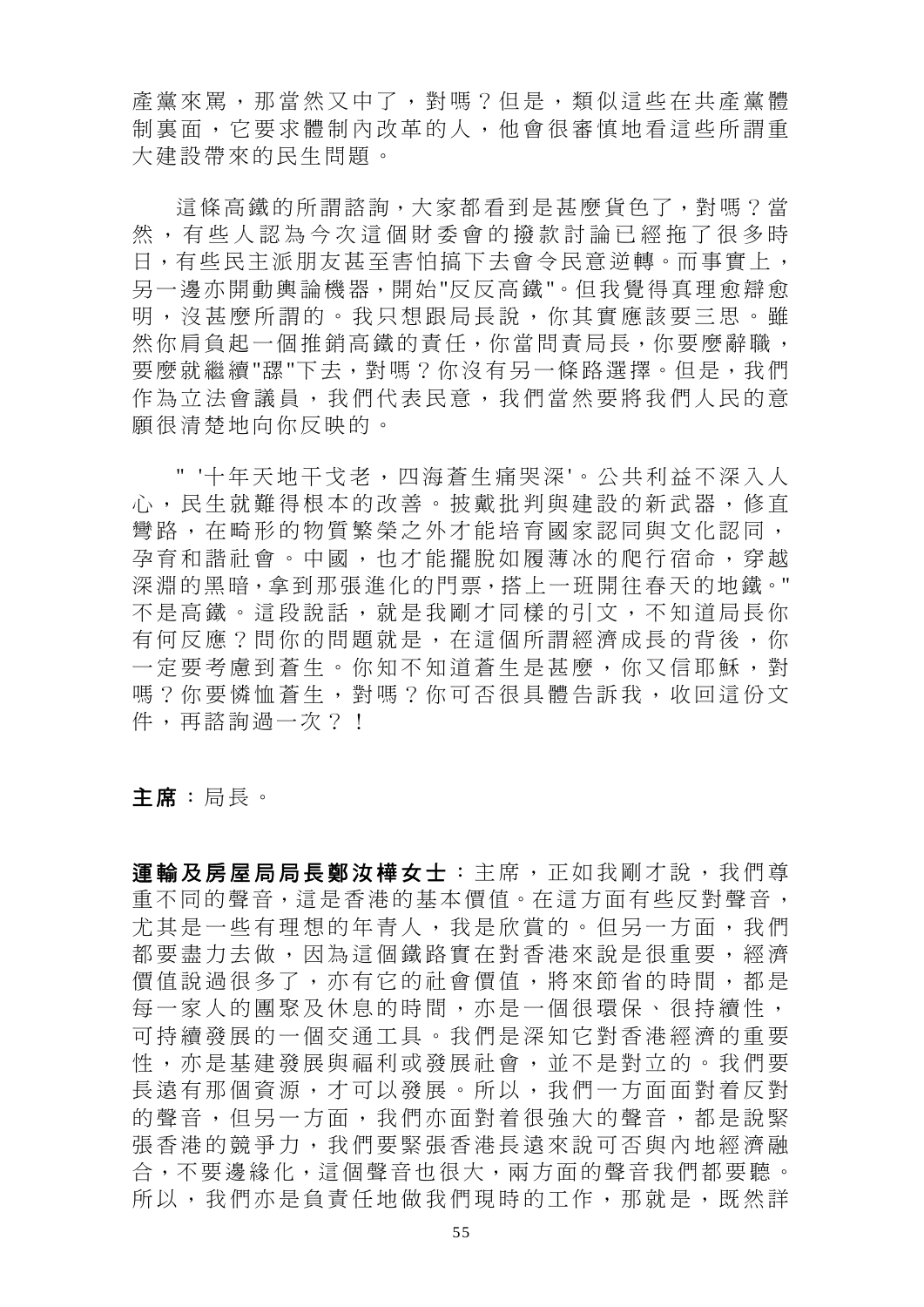細設計規劃等等所有過程完成,我都是推薦給立法會一個效益 最大、影響最少的方案。

主席:下一位是陳淑莊,她不在;接着涂謹申,也不在。湯家驊 在這裏,到你,湯家驊。

湯家驊議員:主席,我剛才問......

主席:湯家驊之後是何秀蘭。

湯家驊議員:主席,我剛才問的問題,政府是未回答的。剛才 可能我問得太長,問問題的時候太過冗長吧,她沒有機會回答, 我現在給她一個機會回答。

主席:局長。

運輸及房屋局局長鄭汝樺女士:湯家驊議員問的是那個 ......通 道?

主席:你說吧,你用20秒再提一提吧。

湯家驊議員:主席,這就是麻煩之處,你給4分鐘,我問了問題, 她又不答......

主席:你再講一講吧。

湯家驊議員:......我到下次又要再重複問題。

主席:不,你簡單講,再提提她就可以。

湯家驊議員:我剛才向她提出的問題是長了些,我同意。我是 問她由西九龍至廣州南,距離是142公里,我們要行走48分鐘,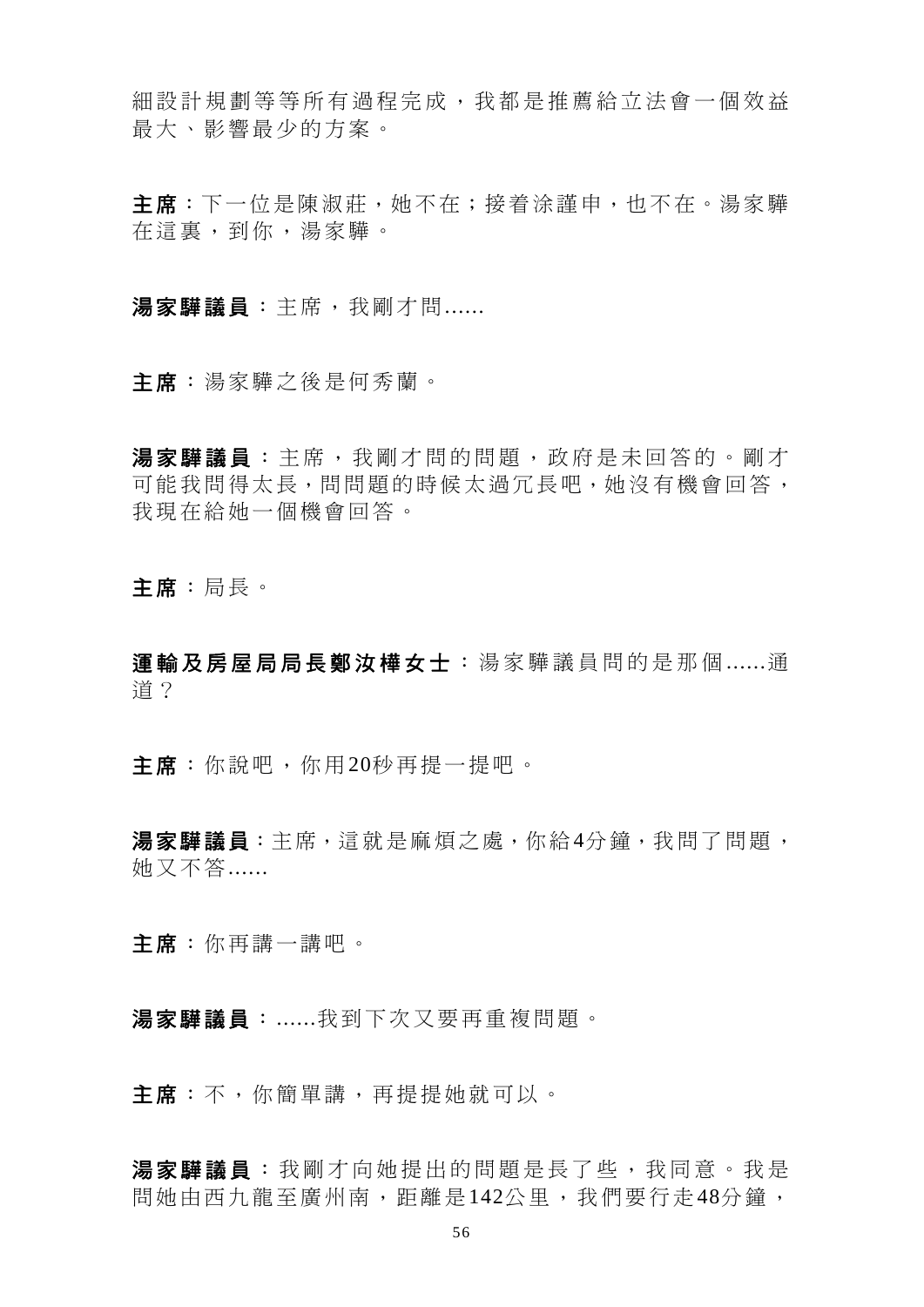平均時速是177公里;但名古屋至京都是同樣的距離,147公里, 行走36分鐘,是246公里;西九龍至福田是30公里,行走14分鐘, 等於128分鐘;而新大阪至新神戶是36公里,行走13分鐘,等於 170公里。為甚麼我們香港的所謂高鐵,其實只是一個低鐵,為 甚麼同樣的車程要走得這麼慢?

主席:局長。

湯家驊議員:是不是有甚麼特別的理由?

主席:哪位答?

#### 運輸及房屋局局長鄭汝樺女士:署長答吧。

主席:署長,路政署長。

路政署署長韋志成先生:主席,我剛才已解釋過,設計速度和 營運速度是不同的。

湯家驊議員:我知道是不同,我是問你為甚麼。

主席:你讓他答吧,讓他答吧,他還有話說。

路政署署長韋志成先生: 在世界這麼多個高鐵網絡裏面,設計 速度由 200至超過 300的都有很多不同網絡,在亞洲有好幾個國 家,歐洲亦有不同的網絡,營運速度由大約100多至200多都有。 所以其實我們不可以單看營運速度便說它是否高鐵,我們最重 要的是看它帶來的經濟效益,這才是我們決定是否做這條鐵路 的最重要考慮因素。

湯家驊議員:主席,帶來的經濟效益是你說而已,速度是大家 可以看到的。現在香港的速度是128公里而已,只比我們現在的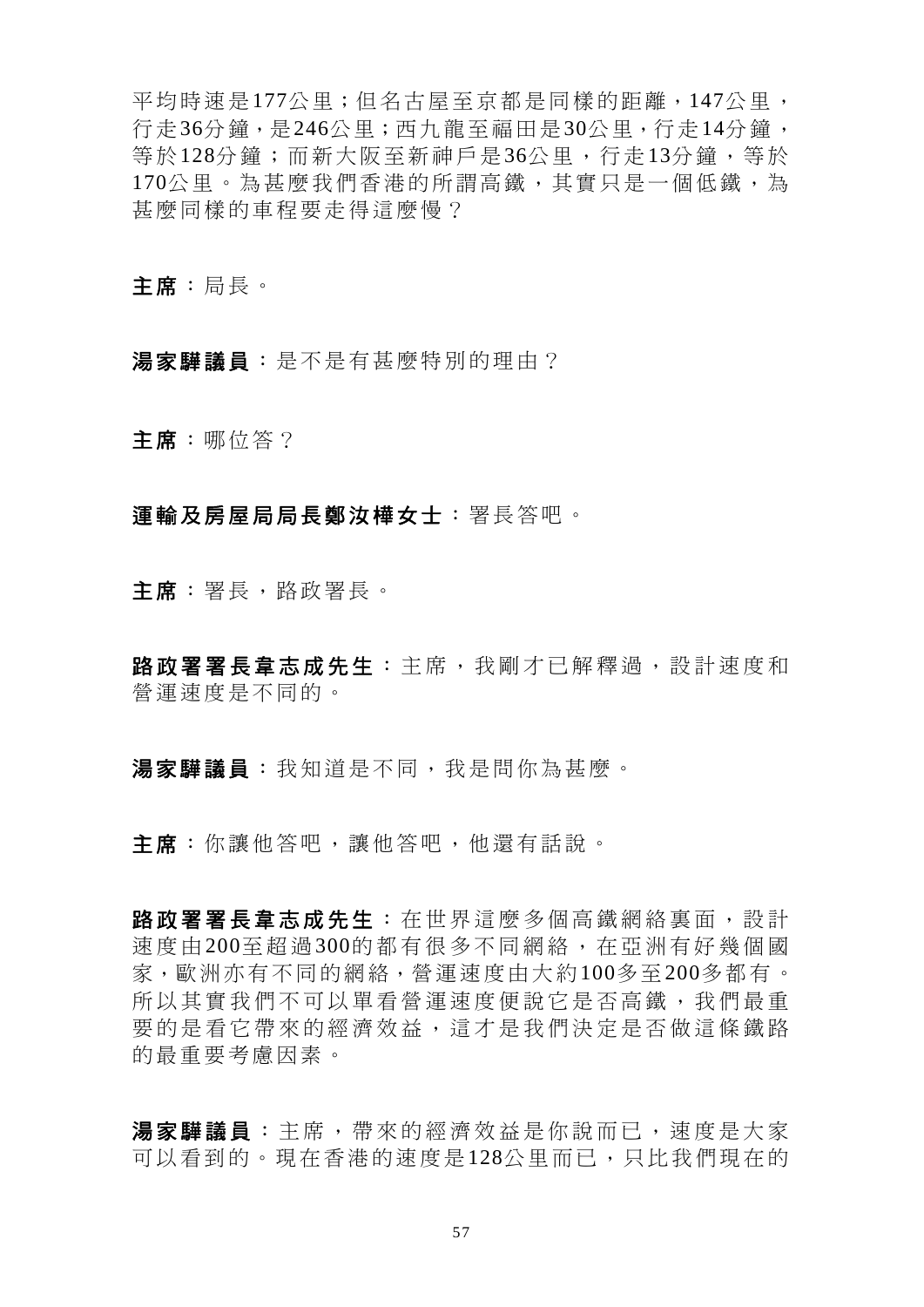直通車快一點點而已,是嗎?現在直通車是多少公里?香港是 80公里。

主席:署長。

路政署署長韋志成先生:主席, 128公里或者130公里是去到 福田,但如果去到石壁的話,我們說的是差不多180公里。正如 我剛才所說, 在世界其他的高速網絡, 達到150都是有的。所以 我常常都說我們不應該單看營運速度,我們應該要看整條鐵 路,尤其特別是香港,我們是接駁到一個如此大的網絡,那個 網絡效益,我們是需要考慮的。多謝主席。

#### 主席:湯議員。

湯家驊議員:主席,我覺得如果你興建一條中速或者低速的鐵路 用600多億元,香港人會有一個看法,就是絕對不應該這樣做。 不過,我還想繼續跟進你這個問題。剛才我說的那些車速,全 部都是直通車的車速,對嗎?你剛才說由西九龍至廣州南的車 速,是說不需要停站,對不對?你點頭是沒用的,我希望在會 議紀錄上可以記下你點頭,你說吧。

主席:署長。

路政署署長韋志成先生:我們是有直通車由西九通往石壁的。

湯家驊議員:不是,不是,對不起,我的問題很簡單。我問你, 我剛才所提出來的速度,由西九龍至廣州南,行走142公里要 48分鐘,時速177公里,這個數字是直通車的數字,對不對?

#### 主席:署長。

路政署署長韋志成先生:你說的廣州南即是石壁了。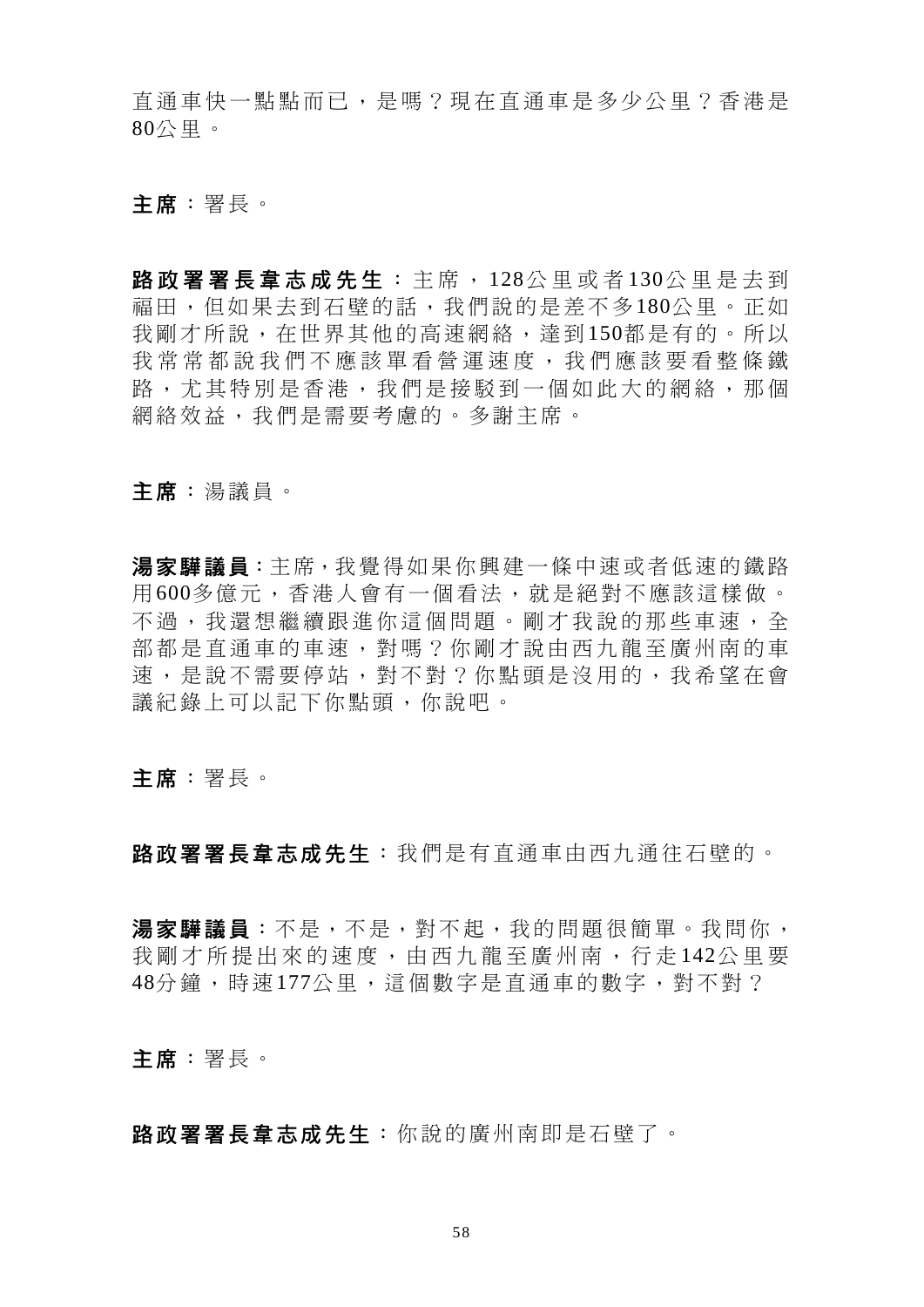#### 湯家驊議員:對了。

路政署署長韋志成先生:石壁應該是大約180公里。

湯家驊議員:對呀。

路政署署長韋志成先生:這個是直通車的數字。

湯家驊議員:這個數字是你們給我的。

路政署署長韋志成先生:這個是直通車的數字。

湯家驊議員:沒錯了,那如果中間要停站便辦不到了。

路政署署長韋志成先生:中間要停站就是其他的班次,我們由 廣州開出的時候......

湯家驊議員:我不是問你是否其他的班次,署長,你可否針對 我的問題回答,大家都可節省很多時間,如果你......我問你一, 你卻答了二,"牛頭不搭馬嘴",我下次又再輪候......

主席:你講清楚吧。

湯家驊議員:......再輪候呢,我又要再重複我的問題;再重複我 的問題呢,主席又說我重複我的問題了,又說浪費時間了,其 實是你們的責任。

主席:你稍後重複好了。

湯家驊議員:你覺得是不是你們的責任呀?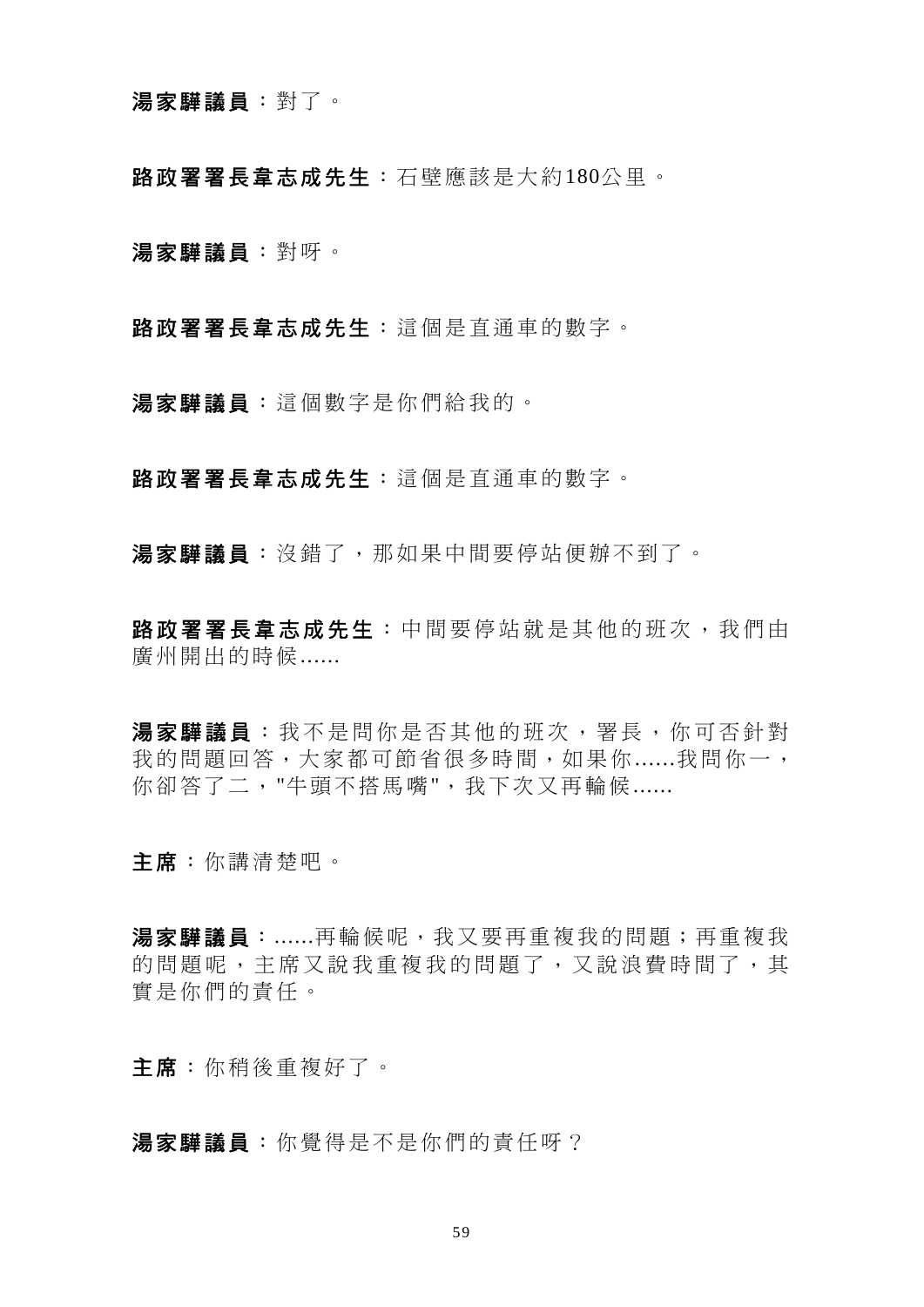路政署署長韋志成先生:主席,也許我簡單講述一下,我剛才 便解釋了營運速度與設計速度是不相同的,營運速度是130至 180公里。

湯家驊議員:我不是問你營運速度與設計速度的分別。

主席:不如這樣吧,你稍後休息時間向他解釋,然後......

湯家驊議員:主席,我真的不知道是我智慧低還是他智慧低。

主席:可能大家都不是太高吧(*眾笑*)。下一位,未曾提問過的 梁家騮議員。

梁家騮議員:謝謝主席。我想問一問梁家傑議員,你這份東西 **——** 嘿,轉渦頭來看看......

主席:你今天不是問梁家傑的......

梁家騮議員:我知道……

主席:......待梁家傑日後成為行政長官或局長,坐在那一邊時你 才問他吧*(*眾笑*)*。你要問他......

梁家騮議員:不是,我要解釋一下這份東西是怎樣來的。

主席:你不要說,待會梁家傑議員有機會說,你問你自己的問 題吧,梁家騮議員,你不要浪費時間。

梁家騮議員:OK。梁家傑議員剛才提出那個Long Haul Patronage Forecast的事情,我等局長解釋一下吧。事緣之前局長安排我與 路政署的朋友開了個會議,詢問他"四階段模型"是怎樣估算客量 的。在第一次開會時,路政署的同事便向我解釋這模型是把香 港和廣東分為170個區,再根據各區人口及經濟數據而計算出客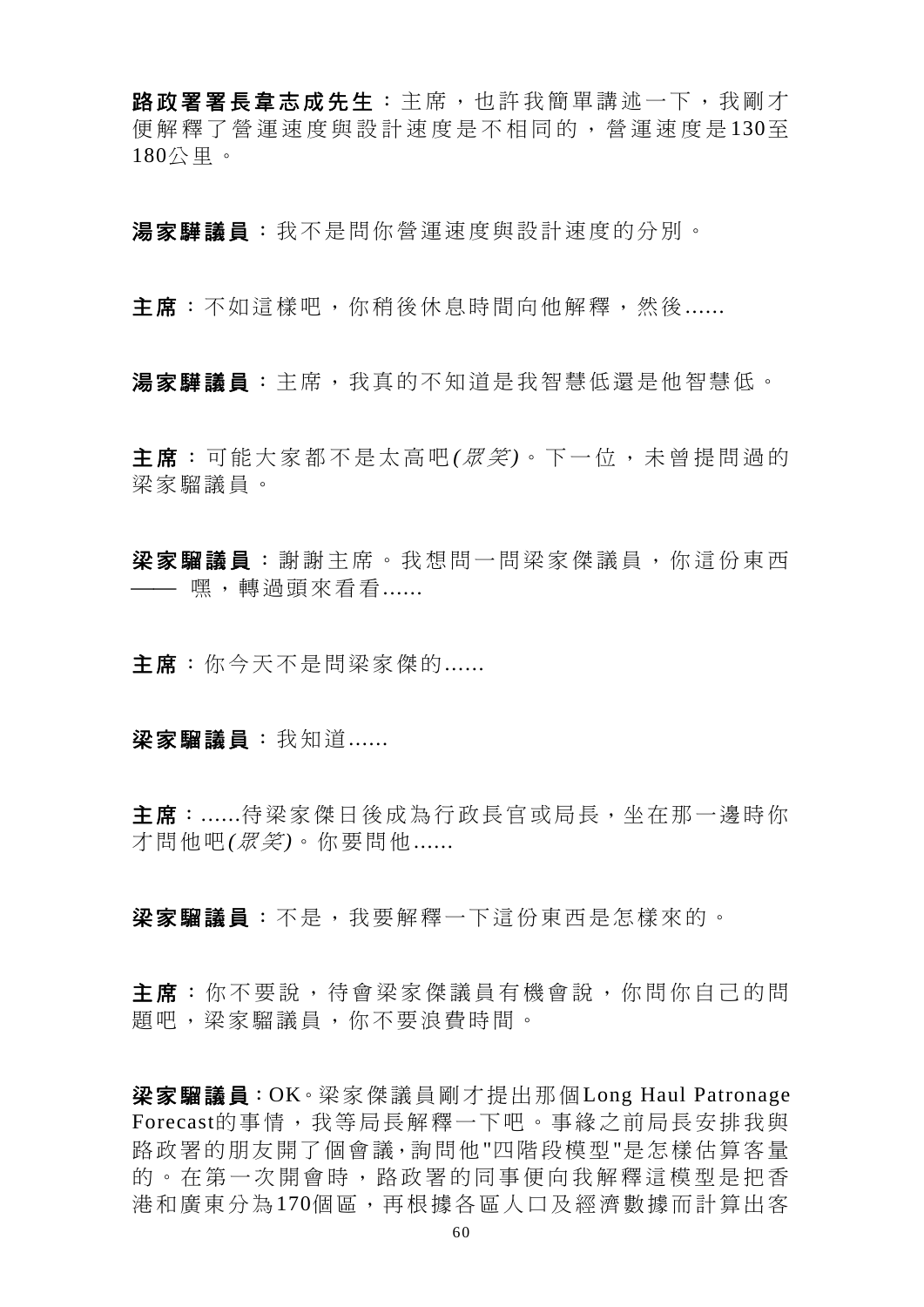量。當時它計算到 84 000人, 即他們現時交來那些數據的 84 000名短途客,接着我再問路政署的同事那15 000人是怎樣得 來的,路政署的同事便製作了這份文件給我,向我解釋他們在 處理15 000名長途客時,他們是把"四階段模型"在全國再使用一 次,從而計算出在外地來的人有多少。即是,該模型用一次時 是 84 000人, 在全國用一次時再有 15 000人, 所以加起來便是 99 000人。

問題便來了,我問路政署的同事,他們在首次使用"四階段 模型"計算出廣東省的84 000人時,他們沒有留意到一件事情, 便是他們那170個區是包括了鄰近的省份,即不單止是廣東省中 的170個區,還包括了福建、江西、湖南、廣西和海南。換言之, 這84 000人與15 000人的評估所合計的99 000人,有一個可能性 是重複估計,即在84 000人當中,已經包含那15 000人。我便問 路政署的同事會否有這可能性,路政署的同事說要查一查,他 們是不知道的。他們之後是答覆了我的。我接着還有些問題未 跟進。

我現在想問局長,那個"四階段模型"在重複使用兩次後,那 84 000人與 15 000人合計所得的 99 000人中, 其實那 84 000人與 15 000人會否是重複估計呢?

主席:署長,你知道的吧?你與他們傾談過,是嗎?

# 路政署署長韋志成先生:沒有。

主席:沒有?甚麼?沒有重複?

#### 路政署署長韋志成先生:沒有重複。

主席:梁議員,沒有重複。

梁家騮議員:可是,你只是這樣說一聲"沒有"是不太合理的。因 為在你首次給我們的表中,那 170個區的確是包括了鄰近 5個 省份。尤其是路政署的同事首次回答我時,說他不知道有沒有, 我便很擔心會否重複估計了,以及在那 170個區中除了 5個省份 外,最大問題便是它有第6個item,即other provinces,其他省份。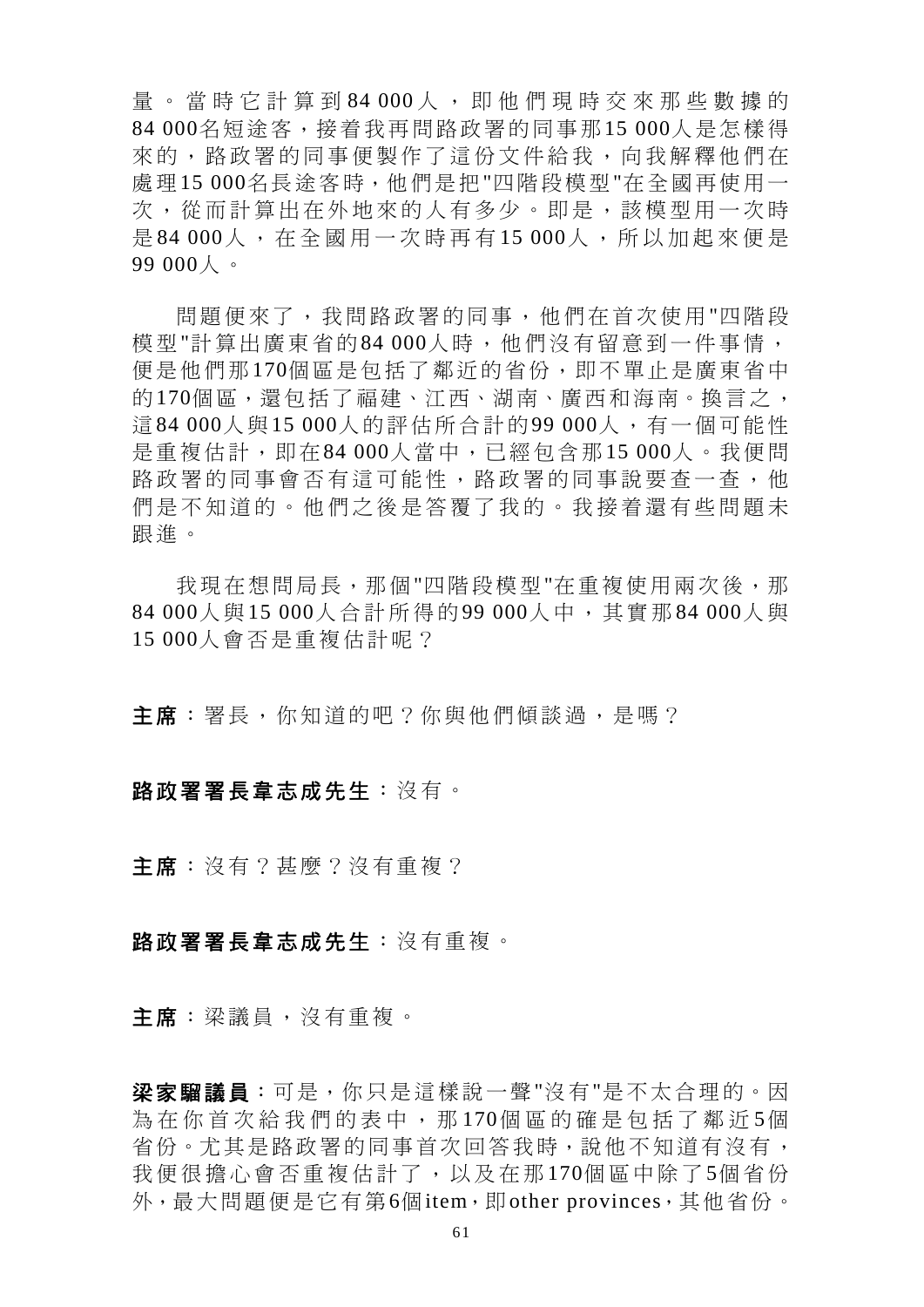把兩個模型重複使用一次,其實會否......你有甚麼方法,能夠告 訴我們是沒有重複呢?

主席:署長。

路政署署長韋志成先生:主席,其實其他議員未必瞭解"四階段 模型"的四個階段。它第一階段是行程需求,行程需求是指在不 同地方究竟會有多少需求,這是第一個階段;第二個階段是行 程分布,行程分布的意思是找出起點和終點;第三個便是最重 要的,有關梁議員的問題,即是運輸模式的選擇。

在第一個運算模式,即短途客方面,選擇了陸路或海路這類 型的運輸模式。在長途客方面,基本上是以鐵路和飛機進行競 爭。所以,在這個模式選擇中,便可以解釋為甚麼不會有重疊 的問題。多謝主席。

主席:陳淑莊議員。

梁家騮議員:我沒有時間了,對嗎?

主席:你再排隊吧,時間過了。陳淑莊議員。

陳淑莊議員 :謝謝主席。剛才我走開了,不好意思。我想繼續 問有關交通的問題,這本與交通有關的TD54/2008總報告中,在 第九章說到一些短期措施,其實剛才副署長亦有解釋,但我想 問一問,因為剛才都形容過,有些交通要點基本上已經"滿瀉", 又要排隊,根本負荷不來,工程期間亦預計可能會出現更加惡 劣的情況 —— 我用惡劣來形容 —— 亦看到有些短暫或暫時 性的改道措施,包括一個......不好意思,因為比較複雜......便是 這個窩打老道及彌敦道......經我理解分析,應該是這樣改道的, 它本來可以轉左......不是,是轉右走進窩打老道,可是現在如果 你要往窩打老道,便要走另一條線去上海街,再走出來後才有 機會轉進去。另外,有一個......因為我們看慣了這些地圖,不然, 只看文字是很難明白的。當然,在這本地圖中亦有,不過那好 像是較容易處理的 ......另外,亦有就着柯士甸道和彌敦道,是要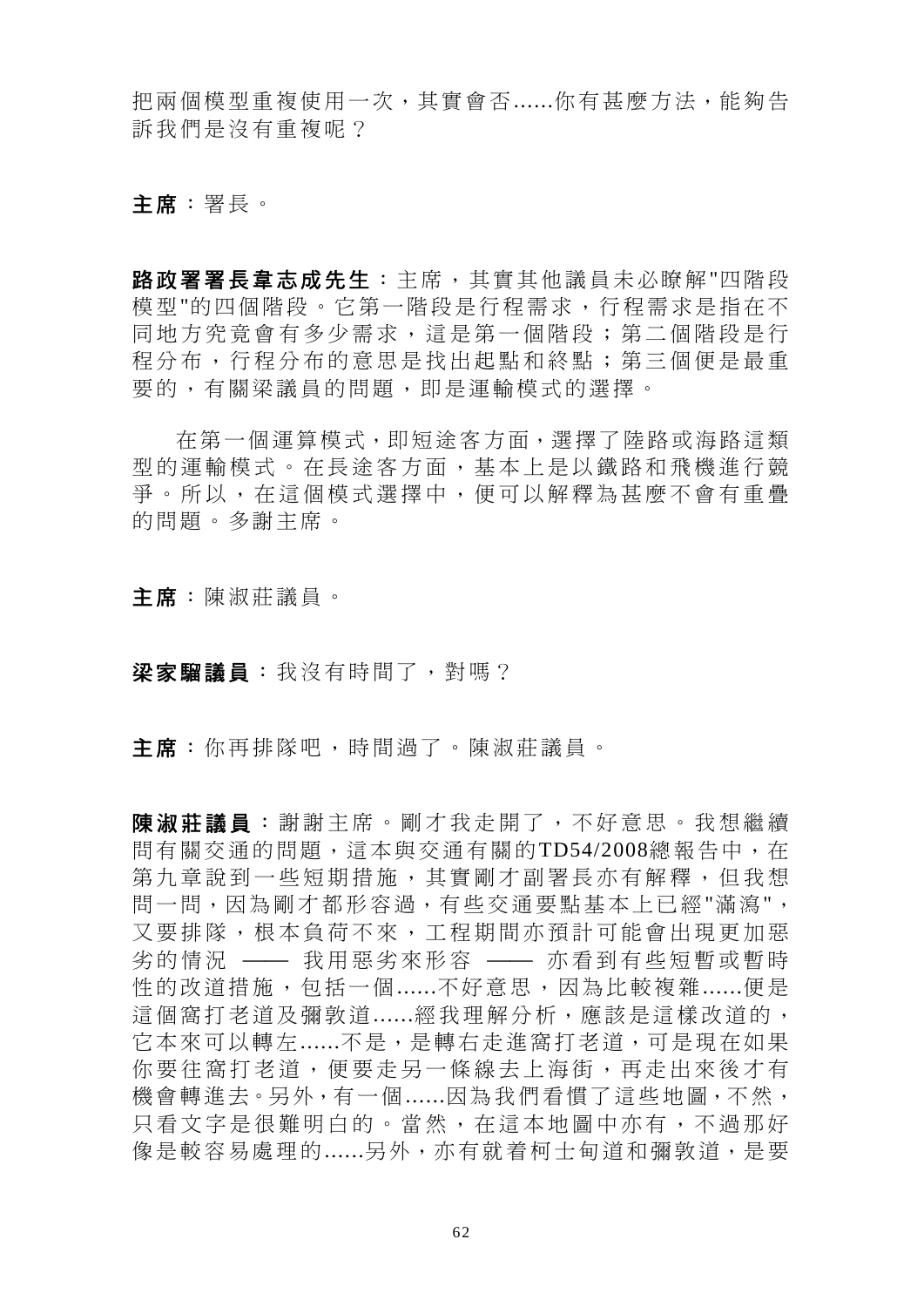走進松山街等,本來可以直接走進彌敦道和柯士甸道的,現在 卻要走進柯士甸道後,轉進松山街中才可以再回到彌敦道。

我想問這些改道措施 –– 因為可能都會實行一段不短的 時間 —— 我想請問,即是我看回油尖旺區的紀錄,好像仍不 知道是否已諮詢區議會,而且,就着這些改道可能令到一些恆 常在這些街道或比較細小的街道從事工作的人,可能要改變他 們的模式,我想問這些諮詢工作進展如何,如果仍未做的話, 何時會開始進行?如果已經做了的話,能否說說是在何時進行 的?街坊的反應又如何?謝謝主席。

主席:杜先生。

運輸署助理署長 **(**策 劃 **)**杜錦標先生 :多謝主席。關於彌敦道和 窩打老道的路口,我們是有一些短期的改善措施,但這些短期 改善措施是不涉及交通改道的。長遠來說,我們曾經考慮三個 路口,包括在彌敦道和窩打老道的路口、彌敦道和佐敦道的路 口及彌敦道和柯士甸道的路口進行改道措施。但是,在我們的 總報告第 84頁、第 85頁,第 84頁的第 11.5.5段、第 11.5.16段 及 第11.5.23段,已經清楚交代我們是不會進行這些改道工程,故 我們亦沒有諮詢當區的區議會。

陳淑莊議員: 容許我再問, 就着你們這些短期交通改道措施, 不好意思,我想詢問在那裏可以找到?我已經盡量在這數天之 內消化,希望大家可以理解,這並不是容易的。

主席:副署長......助理署長。

運輸署助理署長**(**策劃**)**杜錦標先生:有關短期方面,包括有兩個 路口是需要改善的,第一個是彌敦道和窩打老道的路口,第二 個是彌敦道和佐敦道的路口,就是這兩個。在報告中有關短期 交通改善的部分亦有提到。

陳淑莊議員:佐敦道是J13?

主席:是嗎?助理署長。